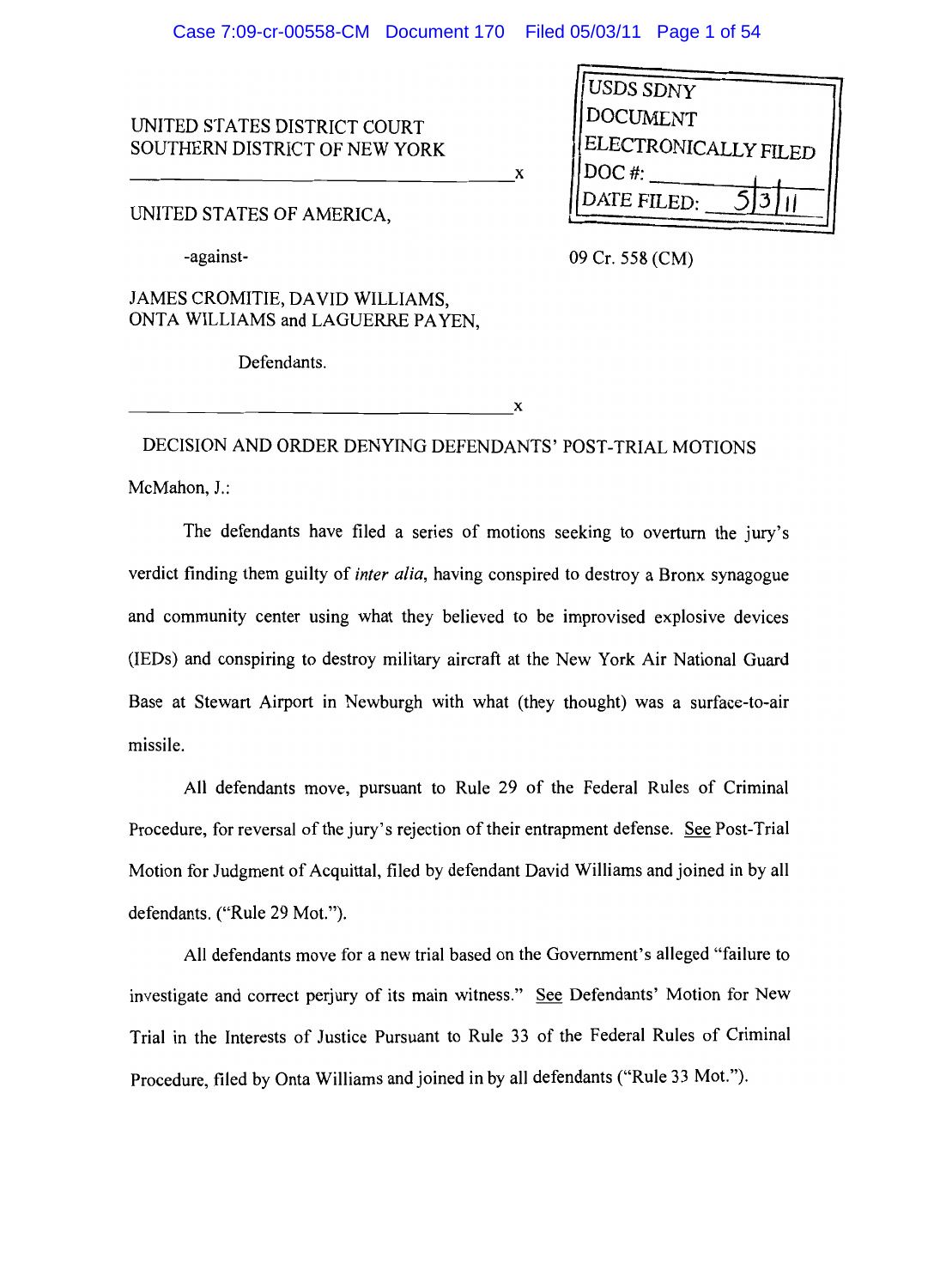## Case 7:09-cr-00558-CM Document 170 Filed 05/03/11 Page 2 of 54

All defendants move for a new trial based on the jury's exposure to extra-record material and the return of the verdict by an 11-member jury, also filed by Onta Williams and joined in by all defendants. ("Jury Motion").

A fourth motion, to dismiss the indictment for outrageous government misconduct, is the subject of a separate opinion.<sup>1</sup>

The Court has considered each motion as to each defendant individually.

All motions are denied as to all defendants.

#### $\mathbf{I}$ . Defendants' Motion for a Judgment of Acquittal

Rule  $29(c)(2)$  states, "If the jury has returned a guilty verdict, the court may set aside the verdict and enter an acquittal." Fed.R.Crim.P.  $29(c)(2)$ .

A Rule 29 motion should be granted only if the district court concludes there is "no evidence upon which a reasonable mind might fairly conclude guilt beyond a reasonable doubt." United States v. Taylor, 464 F.2d 240, 243 (2d Cir.1972). To succeed on a Rule 29 motion, a defendant carries a heavy burden; he must show that when viewing the evidence in its totality, in a light most favorable to the government, and drawing all inferences in favor of the prosecution, no rational trier of fact could have found him guilty. Jackson v. Virginia, 443 U.S. 307, 319, 99 S.Ct. 2781, 61 L.Ed.2d 560 (1979); United States v. Gaines, 295 F.3d 293, 299-300 (2d Cir.2002) (emphasis added).

In assessing the evidence in a given case, a reviewing court asks "not whether [it] believes that the evidence at trial established guilt beyond a reasonable doubt," United States v. Brown, 937 F.2d 32, 35 (2d Cir. 1991), but whether "any rational trier of fact

<sup>&</sup>lt;sup>1</sup> The court drafted a separate opinion for the outrageous Government misconduct motion to avoid having two different sets of facts - one set viewed most favorably to the Government, and another (slightly different) set representing findings by the court  $-$  in a single opinion. In this opinion, the evidence is viewed most favorably to the Government.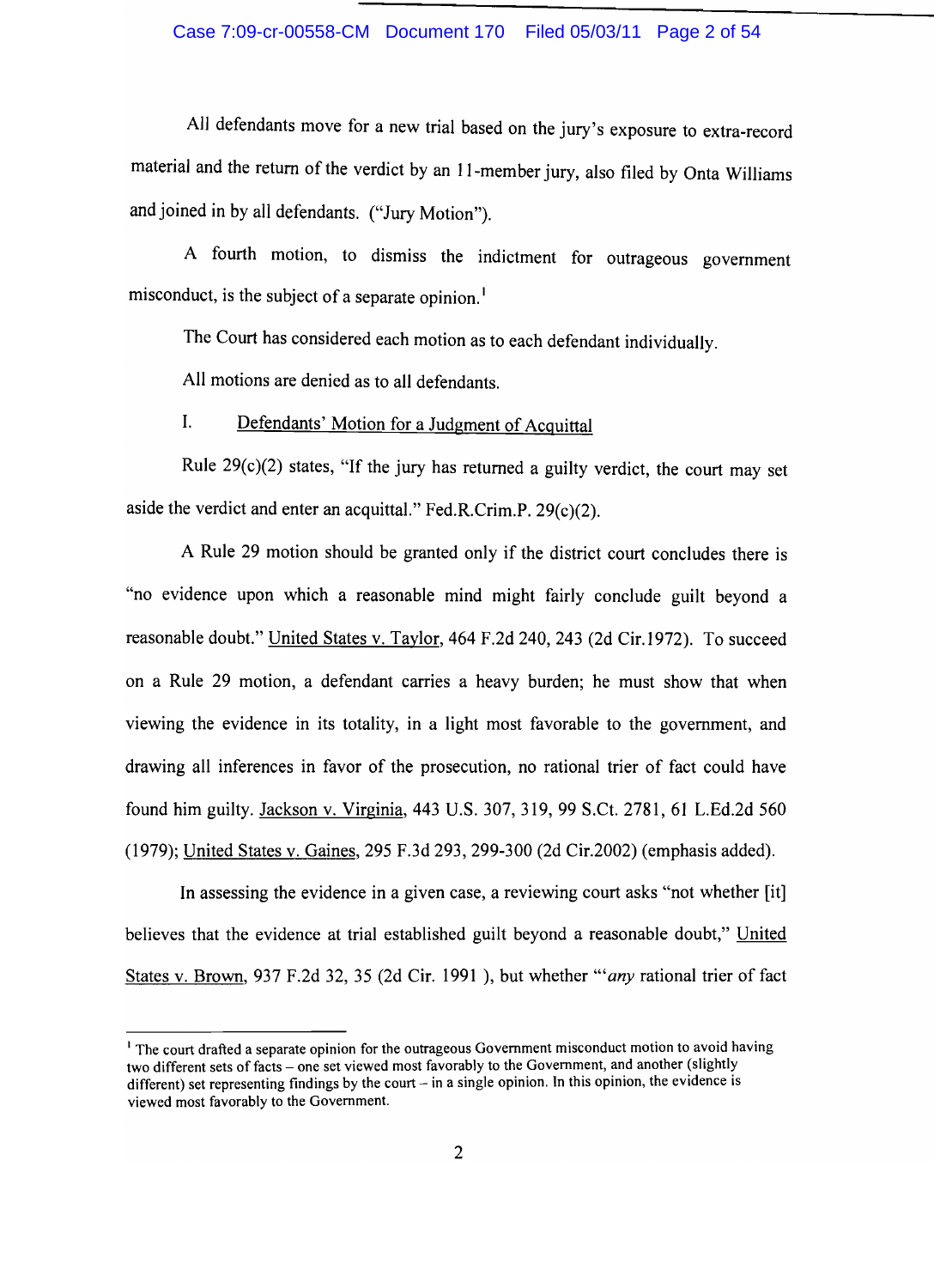#### Case 7:09-cr-00558-CM Document 170 Filed 05/03/11 Page 3 of 54

could have found the essential elements of the crime beyond a reasonable doubt." United States v. Autuori, 212 F.3d 105, 114 (2d Cir.2000) (quoting Jackson, 443 U.S. at 319) (Emphasis added). "In other words, the court may enter a judgment of acquittal only if the evidence that the defendant committed the crime alleged is 'nonexistent or so meager that no reasonable jury could find guilt beyond a reasonable doubt." United States v. Guadagna, 183 F.3d 122, 130 (2d Cir. 1999) (citation omitted).

The Government's case need not exclude every possible hypothesis of innocence. United States v. Martinez, 54 F.3d 1040, 1043 (2d Cir.1995). Thus, where "either of the two results, a reasonable doubt or no reasonable doubt, is fairly possible, [the court] must let the jury decide the matter." United States v. Espaillet, 380 F.3d 713, 718 (2d Cir. 2004) (citing United States v. Autuori, 212 F.3d 105, 114 (2d Cir.2000) (internal quotation marks omitted).

The contours of this case are well known to all. In June 2008, defendant James Cromitie, a sometime petty drug dealer and grifter from the impoverished community of Newburgh, New York, encountered a well-to-do Pakistani named Shaheed Hussain at the Masjid al-Ikhlas Mosque, a congregation affiliated with Louis Farrakhan's Nation of Islam movement. Over the course of eight months, Cromitie and Hussain discussed the possibility of, as Cromitie put it, "do [ing] something to America" in the name of Islam. Their discussions (most but not all of which were either audio or videotaped) are full of hate-filled rants against Jews and the United States military. Over the course of those months they began to talk about mounting a possible attack on a synagogue in New York City and on planes stationed at Stewart Air Force Base in Orange County. Funding for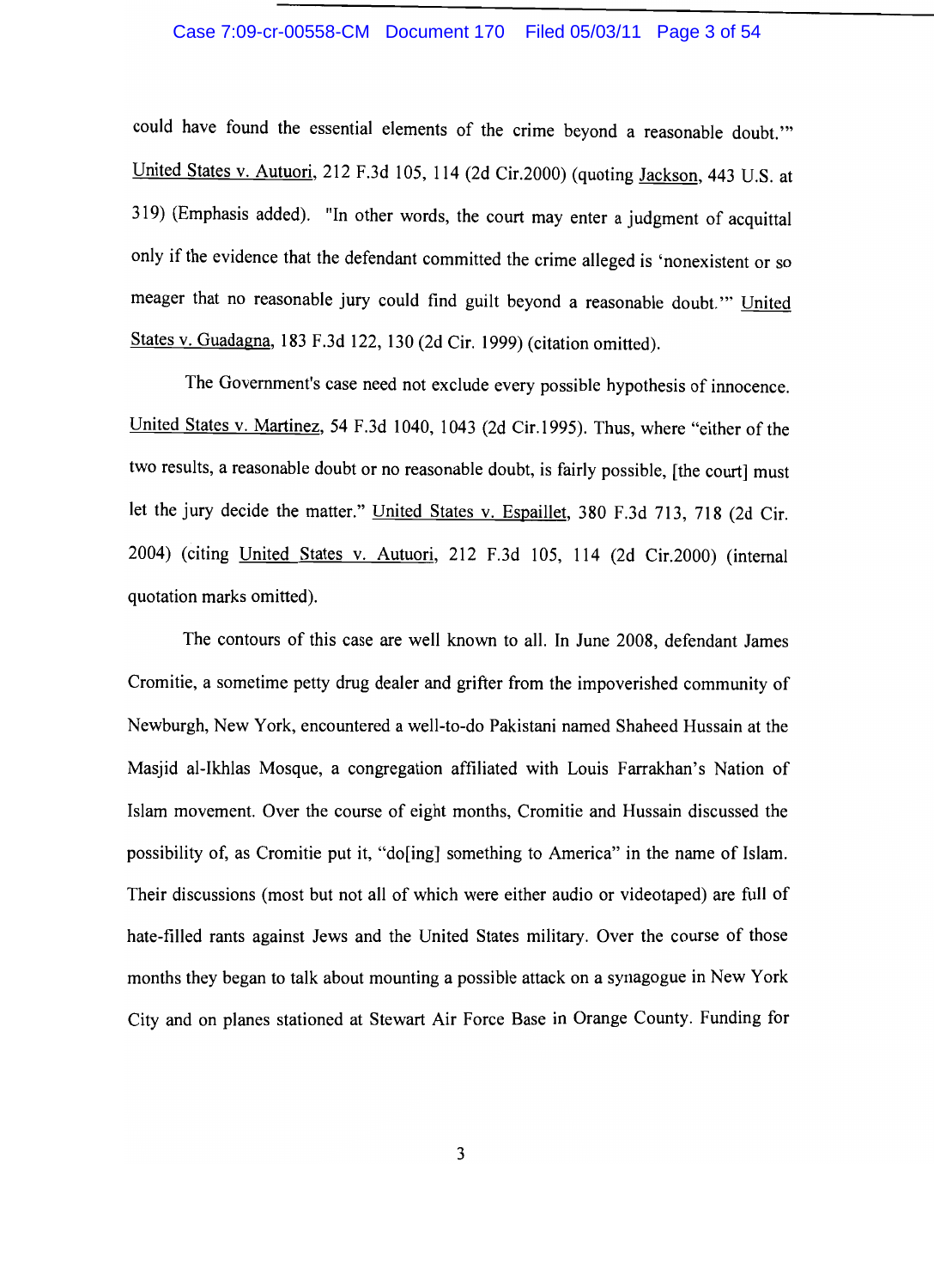#### Case 7:09-cr-00558-CM Document 170 Filed 05/03/11 Page 4 of 54

such a "mission" was to be provided by a terrorist organization known as Jaish-el-Muhammed (JEM), with which Hussain claimed to be affiliated.

Hussain was actually an ex-con with his own shady past and a pronounced history of lying for his personal benefit. He was working with the FBI as a confidential informant, and his real "mission" was to locate disaffected Muslims who might be harboring terrorist designs on the United States. At first blush, Cromitie appeared to be such a person; he claimed to have family ties in Afghanistan and to have traveled there on multiple occasions. He also claimed to have committed violent acts in his past. So the FBI opened an investigation into his behavior: "James Cromitie; aka Abdul Rehman; IT-Sunni Extremists.

Cromitie certainly talked the talk of a terrorist during the long courtship between him and Hussain; the the tapes are replete with some of the most hateful, bigoted and ignorant statements to which this court has ever been exposed. But he was reluctant to walk the walk. Hussain's efforts to get Cromitie to make plans for a terrorist attack - to recruit a "sutra team," select targets and invent details – were unavailing, even after his suggestion that Cromitie would be rewarded in the afterlife were enhanced by promises of earthly treasure. At various point between November 2008 and February 2009, Hussain offered Cromitie inter alia a BMW (Tr. 893-94, 988), and as much as \$250,000 (GX 115; Defense Clips 357, 358, 395; Tr. 1756-60) to organize a jihadist venture. But while Cromitie, who was desperately poor, accepted meals and rent money from Hussain, he repeatedly backed away from his violent statements when it came time to act on them. No sooner did he appear to commit to participate in Hussain's scheme -- saying, "Hak, you got me," on February 23 2009, and accompanying Hussain on a "reconnaissance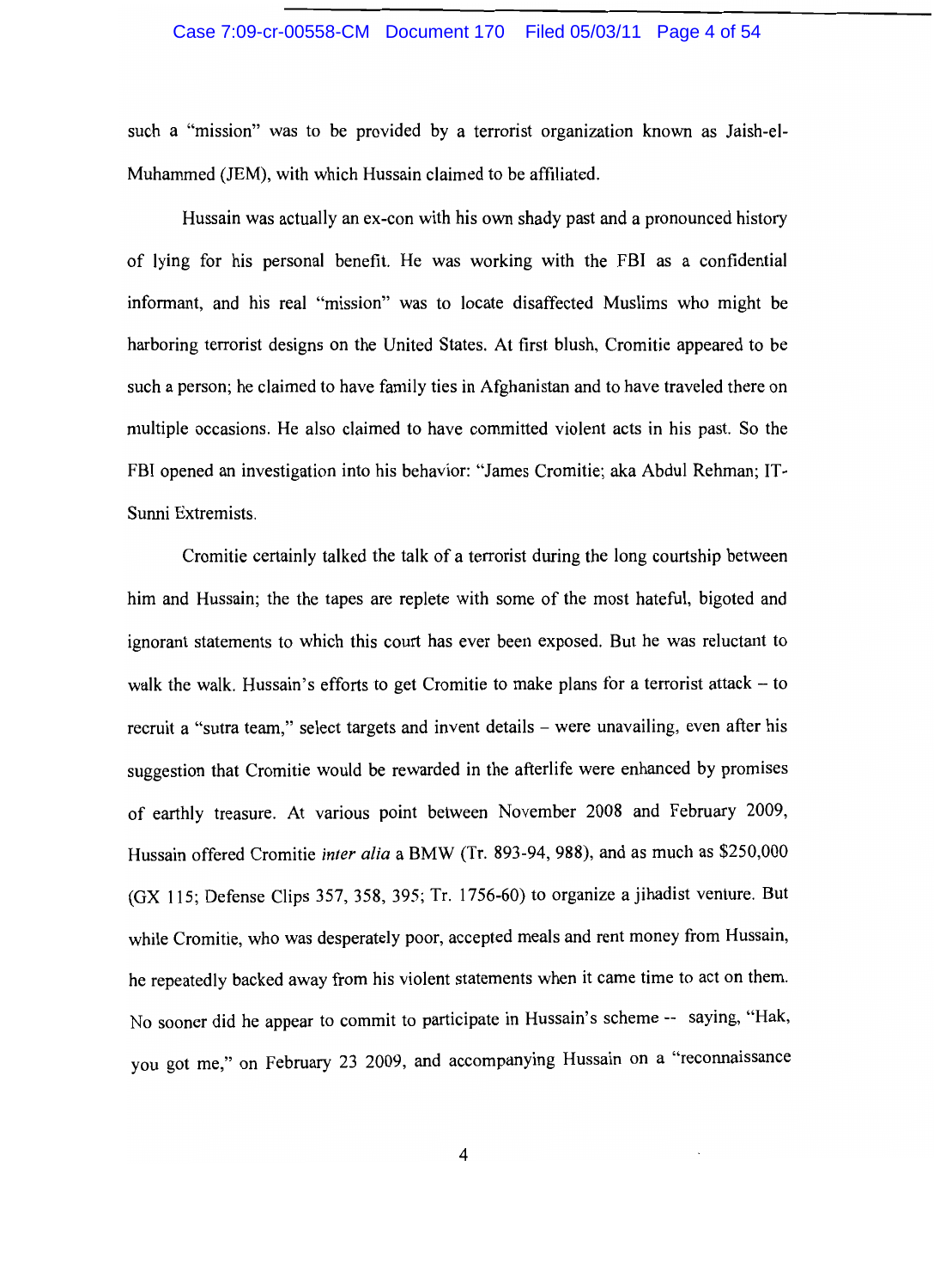mission" the next day – than he dropped out of sight for six weeks, claiming (falsely) to be in North Carolina and refusing to take Hussain's repeated calls.

By this time, the FBI knew that Cromitie's boasts about his connections to Afghanistan and his ostensibly violent criminal past were empty. As his refusal to have anything to do with Hussain continued week after week, the authorities were on the verge of shelving what had turned out to be an unproductive investigation.

It was Cromitie himself who reopened the matter. He lost his job shelving stock at WalMart and was not successful in regaining it. His financial situation was dire; he even sold the camera Hussain bought so Cromitie could take "reconnaissance" photos for the mission. Knowing full well what Hussain and he had been discussing for those many months, Cromitie re-initiated contact on April 5, 2009; he told Hussain that he was broke and needed to make some money. Within five days, he had met with Hussain, committed (or recommitted) to the "mission," and recruited a new participant for the venture  $-$ David Williams. By the end of April, Onta Williams and Laguerre Payen were on board as well.

Things came together quickly after that. The FBI created phony improvised explosive devices (IEDs), and even a fake Stinger missile, which were placed in an empty warehouse just across the New York State line in Danbury, Connecticut. Hussain chauffered the four defendants through the whole operation. He drove them everywhere to "inspect" the ordnance at the Connecticut warehouse (thereby federalizing their criminal activity), to purchase illegal handguns, to surveil the chosen targets, to "training" exercises where the four were schooled in how to arm and plant IEDs and shoot Stinger missiles.

5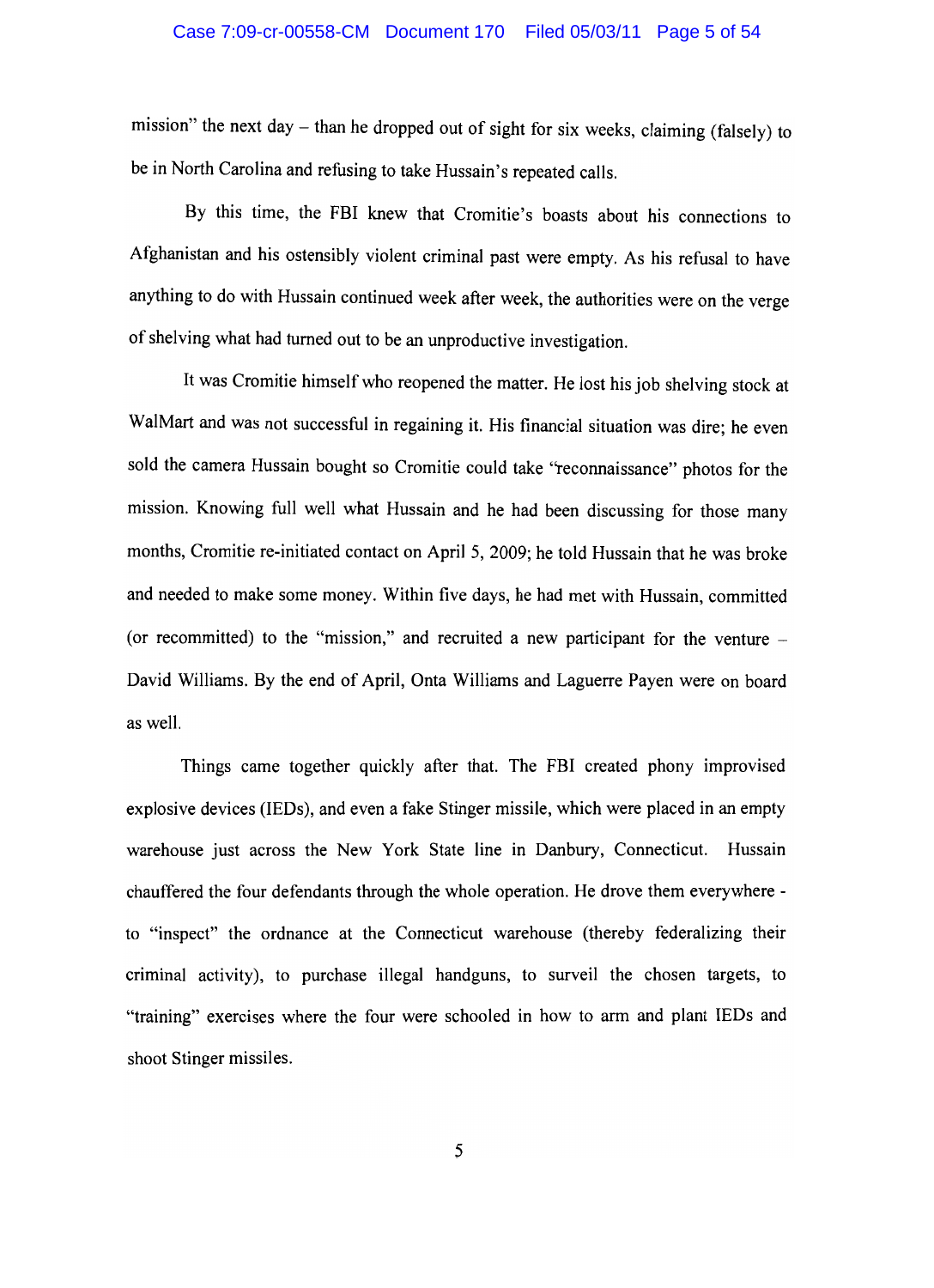## Case 7:09-cr-00558-CM Document 170 Filed 05/03/11 Page 6 of 54

Finally, on May 9, 2009, Hussain drove the four men from Newburgh to Riverdale in the Bronx. There, Onta Williams and Payen served as lookouts while Cromitie and David Williams planted what they thought were lethal improvised explosive devices at the Riverdale Temple and the Riverdale Jewish Center. The "bombs" (which Hussain had "armed" on the trip south, because Cromitie, despite his "training," could not figure out how to do it) were fake, but the sting was real: The four men were immediately arrested.

There is absolutely no doubt that the defendants committed the charged crimes. The entire episode was monitored and filmed by law enforcement agents. Video of Cromitie and David Williams leaving their "bombs" outside the synagogue was featured on every network and cable news broadcast for days thereafter. All facts pertinent to conviction were uncontested, except one - whether the defendants were predisposed, before they encountered Hussain, to commit the heinous acts they were obviously prepared to carry out.

Defendants' Rule 29 motion, reduced to its essence, challenges the jury's conclusion that defendants were not entrapped into committing the crimes of conviction.

"A defendant is predisposed to commit a crime if he is 'ready and willing without persuasion to commit the crime charged and awaiting any propitious opportunity' to do so." United States v. Al-Moayad, 545 F.3d 139, 154 (2d Cir. 2008) (quoting United States v. Salerno, 66 F.3d 544, 547 (2d Cir.1995), quoting United States v. Harvey, 991 F.2d 981, 992 (2d Cir.1993)). The Government may show that a defendant was predisposed to commit the crime charged by demonstrating (1) an existing course of criminal conduct similar to the crime for which he is charged, (2) an already formed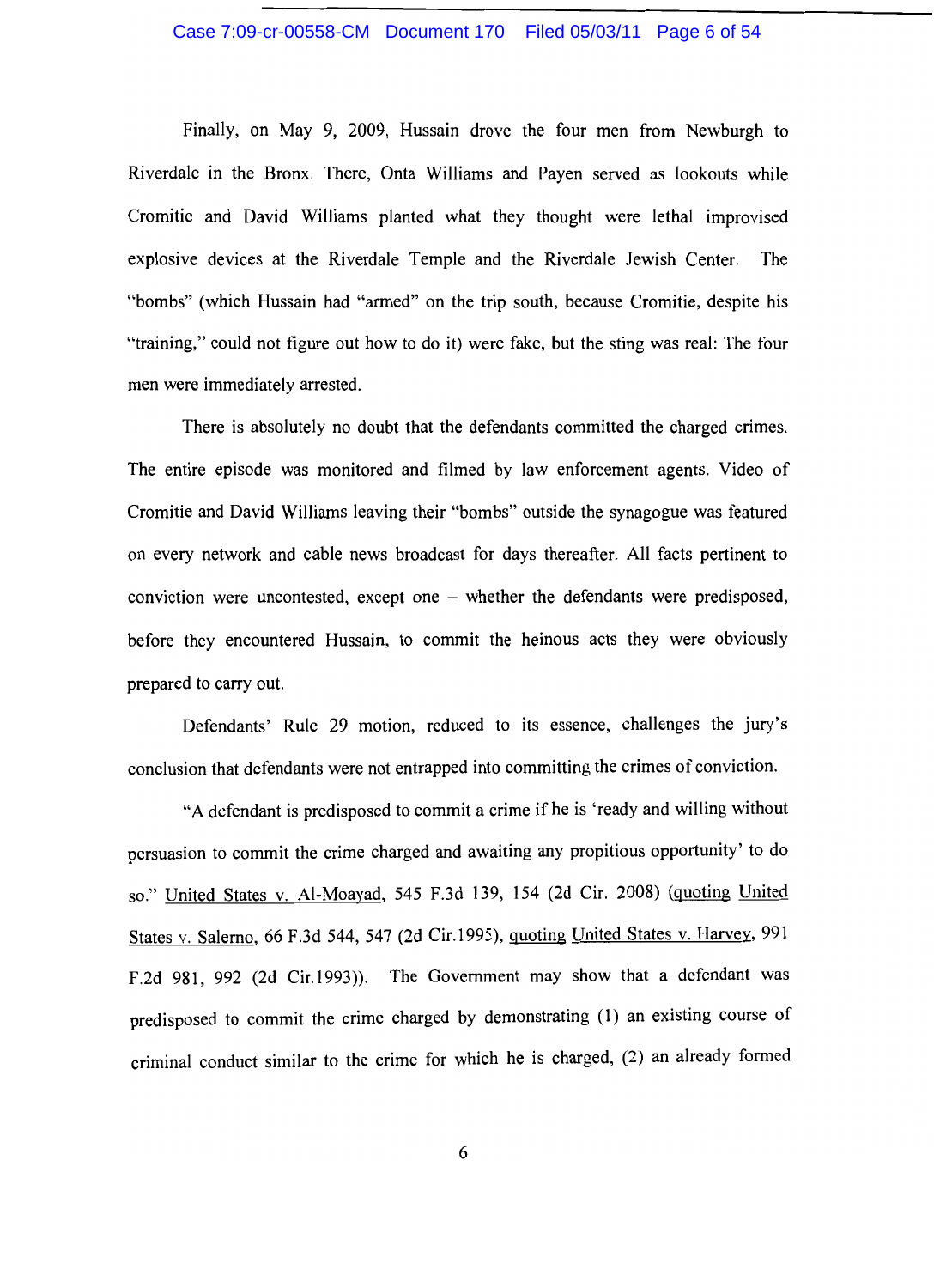## Case 7:09-cr-00558-CM Document 170 Filed 05/03/11 Page 7 of 54

design on the part of the accused to commit the crime for which he is charged, or (3) a willingness to commit the crime for which he is charged as evidenced by the accused's ready response to the inducement. United States v. Al-Moayad, supra., 545 at 154. Predisposition does not require specific prior contemplation of criminal conduct by the defendant; it is sufficient "if the defendant is of a frame of mind such that once his attention is called to the criminal opportunity, his decision to commit the crime is the product of his own preference and not the product of government persuasion." United Sates v. Williams, 705 F. 2d 603, 618 (2d Cir. 1983). The jury "need not find that the defendant consciously considered committing the crime before the opportunity arose, or that he was predisposed to accept the opportunity presented to him, i.e., of a frame of mind that made him 'ready and willing' to commit the crime, even on the first occasion that he may have considered it." United States v. Myers, 692 F. 2d 823, 849 (2d Cir. 1982).

I turn first to the evidence against defendant James Cromitie, then to the case against the other three defendants.

## A. James Cromitie

Cromitie's first encounter with Hussain was on June 13, 2008. Viewing the evidence most favorably to the Government, Cromitie approached Hussain at the mosque and struck up a conversation with the newcomer. Cromitie introduced himself as Abdul Rahman from Afganistan, (Tr. 678). During this half hour conversation, Cromtie made statements that the CI found alarming. Cromitie told Hussain that he would love to travel to Afghanistan and "die like a shahid, a martyr." Cromitie also confided to his new friend that, "I want to do something to America." (Tr. 681-82).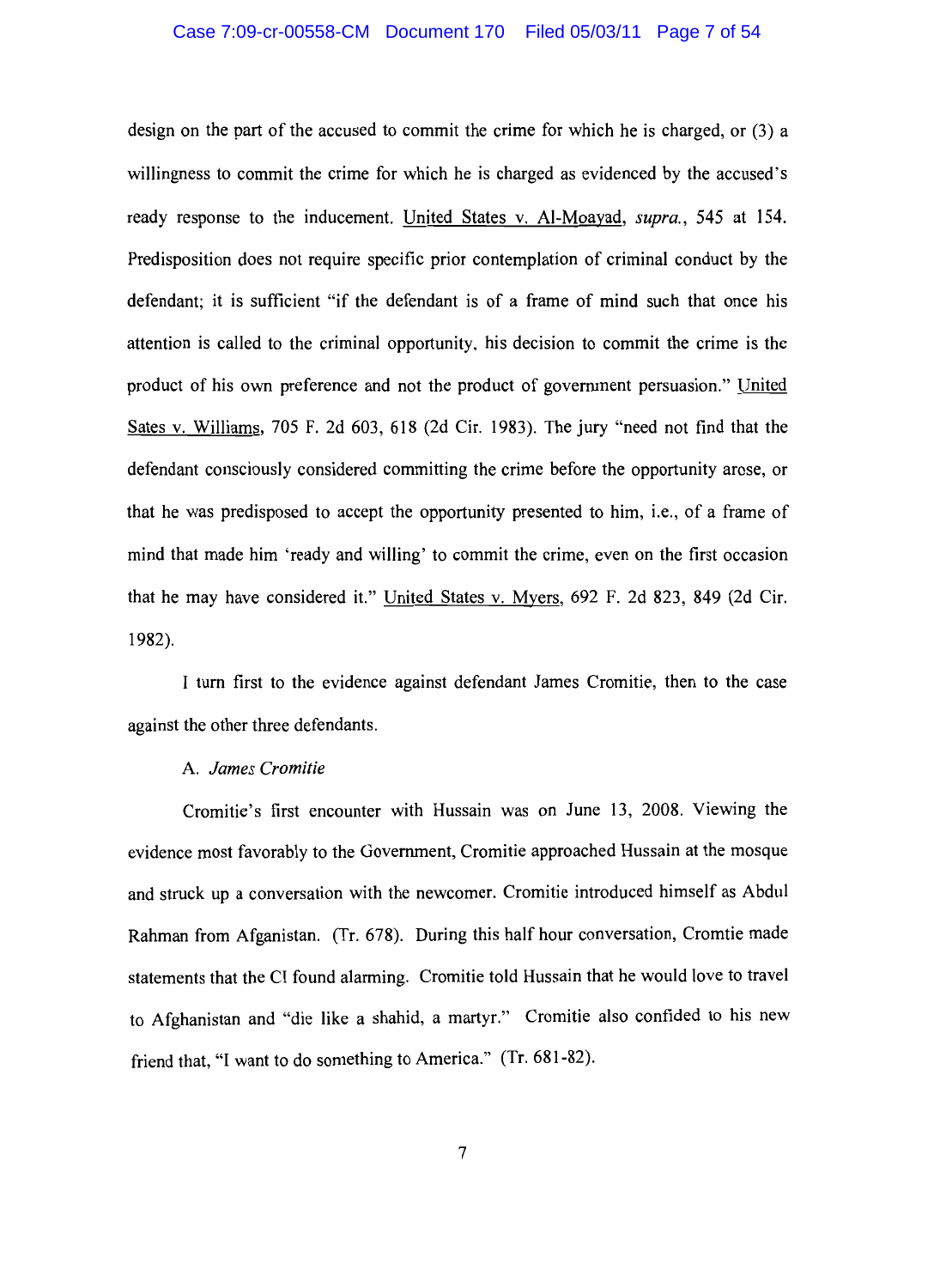#### Case 7:09-cr-00558-CM Document 170 Filed 05/03/11 Page 8 of 54

Hussain reported to his FBI handlers after this meeting. He was told to reconnect with Cromitie and try to tease more information out of him. The two men met on three additional occasions (June 23, July 3, and August 20) before the FBI formally opened an investigation into Cromitie. According to Hussain. Cromitie reinforced his iihadist inclinations dudring those meetings. Indeed, on June 23, Cromitie announced his hatred for Jews, American and American soldiers, and expressed his desire to "kill [] President [Bush] 700 times because he's an antichrist, if Allah dosen't kill him, one of my brothers will." (Tr. 686). At their meeting on July 3, Hussain told Cromitie that he (Hussain) was a member of a terrorist group known as Jaish e Muhammed (JeM); Cromitie claimed to want to join JeM and to die a martyr.

Not everything that Hussain now claims Cromitie said was contemporaneously reported to the FBI. For example, debriefing notes kept by Special Agent Robert Fuller reveal that Hussain did not tell his handlers that Cromitie made anti-Semitic comments on June 23. But while this omission (and many, many other bits of evidence) cast doubt on Hussain's veracity, the view of the evidence most favorable to the Government shows that it was Cromitie, not Hussain, who first broached the idea of "doing something to America."

Cromitie himself confirmed this view of the evidence. Indeed, the jury heard Cromitie all but admit that he was predisposed to committing the charge crimes. During a November 2009 trip to a Muslim conference in Philadelphia, Cromitie disclaimed having been pressured into agreeing to commit jihad, "So you already knew I was like that. It wasn't you who was talking to me . . . when we first met in the parking lot, I talked to you about it." (GX 109-E3-T, at 16). Cromitie even told Hussain that he had wanted to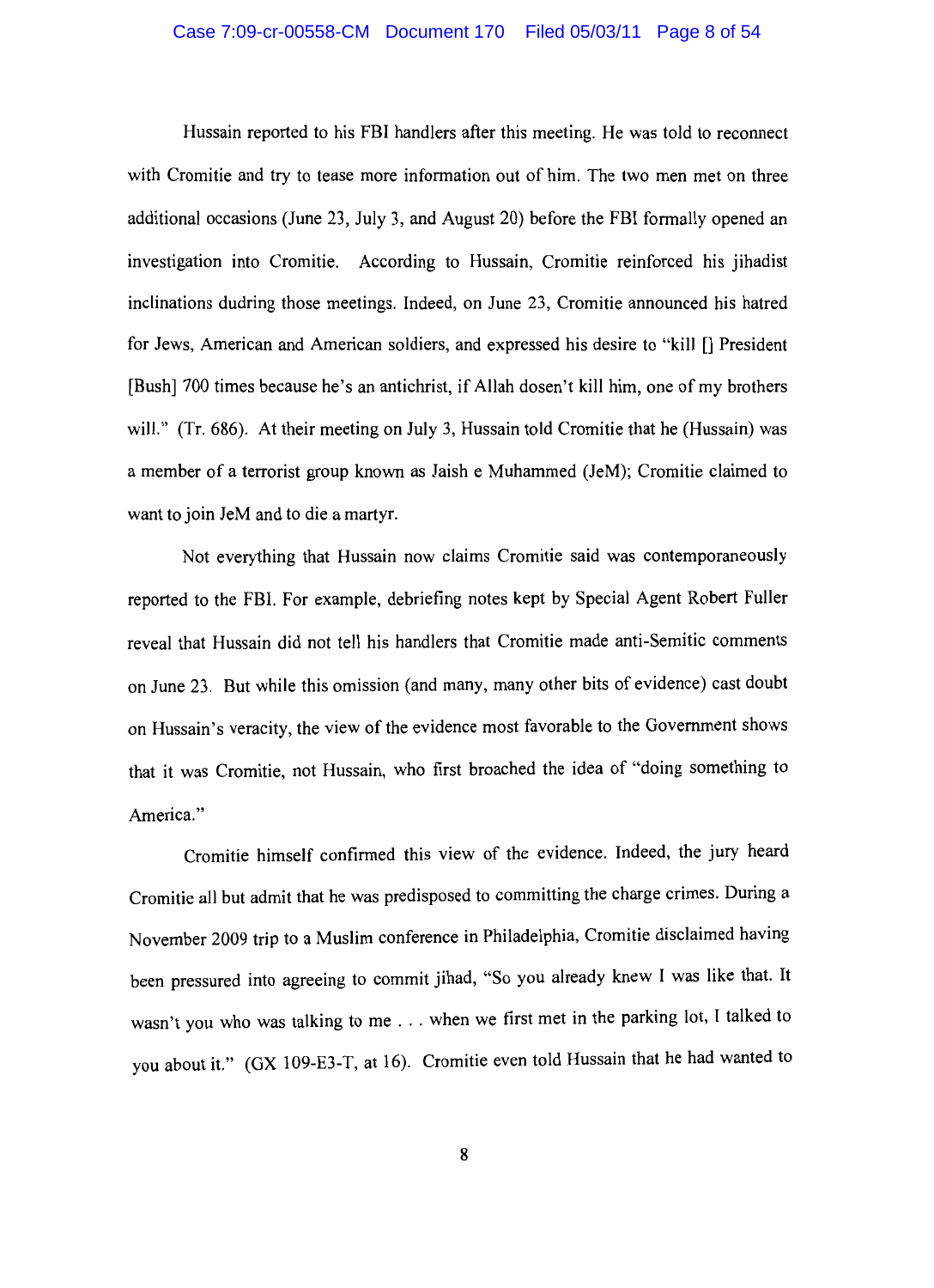#### Case 7:09-cr-00558-CM Document 170 Filed 05/03/11 Page 9 of 54

conduct a terrorist attack "since I was 7" (GX 109-E3-T), and said that he had considered bridges between New York and New Jersey, and even the White House, as potential targets. Subsequently, on February 23, 2009, Cromitie told Hussain: "When on the day of judgment Allah wanna say, 'Ah, yes Maqsood, you enticed Abdul Rahman (Cromitie) to do that.' No! I would be the truth on that day: No! [Allah] gave me my own will. You gave me my own mind setting, Allah. I did that on my own." (GX 114-E3-T). (Emphasis added).

It is true that quite a bit of what Cromitie told Hussain turned out to be false or exaggerated. It is also true that, on May 1, 2009, Cromitie gave his co-defendants a somewhat different account of who had originated the idea of doing jihad.<sup>2</sup> But the statements quoted above, viewed most favorably to the Government, are consistent with a finding of predisposition, and the jurors were entitled to credit them, rather than Cromitie's last-second suggestion that the idea for "doing something to America" did not emanate from him.

The evidence just summarized is more than sufficient to establish Cromitie's predisposition beyond a reasonable doubt. A reasonable trier of fact could have concluded, based only on Hussain's testimony and Cromitie's admissions, that he had long harbored a desire to commit terrorist acts, and so was predisposed to participate when offered the opportunity to do so.

But Cromitie made numerous other statements that corroborated this evidence. In an early recorded meeting with Hussain, he expanded on this theme:

<sup>&</sup>lt;sup>2</sup> "Hussain said, . . . when he met me ten months ago, he said, 'Hak, I got a plan. You gonna make some money out of it.' And then he said, 'But that's not what I want you to do. I don't want you to do it for the plan.' He wants to go to heaven with Allah on his tongue." So do I. So that's why he said, don't just do it for the money. But do it, also say, in the name of Allah." (GX 123-E3-T).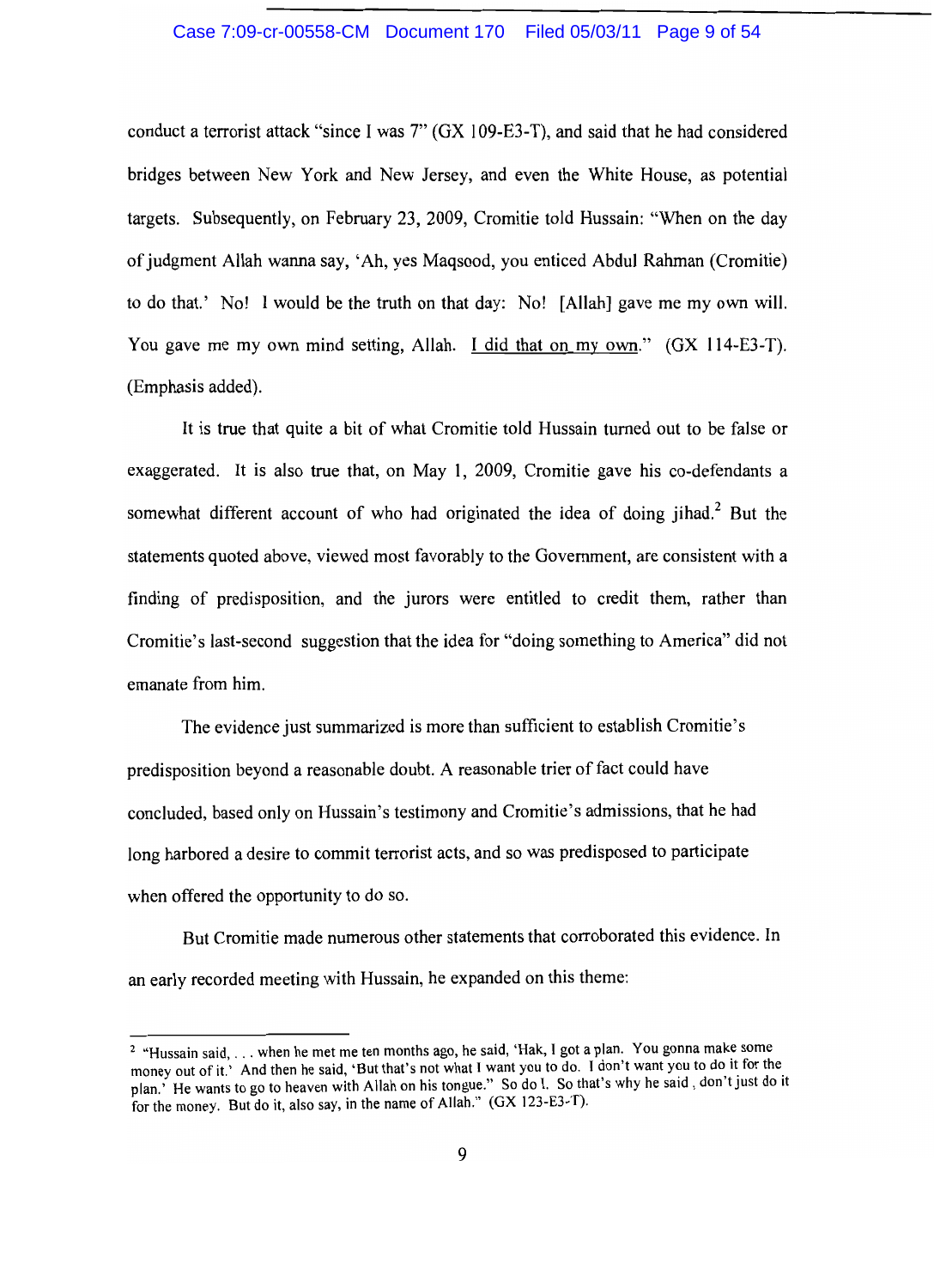If the Muslims attack the World Trade Center or the Pentagon, all these planes and everything, . . . if the Muslims want the United States down, believe me, we can do it. With regular Muslims here, all somebody has to do is give a good fatwa to the brothers and let, make sure they understand. You, they taking down our Islamic countries. What do we do to make that stop? So, we start taking something down here. You understand what I'm saying?

(GX 102-E3-T, at 2-3.) What Cromitie is saying is clear enough: he is an aggrieved American Muslim who is ready and willing to seek redress against America through acts of terrorism.

The jurors listened to hours of tapes replete with Cromitie's genuinely frightening rants about Jews (see e.g. "The Jewish guy. Look at the Jewish guy. You're not smiling no more, you fucker. I hate those bastards. I, no disrespect, but I ain't never thought I can hate someone. I hate those motherfuckers. Those fucking Jewish bastards.... GX 109-E4-T). He expressed a desire to participate personally in an attack on a synagogue  $$ especially if people were inside  $-$  and he did so in terms that indicated a particular desire to "bother" Jews:

I ain't gonna lie, Hak. I think I'd like to do the synagogue thing by myself, Hak.. .. Yeah, I'm serious. I'd like to do that by myself, Hak. (CI: What do you think about the military planes?) I don't give a damn who do that. I want to do the synagogue. I have a choice to do what I want, Hak. I'm sorry, brother. I don't care, Hak. That synagogue would fuck a lot of shit up.

 $(GX 113-E5-T.),$ 

I don't care if it's a whole synagogue of men.

 $(GX 116-E1-T)$ 

You think the World Trade Center was something? That was nothing.... When you hit those spots like synagogues ... that bothers them.

(GX 116-E2-T). Cromitie also expressed enthusiasm for mounting an attack on Stewart

Air Force base: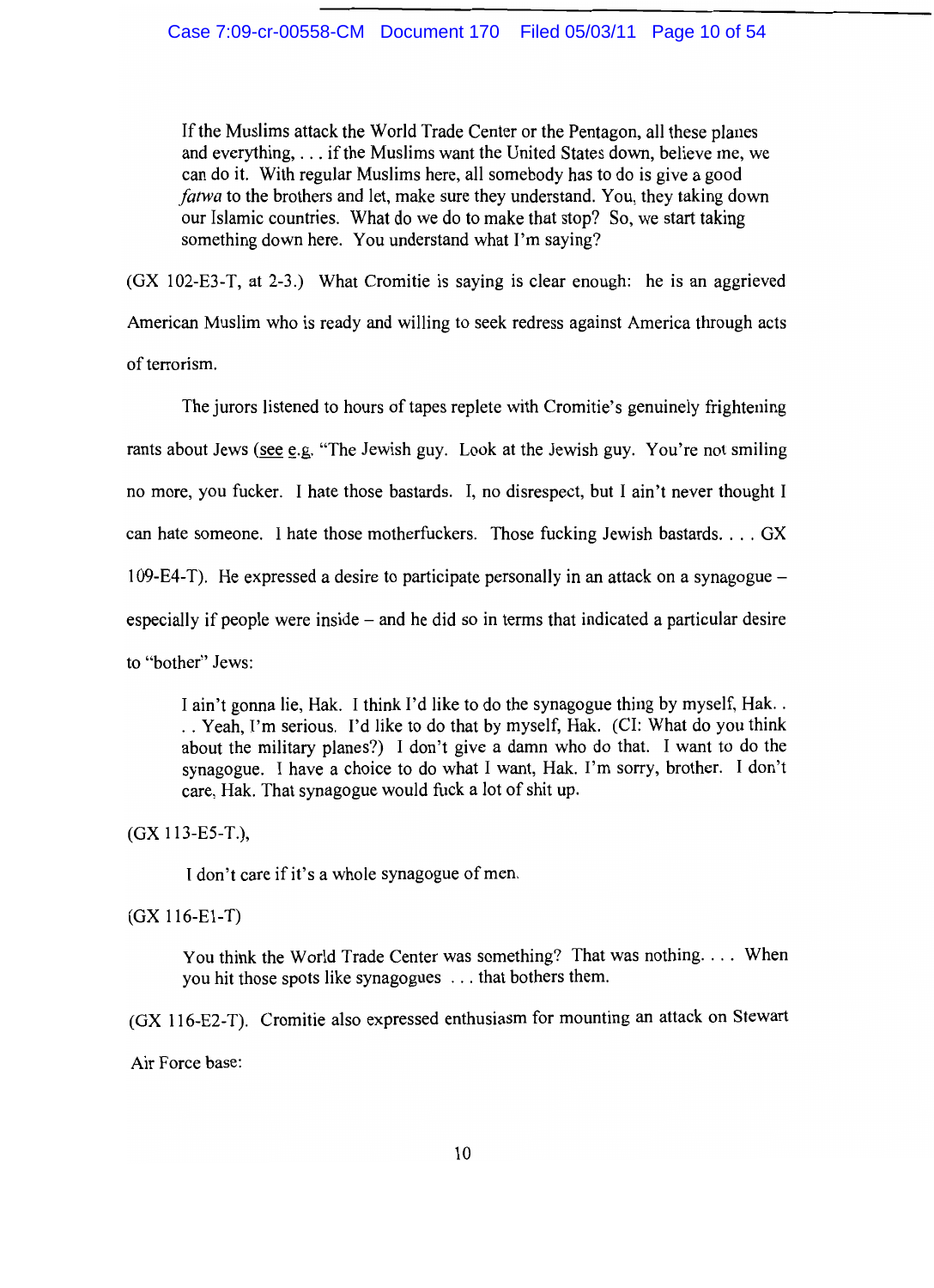How far does a rocket launcher hit? . . . Oh, you can set it to 300 yards. Let me see something, 300 yards, Hak? We should be able to get away with that, Hak. That's more than enough time to do anything. You feel me on what I'm saying?. .. But you just don't wanna hit the building, you wanna hit where the main gas or something is out where, where we get a big pow. We get a big pow from SAM, and we get a big pow from the gas there too. That's how you want to do it.

# $(GX 111-E4-T).$

I want to see that place. Hak, let me ask you something, Okay? If we could just hit those planes that's sitting there, right? And we could just hit those, right? The ones that's sitting there. It ain't gotta be one up there. It could be one sitting right there . . . (CI: "on the ground"). Yeah. Wow, that'd be some real, that'd be some real . . . (CI: "firework"). Yeah that'll be a real firework. I'm laughing because I really wanna get away with it.... You hear that'll be something special right there. That'll be something serious.... You could fucking watch it on the news, the fireworks that went up at the airport.

# (GX 114-E5-T).

Imagine we hit all the planes in one spot? . . . And then one will blow up, the other one blow, and then they'll all blow because they close to each other and they all got gasoline. And we don't even have to be nowhere in sight. We can be some good distance, and I'll let it go. That's it. And we gotta run like hell. We just move nice and easy, right? . . . And we can blend right in, fade and blend. Blend right in. That's the main thing. To blend in.

## GX 115-E2-T).

Cromitie even volunteered an explanation for why he would participate in an

attack on the Air Force planes:

They bringing 'em [troops] over there [Afghanistan] to do damage to us. So, if they don't have the planes to carry 'em over there, you can't do too much damage.

 $(GX 115-E3-T).$ 

Cromitie argues that these damning statements (all of which were made before

February 24, 2009, when he cut off contact with Hussain for six weeks), could not

possibly have convinced a reasonable trier of fact that he was predisposed beyond a

reasonable doubt, because they were just that - mere statements, idle talk. Cromitie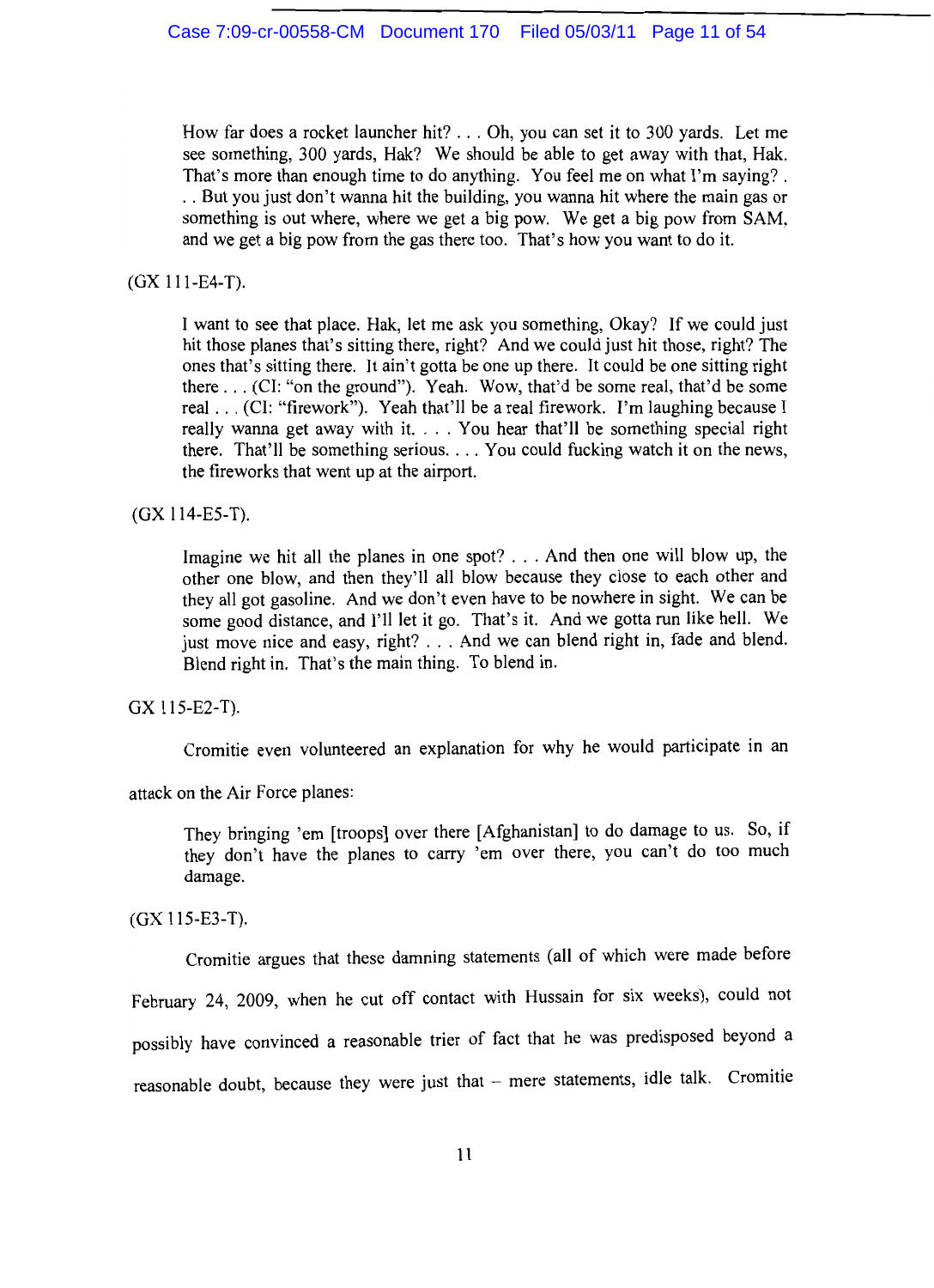## Case 7:09-cr-00558-CM Document 170 Filed 05/03/11 Page 12 of 54

argues that he repeatedly refused to follow through on what he was saying, and that refused to do anything other than talk about jihad for many, many months. Despite Hussain's prodding, Cromitie failed to introduce Hussain to any "like-minded brothers" who would participate in a "sutra team." He declined to provide any guns, pick any targets, decide what equipment would be needed, come up with any code words, or make any concrete plans. Cromitie expressed reluctance to get involved personally in any attack: He did not want to go to Afghanistan (GX 102-E3) and he was evasive when asked by Hussain if he would "go to jihad." (GX 103-E1). At the same time he was making the chilling statements quoted above, he also said, "Maybe it's not my mission then. Maybe my mission hasn't come yet." (GX 112-E3-T). When he could not produce additional participants, Cromitie's inclination was not to go forward alone, but rather to "call it off." (GX 112-E4-T). Although one might think that a mosque was a good place to look for "like-minded brothers" (if any existed), Cromitie flat out refused to solicit other mosque members to participate. (see e.g. ".......I'm not, I'm not gonna involve nobody else.... Don't ever ask me to ask the brothers in the mosque to do anything.")  $(GX 114-E2-T).$ 

Eventually, Cromitie himself dropped out of sight. He avoided any contact with Hussain from February 25 to April 5, 2009. Cromitie argues that this in and of itself was powerful evidence of the fact that he was not in fact predisposed to commit terrorist acts. Defendant's hesitancy about actually doing what he so freely talked about doing is apparent: On the tape of their April 7 meeting, Hussain can be heard literally badgering Cromitie to re-involve himself in a mission, complaining that Cromitie's disappearance had put his (Hussain's) life at risk. (GX 116-E1; Tr. 1825-33)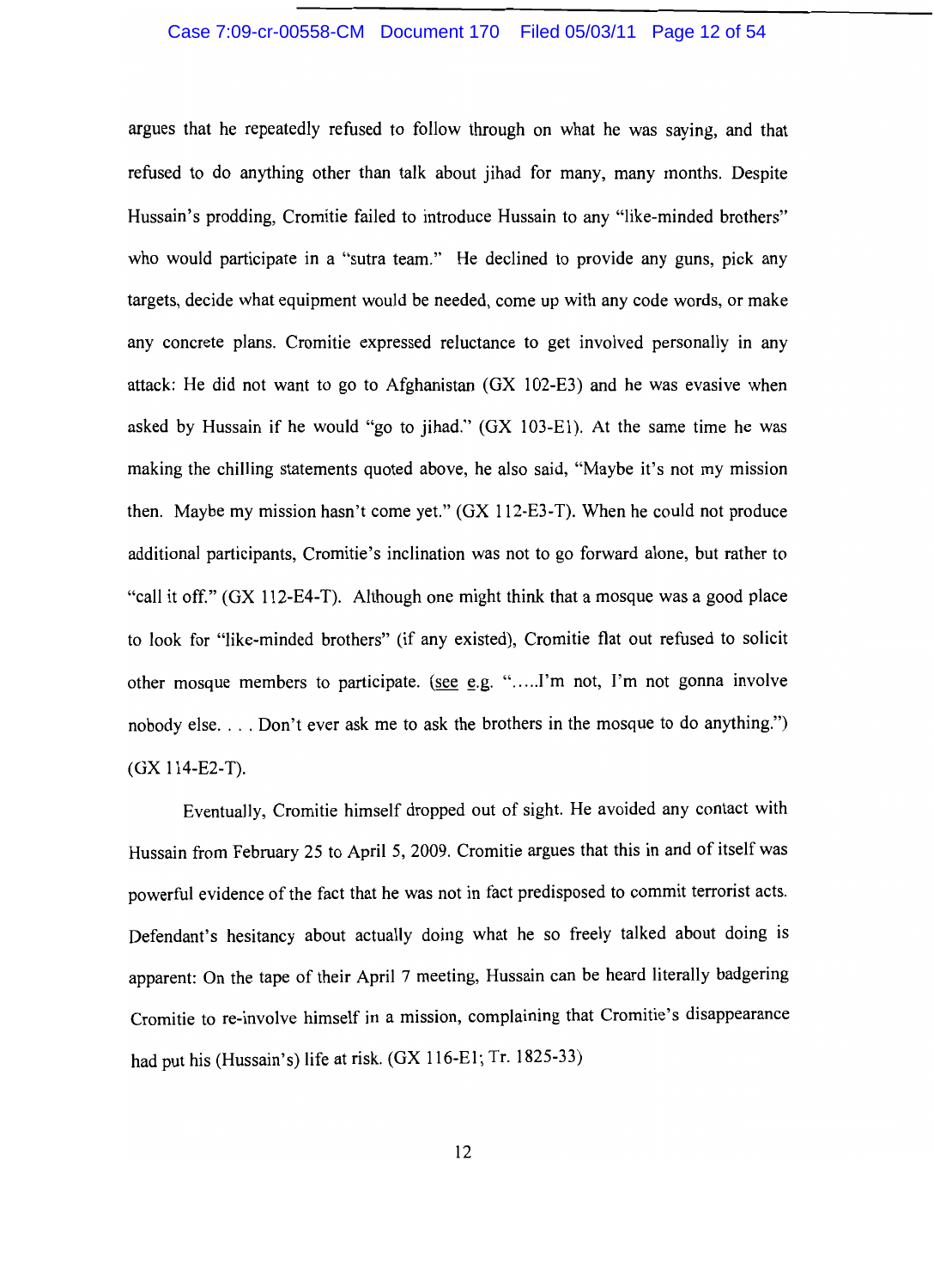From the totality of the evidence about his actions, rather than his statements, Cromitie argues that there is insufficient evidence for the jury to conclude that he was predisposed to commit the crimes charged.

Actions do indeed speak louder than words, and Cromitie's vacillation is certainly amenable to the interpretation that the defense puts on it. But as the Government argued to the jury, it is also open to another plausible interpretation: that Cromitie's welldeveloped sense of self-preservation caused him to get nervous and back away when confronted by  $(1)$  the enormity of what he was talking about doing and  $(2)$  the prospect of getting caught (something about which Cromitie expressed concern on more than one occasion). United States v. Salerno, 66 F.3d 544, 548 (2d Cir. 1995). The jury obviously found the Government's view of the evidence more persuasive than Cromitie's. On a Rule 29 motion a court must defer to that finding as long as there is some evidence to support it. There is.

Cromitie also argues that no reasonable trier of fact could find him predisposed beyond a reasonable doubt because his response to Hussain's overtures was not sufficiently "ready." While Cromitie admits that he repeatedly responded to Hussain's overtures with verbal enthusiasm, he argues that his unequivocal agreement to participate in terrorists acts was anything but prompt. Cromitie points to the passage of many months - eight - between his first contact with Hussain and April 7, 2009, the date on which he was beyond peradventure prepared to go forward with the "mission."

Cromitie also notes, correctly, that he did absolutely nothing to violate the law until after the Government (through Hussain) had made repeated offers of material (as opposed to spiritual) rewards to a desperately poor man - and that even those offers took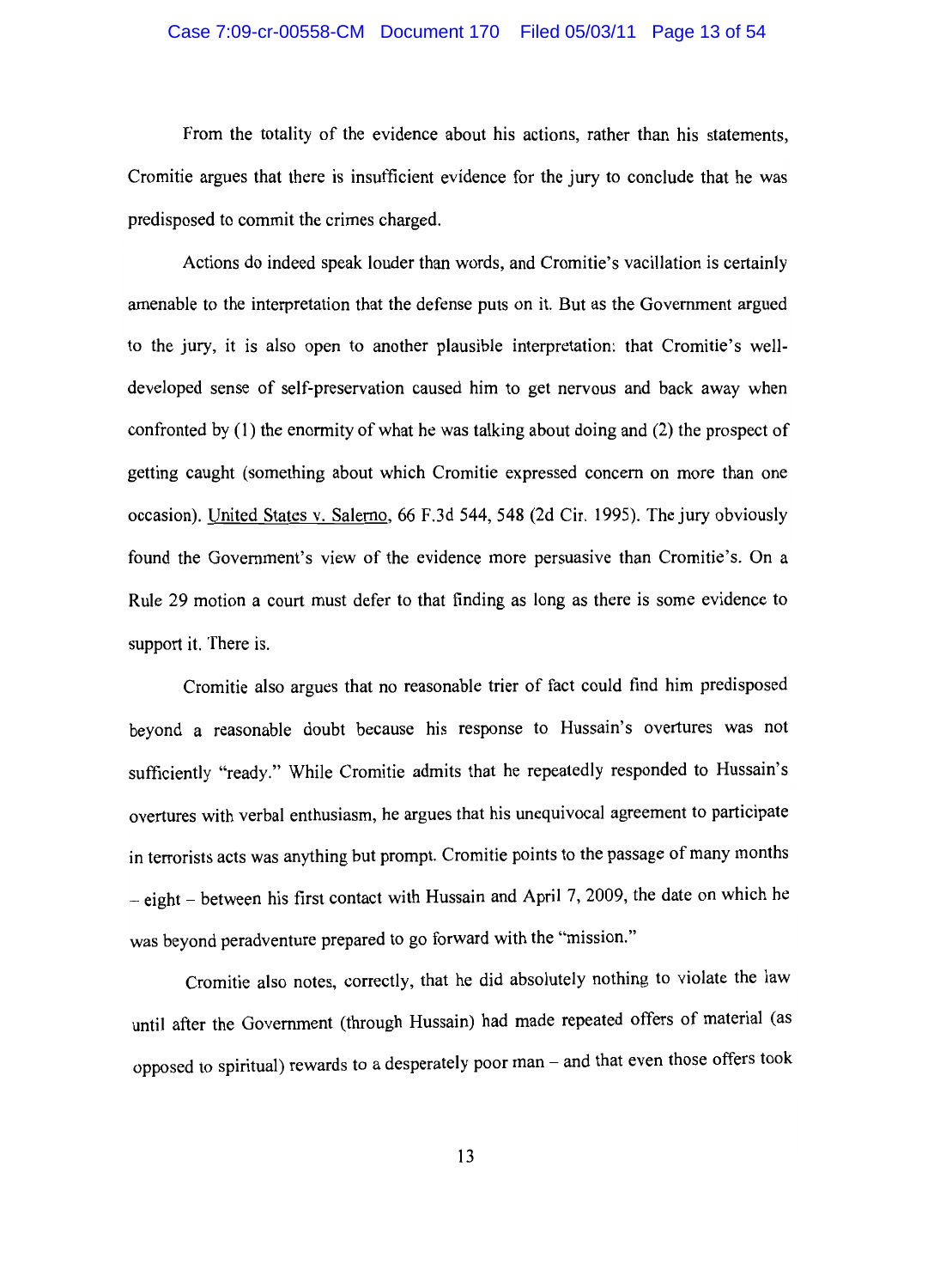#### Case 7:09-cr-00558-CM Document 170 Filed 05/03/11 Page 14 of 54

considerable time to bear fruit. Hussain began inveigling Cromitie with material incentives to participate in a "mission" as early as December 10 or 17, 2009 (Hussain could not remember for sure which of those two dates), when he promised to give Cromitie his BMW -- but only after he had completed the mission. (Tr. 893-94). Hussain let it be known that there was significant money on the table for Cromitie and prospective recruits who participated in the mission. (Tr. 816, 1708-09). Especially after returning from a trip to Pakistan  $-$  a trip he told Cromitie he took for the purpose of meeting with Jaish-e-Muhammed and obtaining funding for their "mission" - Hussain upped the material ante, offering Cromitie a post-attack getaway trip to Miami, Puerto Rico or Costa Rica (GX 118-E2-T, at 4), a barbershop of his own (Tr. 1857; GX 118-E1-T), and what must have seemed to a poor man as a great deal of money -- \$250,000. (GX 239-T. Tr. 1036, 2507, 2513-14).<sup>3</sup> Only when the offers became outrageously high – and when Cromitie was particularly vulnerable to them, because he had lost his job  $-$  did he finally succumb. This, defendant argues, does not a qualify as a "ready" response to inducement.

Cromitie's argument that his response was insufficiently "ready" depends for its force on defendant's assertion that the idea for committing jihad emanated from Hussain. However, as described above, when the evidence is viewed most favorably to the Government, the idea for committing jihad was Cromitie's, not Hussain's. Under this view of the evidence, Cromitie was not "responding" at all - he was expressing "an already-formed design on the part of the accused to commit the charged crime," which

<sup>&</sup>lt;sup>3</sup> During the April 5, 2009, telephone call that reunited the two men after the six week hiatus, Hussain reminded Cromitie that he had previously promised to pay Cromitie \$250,000 if Cromitie would participate in the plot. Hussain did not know that this call was being recorded (GX 239-T), which makes his statement to Cromitie more credible. The evidence revealed that the Government neither knew of nor authorized an offer of this magnitude to Cromitie, but as far as predisposition goes, that is of no moment.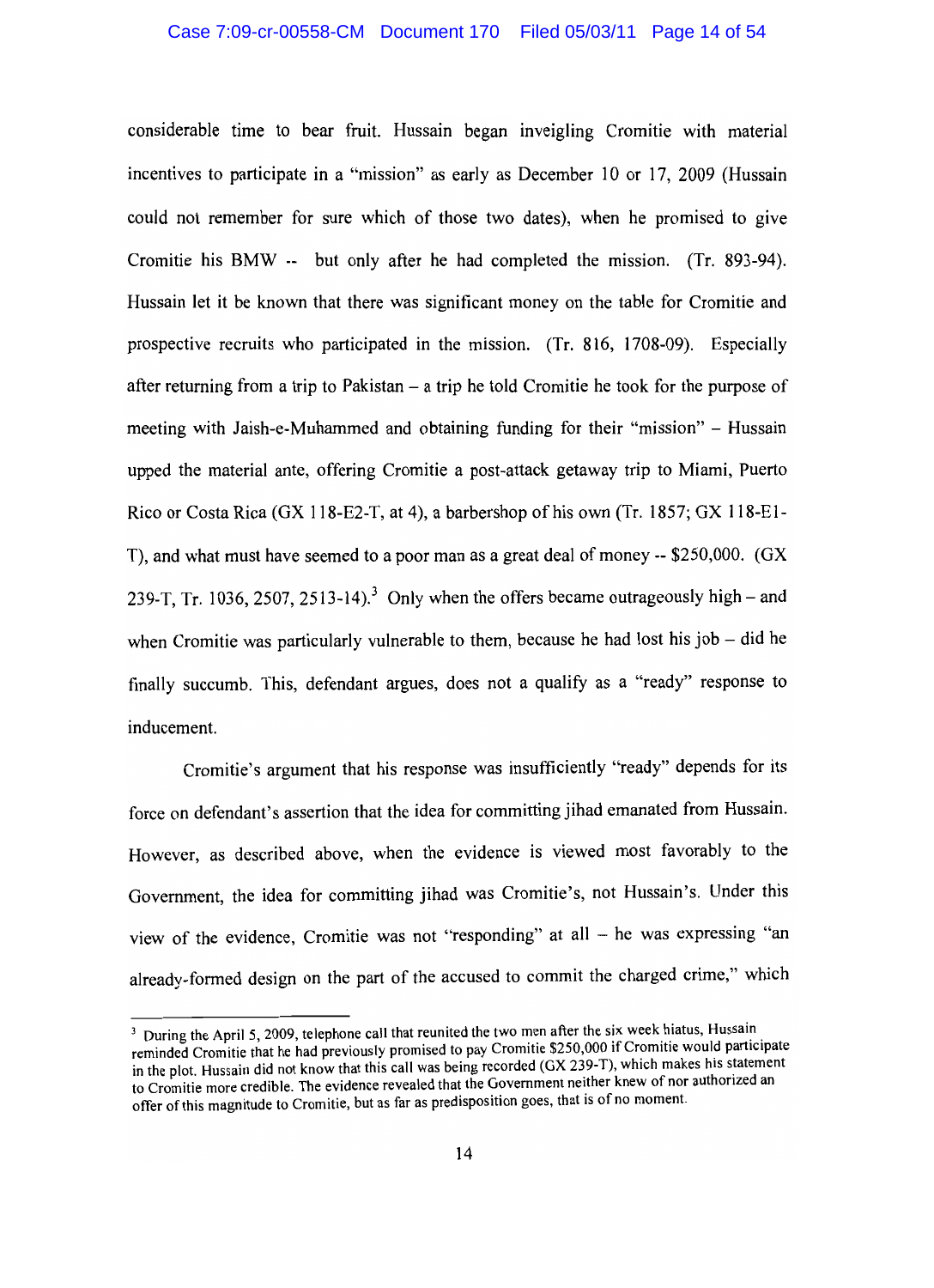## Case 7:09-cr-00558-CM Document 170 Filed 05/03/11 Page 15 of 54

has been identified by the Second Circuit as one way for the Government to establish predisposition. Al-Moayad, supra., 545 at 154. Cromitie's statements about his longstanding desire to commit jihad – which the jury heard from his own mouth (via the tapes), as well as from the mouth of Hussain – provide enough evidence of his alreadyformed design to justify the jury's verdict.

Finally, Cromitie argues that his lack of predisposition can be inferred from the fact that every single detail of the crimes – the targets, the methods, the weapons, the transportation – came from the Government, not from him.

There is not the slightest doubt in my mind that James Cromitie could never have dreamed up the scenario in which he actually became involved. And if by some chance Cromitie had imagined such a scenario, he would not have had the slightest idea how to make it happen.

But the Government does not have to prove beyond a reasonable doubt that Cromitie was predisposed to place a particular type of device at a particular location. "It is sufficient if the defendant is of a frame of mind such that once his attention is called to [a particular] criminal opportunity, his decision to commit the [particular] crime is the product of his own preference and not the product of government persuasion." United States v. Williams, 705 F.2d. 603, 618 (2d Cir. 1983). The fact that the precise targets of the jihadist attacks, as well as the method for carrying them out, were suggested by Hussain (which means that they were, ultimately, the FBI's idea) does not negate the Government's proof of Cromitie's predisposition - especially when his immediate response to Hussain's ideas was the expression of tremendous enthusiasm. The fact that Cromitie did not actually do anything until he thought he was going to make a lot of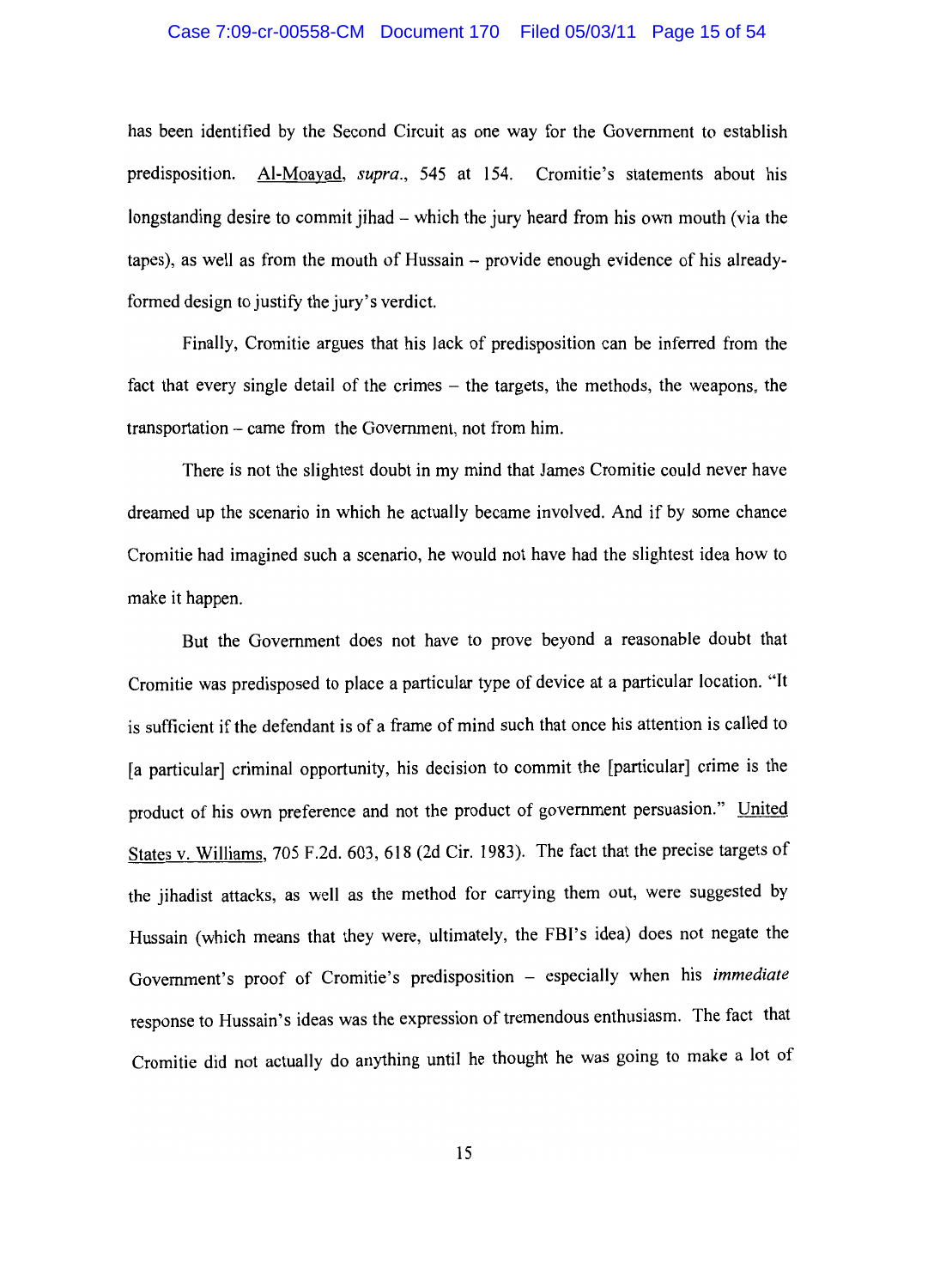#### Case 7:09-cr-00558-CM Document 170 Filed 05/03/11 Page 16 of 54

money – a point that does not exactly cut in his favor – does not negate the force of the Government's evidence, either.

So while Cromitie never expressed the desire to perform the specific acts he ended up either performing (planting a bomb at a synagogue) or agreeing to perform (shooting a Stinger missile at U.S. Air Force planes), that is of no moment. To prevail at trial, the Government only had to prove beyond a reasonable doubt that Cromitie was predisposed to commit violent terroristic acts against Jews and American government facilities that were involved in wars in countries where Islam is the predominant religion. This it did, by letting the jurors hear Cromitie's bragadosio. His own mouth condemneth him.

Cromitie's Rule 29 motion is denied.

## **B.** The Other Three Defendants

The other three defendants present an entirely different set of issues – and David Williams' situation differs in subtle but potentially significant ways from that of Onta Williams and Laguerre Payen.

The issue common to all three men is the conspicuous lack of *any* evidence about their thoughts on jihad or terrorism prior to the time when they were recruited to join the plot. There are no tapes on which they boast of a long-standing desire to perform jihad; no months of hate-filled statements about America or Jews; no evidence from Hussain about attitudes displayed during early encounters. In fact, Hussain never met any of these men until after they had been recruited. So while he was their principal accuser, he told the jury nothing about how they came to participate in the plot. The jury was also not apprised of anything in the past of any of these men that would tend to suggest a pre-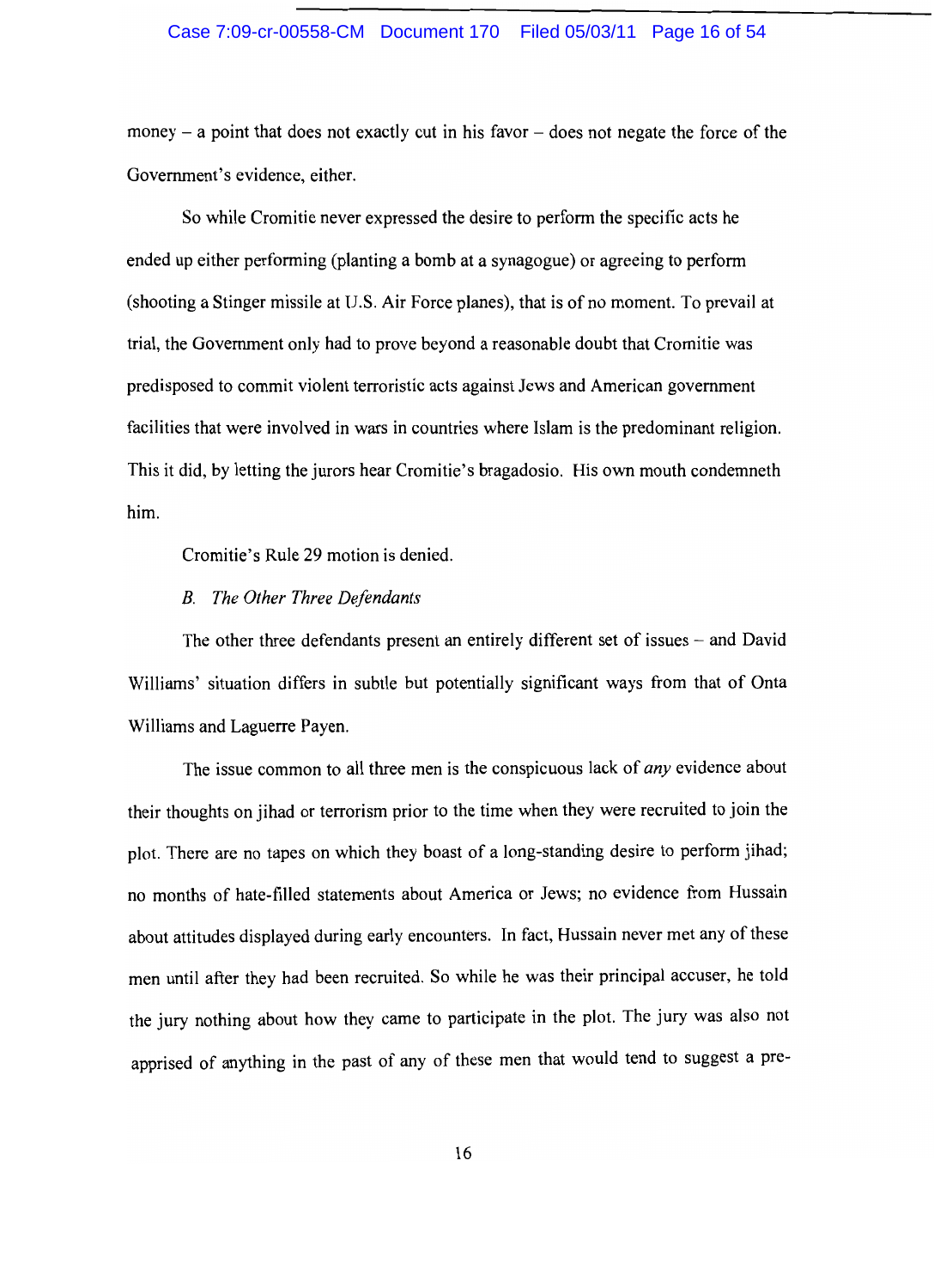## Case 7:09-cr-00558-CM Document 170 Filed 05/03/11 Page 17 of 54

existing interest in committing a terrorist act against Jews, the United States Air Force -or, for that matter, against anyone else. There is no evidence in the record about whether any of these three men ever thought about committing jihad, or expressed any hatred toward Jews or the United States, until they were recruited to participate in Hussain's and Cromitie's plot. There is no evidence in the record about when these were first contacted, how they responded to that initial contact, what they were told about the "mission," how long it took to persuade them to participate, and what if any inducements were offered to induce them to come to their first meeting with Hussain. For that matter, as to Onta Williams and Payen, there is no evidence about who first offered them the opportunity to participate in the plot – other than evidence showing that one of them (known only as "the other Muslim brother", (GX 255-T)) was recruited by David Williams.

The defendants rest on what the Government concedes is the "black hole" in its evidence – the lack of any direct evidence about how the defendants responded when they were first approached about participating in the plot. They argue that the Government offered no admissible evidence about their predisposition to commit the crimes charged, aside from the fact that they actually committed them -- which cannot be relied on as evidence of predisposition. No one disputes that "ready response to inducement" is the only one of the three Al-Moayad factors that could establish predisposition in the case of David and Onta Williams and Payen, and these defendants urge that the evidence was insufficient for they jurors to conclude beyond a reasonable doubt that they "readily responded" to the Government's inducement to commit the charged crimes -- because there is no evidence at all about how "readily" they said yes to the opportunity that was presented to them.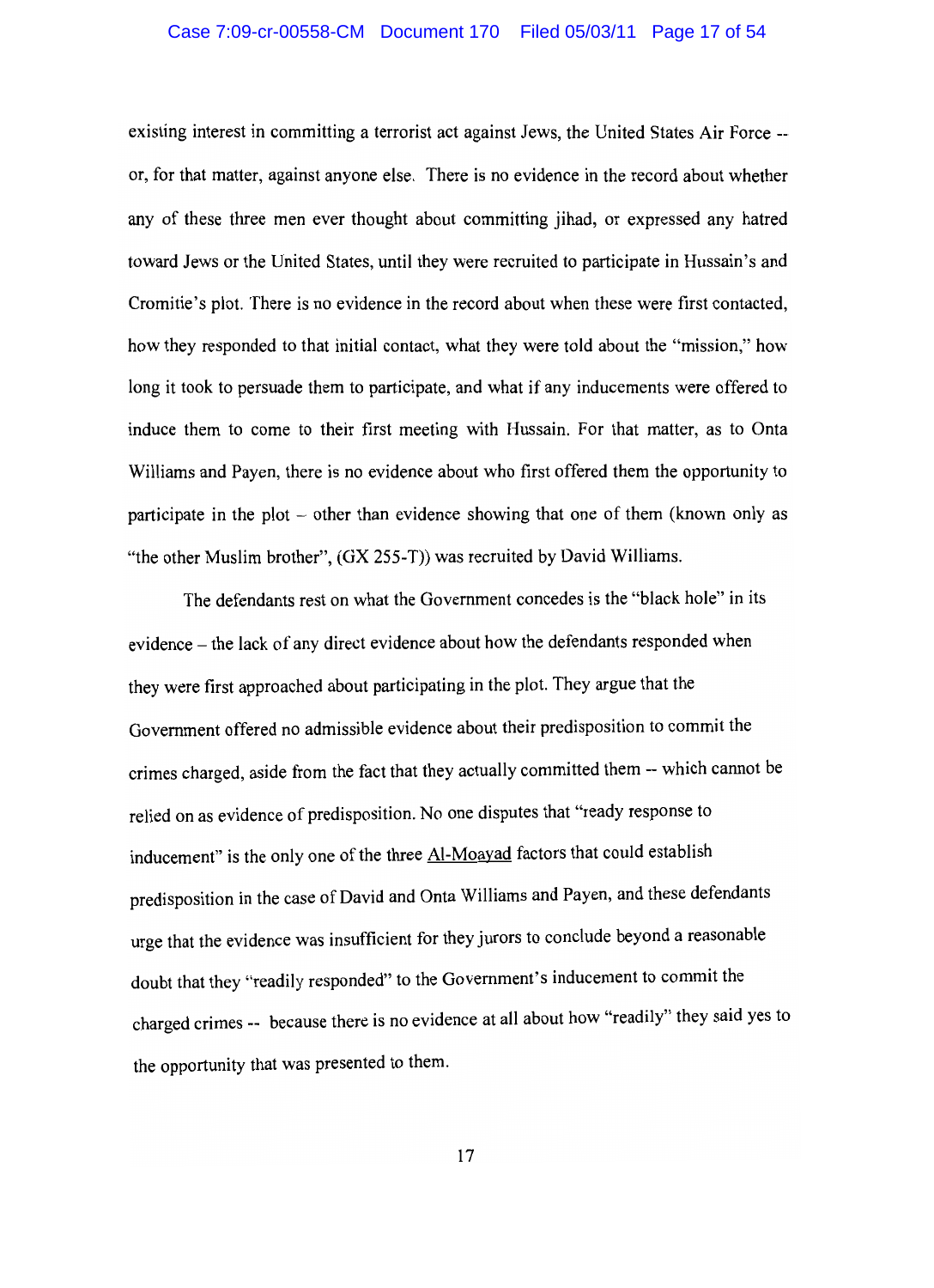#### Case 7:09-cr-00558-CM Document 170 Filed 05/03/11 Page 18 of 54

The Government argues that the record nonetheless contains ample evidence to support the jury's conclusion, citing both (1) the relatively brief period that passed between their initial encounters with Cromitie<sup>4</sup> and their agreement to participate, and (2) the defendants' conspicuous lack of any reluctance or hesitation about committing the charged crimes once they had been recruited, and the enthusiasm with which they carried out their parts in the plot.

The defendants reply that the evidentiary "black hole" means there is no proof, let alone proof beyond a reasonable doubt, that the period between their initial encounter with a Government agent and their entry into the conspiracy was in fact brief. They also urge that the jury should have been precluded from considering evidence of their postrecruitment conduct (including evidence about how enthusiastically they participated in the plot) by the United States Supreme Court's decision in United States v. Jacobson, 593 U.S. 540, 548 (1992).

Because the defendants' second argument controls whether certain evidence on which the Government relies can be considered in assessing the sufficiency of the evidence, I address it first.

## (1) Jacobson and the Relevance of Post-Initial Encounter Evidence

In Jacobson, the Supreme Court announced that, under the entrapment doctrine, "Government agents may not originate a criminal design, implant in an innocent person's mind the disposition to commit a criminal act, and then induce commission of the crime so that the Government may prosecute." The Jacobson Court vacated the defendant's conviction for possession of child pornography. The defendant had mail-ordered

<sup>&</sup>lt;sup>4</sup> There is evidence in the record that either Payen or Onta Williams was first recruited by David Williams.  $(GX 255-T).$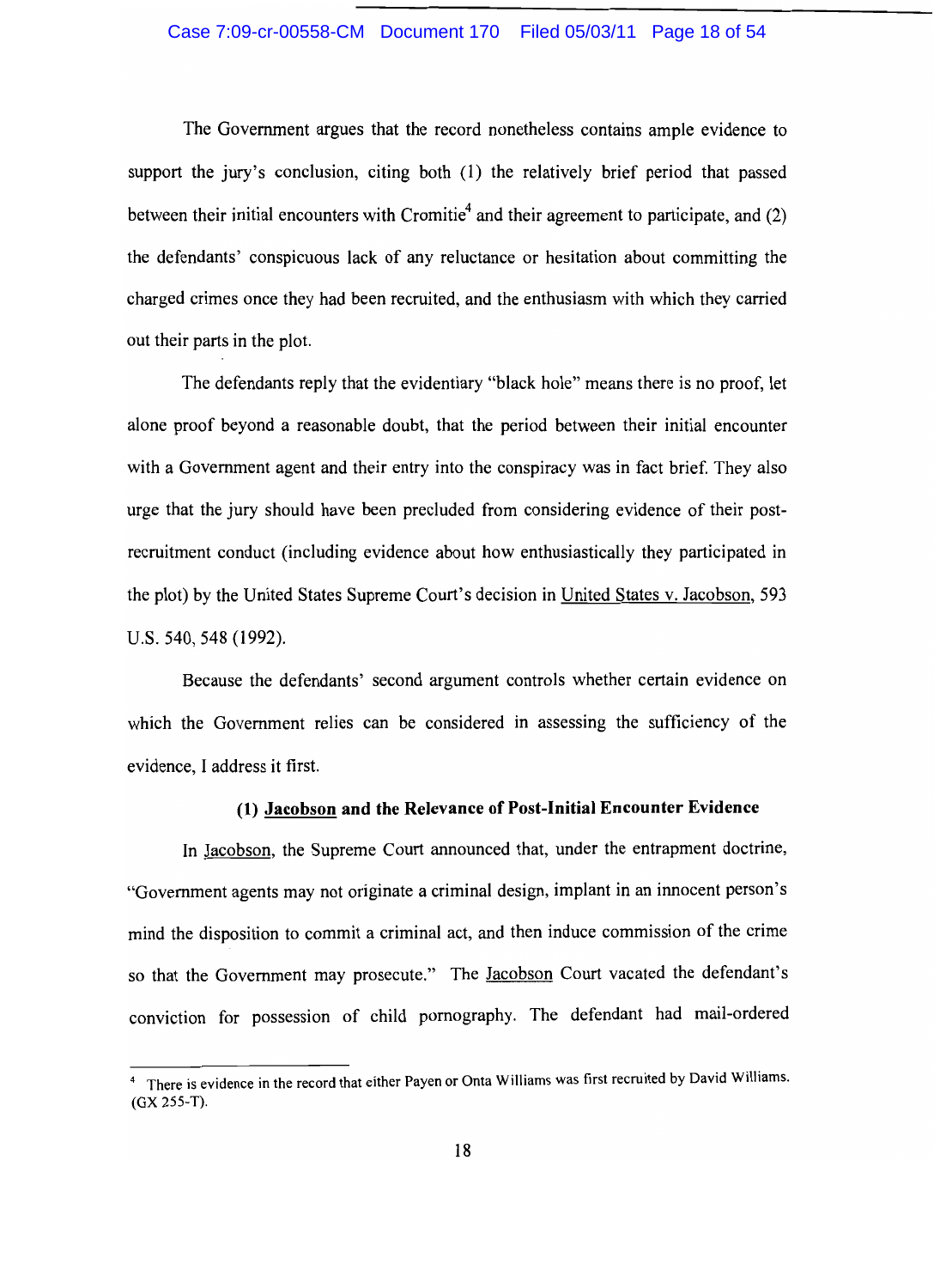## Case 7:09-cr-00558-CM Document 170 Filed 05/03/11 Page 19 of 54

magazines depicting nude children at a time when it was not illegal to do so. Following enactment of the federal law that criminalized the receipt of such items by mail, the Government began soliciting the defendant to violate that law. After more than two years of repeated government badgering, which involved the use of "five fictitious" organizations and a bogus pen pal," Id. at 543, the defendant finally ordered a magazine entitled "Boys Who Love Boys," which contained child pornography, for delivery by mail. He was indicted under the new statute and convicted, despite having argued that he was entrapped into committing the crime.

The Supreme Court held that the Government had failed to prove beyond a reasonable doubt that the defendant was predisposed to commit the crime before he was subjected to what the court described as "relentless pressure" over a prolonged period of time. The court held that the Government needed to prove that the defendant was predisposed to commit a crime "before the Government intervened." Because the record in Jacobson contained no evidence that the defendant had any pre-existing desire to violate the new law by ordering child pornography through the mail, his conviction was overturned.

Relying on Jacobson, the two Williamses and Payen argue that there was insufficient evidence for a jury to find them predisposed to commit the charged crimes beyond a reasonable doubt. They point out (and it is indubitably true) that there is even less evidence about either their conduct or their state of mind pre-dating their initial contacts with Cromitie and Hussain than was the case in Jacobson -- there, the defendant had at least demonstrated a pre-existing interest in looking at child pornography, and had ordered it for delivery by mail when it was legal for him to do so.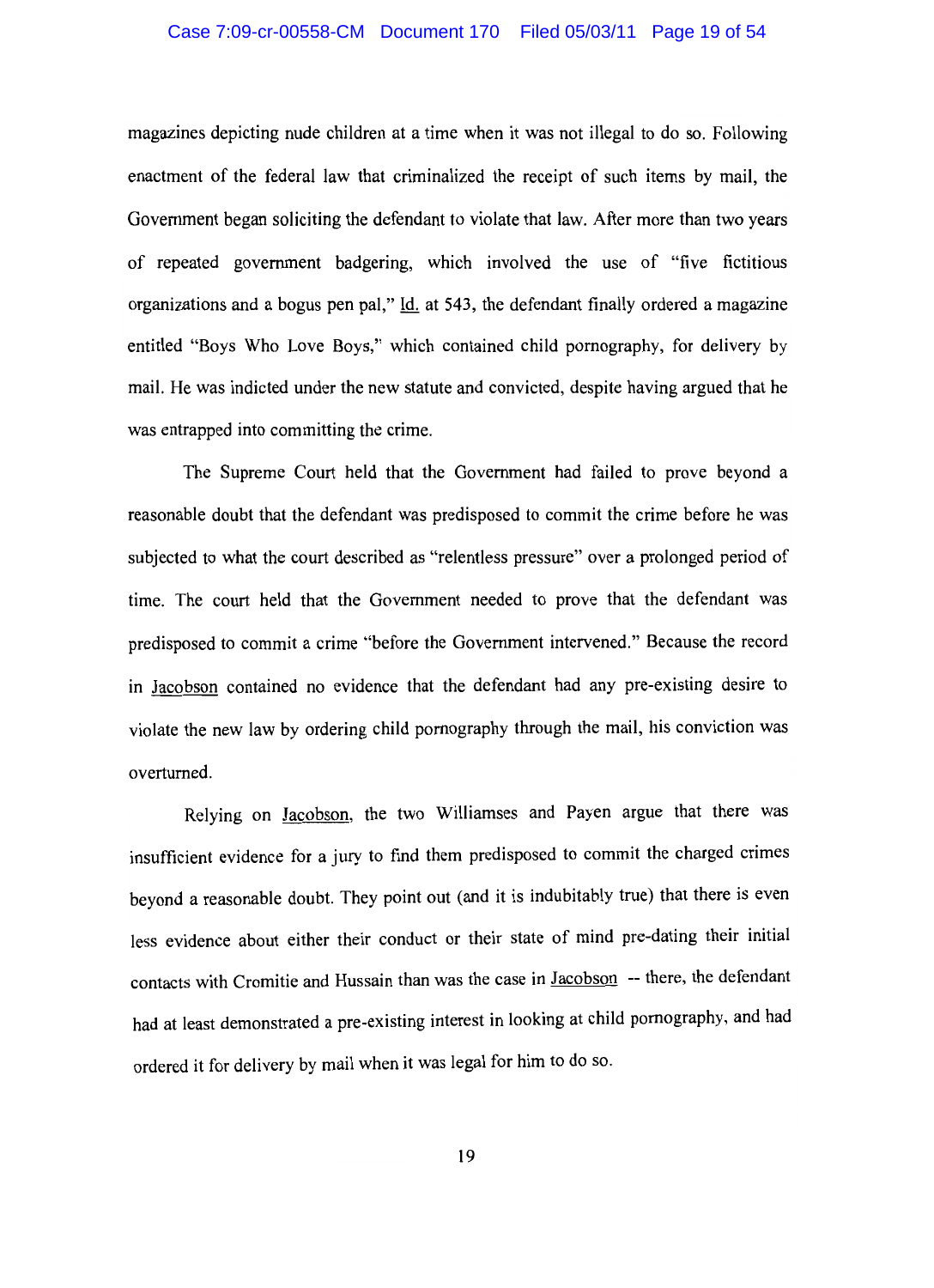## Case 7:09-cr-00558-CM Document 170 Filed 05/03/11 Page 20 of 54

Some post-Jacobson courts have held that conduct that occurs after the time of the inducement can be considered as some evidence of predisposition. United States v. Nguyen, 413 F. 3d 1170, 1178 (10th Cir. 2005); United States v. Squillacote, 221 F. 3d 542, 565 (4th Cir. 2000); United States v. Garza-Juarez, 992 F. 2d 896, 908 (9th Cir.  $1993$ ).

For example, in Nguyen the defendant, who was accused of distributing pseudophedrine knowing that it would be used to manufacture methamphetamine, argued that he was entrapped. The Tenth Circuit held (without reference to Jacobson in this context) that "inferences about [defendant's] predisposition may be drawn from events occurring after the two parties came into contact." Nguyen, 413 F. 3d at 1178. For this proposition, it cited an earlier, pre-Jacobson Tenth Circuit case, United States v. Garcia, 182 F. 3d 1165, 1169 (10 Cir. 1999).

In Garza-Juarez – a case handed down only months after Jacobson,  $-$  the Ninth Circuit held, "Evidence of predisposition may arise both before the government's initial contact and during the course of dealings." Garza-Juarez, 992 F. 2d at 908. The court applied a five-factor test for determining whether the defendants were entrapped  $-$  a test that is not and never has been the law in this Circuit.

Seven years later, the Fourth Circuit relied on both Garza-Juarez and the pre-Jacobson cases that undergirded Nguyen (notably Garcia) to conclude that Jacobson "does not prohibit the consideration of actions occurring after the defendant was contacted by the government when determining whether the defendant was predisposed to commit the crime." Squillacote, 221 F. 3d at 565. Specifically, the Squillacote court held that the Government could show predisposition by offering evidence of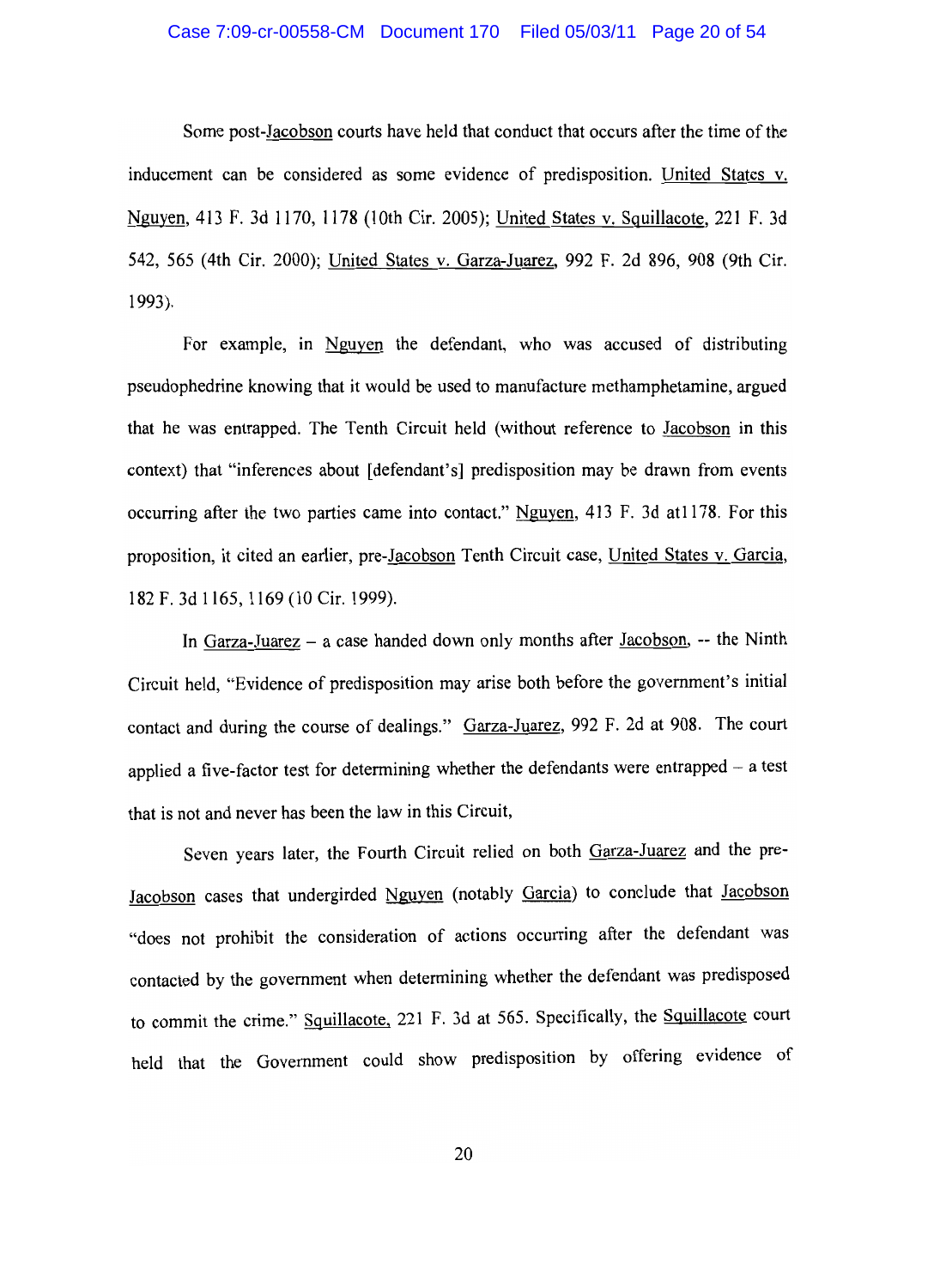#### Case 7:09-cr-00558-CM Document 170 Filed 05/03/11 Page 21 of 54

"independently motivated behavior that occurs after government solicitation begins" Id. at 566. I understand the Fourth Circuit to have endorsed using evidence of postsolicitation behavior to prove predisposition as long as that evidence could be wholly divorced from any Government sting operation.<sup>5</sup>

Assuming that these cases do not conflict with Jacobson, it is significant that they all come from other circuits. In their post-trial motions, the defendants argue that no *controlling* authority reaches the same result. Quite the contrary, they say: in the Second Circuit's most recent pronouncement on the subject, United States v. Brand, 467 F. 3d 179 (2d Cir. 2006), Judge Wesley, writing for a unanimous panel, suggested that our Circuit reads Jacobson more restrictively: "Because we are bound by the Court's holding in Jacobson, Brand is correct in pointing out that the government's reliance on certain evidence of acts that occurred *after* Brand's initial contact with government agents is misplaced. This evidence would not be probative of 'petitioner's state of mind prior to the commencement of the Government's investigation." Id at 191, quoting Jacobson, supra, 503 U.S. at 549 n.2. (Emphasis in original). In light of this language, defendants insist that the jury was not entitled to consider evidence of their conduct that post-dated their initial meeting with the Government's (unwitting) agents (Cromitie and David Williams) - the date or dates of which were not firmly established by any evidence.

The facts of Brand are very different than the facts in this case. Matthew Brand was charged with attempting to entice a minor to commit illegal sexual activity and traveling across state lines for the purpose of engaging in illegal sexual activity with a minor. Unbeknownst to him, "Jessica," the teenaged girl he planned to meet at the Port Authority Bus Terminal, was an adult male FBI agent who had chatted with Brand over

<sup>&</sup>lt;sup>5</sup> Squillacote's discussion of the meaning of "ready response" will be taken up later in this opinion.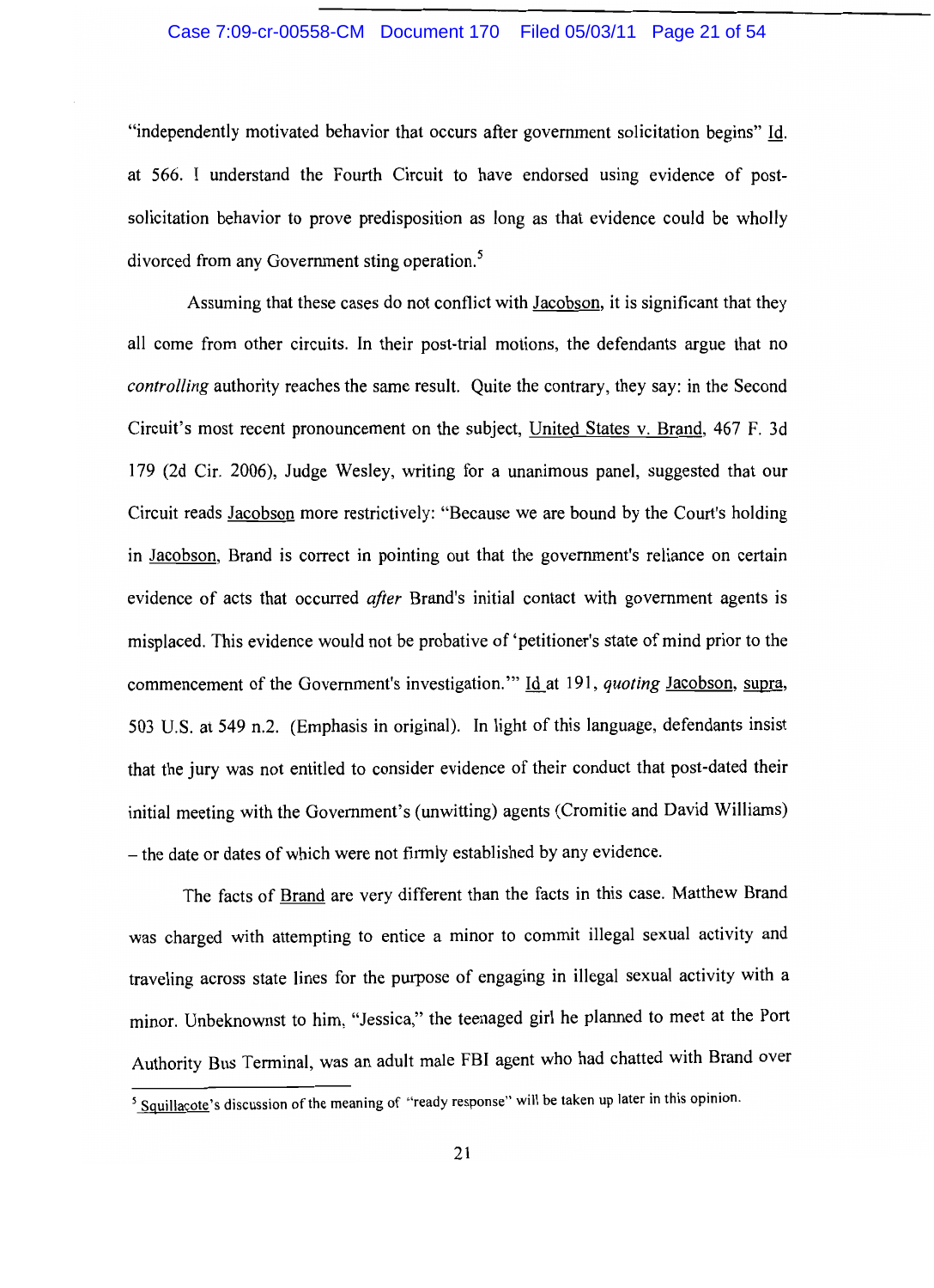### Case 7:09-cr-00558-CM Document 170 Filed 05/03/11 Page 22 of 54

the Internet, in a chat room called "I Love Older Men." Brand contended that he, like Jacobson, had been entrapped.

In Brand, there was ample evidence of conduct suggesting that the defendant might have been predisposed to travel across state lines to meet a minor before he encountered "Jessica" and the Government agents who initiated the operation that led to his arrest. Before wandering into the sting that led to his indictment. Brand had visited a different chat room, called "I Love Much Older Men," where he had engaged in a sexually explicit chat with an FBI agent in Los Angeles. (Significantly, the Los Angeles agent was not responsible for tipping off the FBI in New York – "Sara," a private citizen who apparently trolls chat rooms looking for child predators, told the FBI about a chat she had with Brand; thereafter, "Sara" introduced Brand on line to her friend "Jessica"). Brand had also downloaded photographic child pornography onto his computer prior to his first encounter with "Jessica," which the Circuit ruled was admissible to prove predisposition  $-$  as was his confession, in which he admitted to having used a screen name to engage in explicit communications with young girls for some time. Finally, the very fact that Brand, of his own volition and without any prior inducement or enticement, contacted both "Sara" and "Julie" by going to a chat room called "I Love Older Men" -"bears on Brand's predisposition." Brand, supra., 467 F. 3d at 195.

As Judge Wesley pointed out, "All of these events occurred prior to, and were independent of, any contact by the government agents, as required under Jacobson. Based on these circumstances, the jury could rationally find that Brand was predisposed to commit the crimes charged." Id. The Circuit needed nothing more than this ample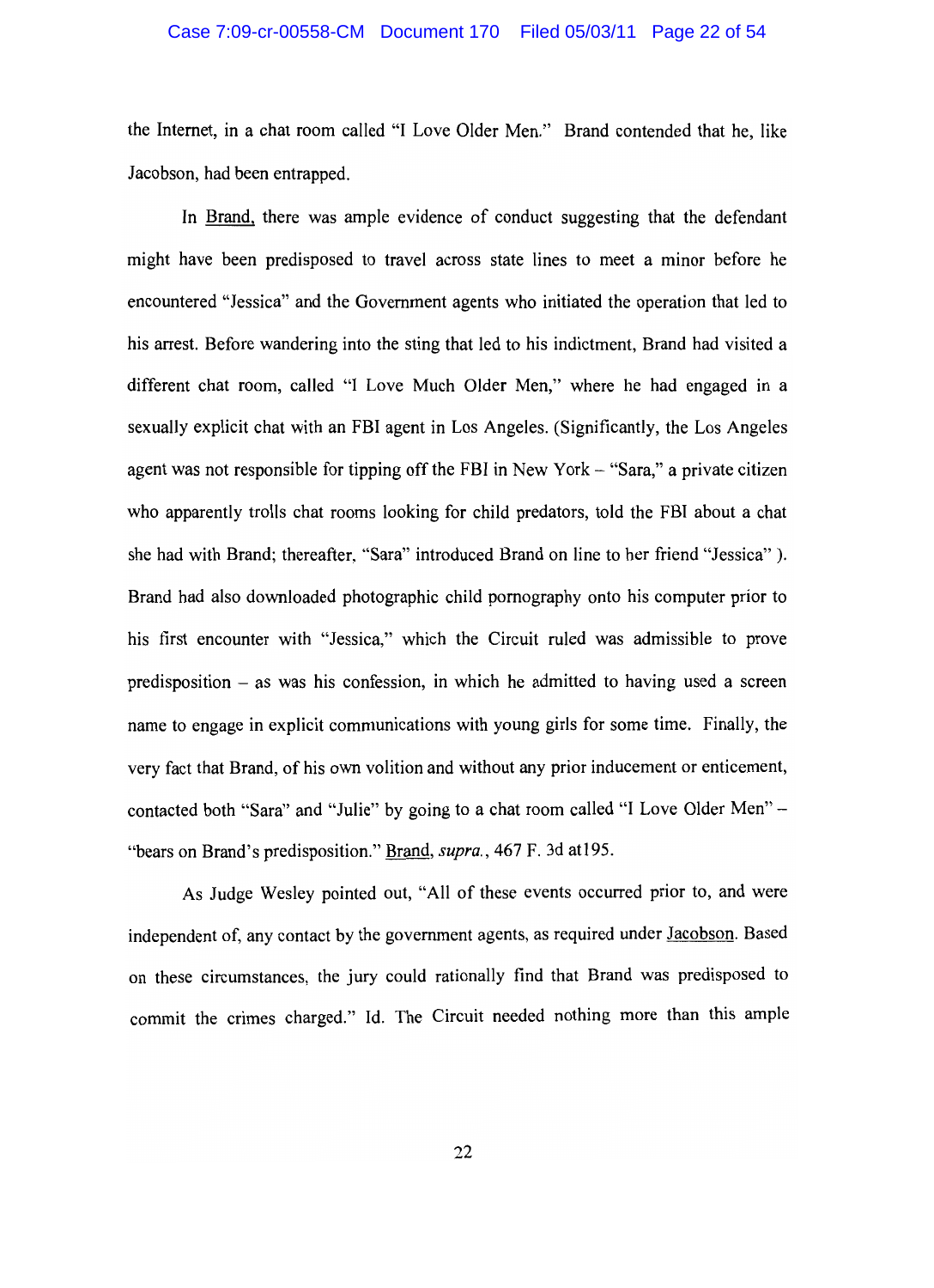## Case 7:09-cr-00558-CM Document 170 Filed 05/03/11 Page 23 of 54

evidence of the defendant's state of mind prior to his initial encounter with Government operatives to sustain the conviction.

There is not a scintilla of evidence against David or Onta Williams or Laguerre Payen in the record before this court that corresponds to the pre-initial encounter evidence of Matthew Brand's state of mind that I have just summarized. Pretty much the only evidence of their state of mind prior to an approach by a Government agent is the fact that they participated in the criminal activity itself. The Government's effort to distinguish between "participation" and "enthusiastic participation" – and to argue that the latter can be relied on to demonstrate the defendants' state of mind prior to any contact with a Government agent, even while conceding that the former does not – strikes this court as sophistry. The Brand panel read Jacobson as "reject[ing] any evidence that the government developed 'during the course of the investigation." (Emphasis added). Enthusiastic or not, the defendants' participation in the criminal activity that took place from and after mid-April 2009 occurred entirely after they first encountered a Government agent.

The Brand court also read Jacobson as refusing to convict the defendant based on a state of mind that was "the product of the attention that the Government had directed at petitioner." Brand, supra., 467 F. 3d at 192, citing Jacobson, supra., 503 U.S. at 550. The Fourth Circuit's decision in Squillacote is entirely consistent with this. As noted previously, the Squillacote court insisted that the only post-encounter conduct that could be considered was "independently motivated behavior that occurs after the government solicitation begins." Squillacote, supra. 221 F. 3d at 566. Whether enthusiastically or not, from the moment they appeared on the scene (April 10 for David Williams, April 28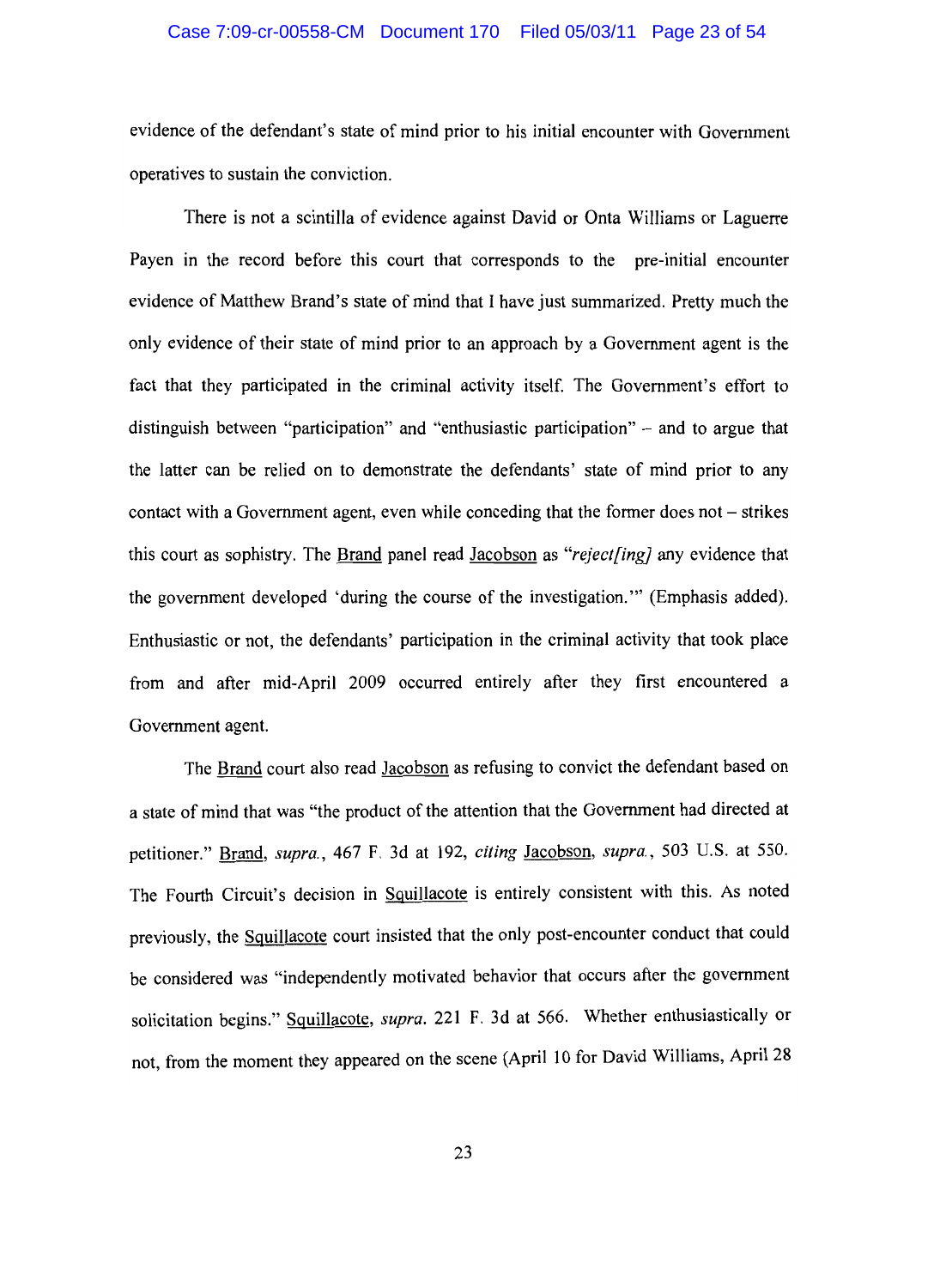## Case 7:09-cr-00558-CM Document 170 Filed 05/03/11 Page 24 of 54

for the other two), everything that these three defendants did was at the behest of the Government; as a result, it was "the product of the attention that the Government . . . directed" at them. Id. The Government has not pointed to anything that David Williams, Onta Williams or Laguerre Payen did or said that could possibly be characterized as "independent of" the sting operation. Even the most Government-friendly view of the evidence reveals that nothing any of these men did was the product of any independent motivation on their parts – and the Government, to its credit, has not argued the contrary.

But while Brand would have been a straightforward case if the Second Circuit had limited its discussion to the evidence summarized above, it is in fact a very complicated decision. No sooner had the Circuit announced that the government could not rely on "certain evidence of acts that occurred after Brand's initial contact with government agents" to establish "Brand's state of mind 'prior to the commencement of the Government's investigation" than it said the following: "However, even under Jacobson, the Government can still establish predisposition based on "the accused's ready response to the inducement.'... We have recognized this characteristic of predisposition both before and after Jacobson." See Brand, supra., at 192, quoting United States v. Brunshtein, 344 F. 3d 91, 102 (2d Cir. 2003).

The Brand panel then went on to cite evidence of conduct that occurred well after Brand's initial contact with the Government agent – conduct that was manifestly not "independent of" the Government's sting operation -- as proof that Brand had "readily" responded" to the Government's solicitation. That evidence included the fact that Brand "planned the logistics of meeting with 'Julie' and, ultimately, traveled to meet 'Julie' at the appointed time and place." Brand, supra., at 195.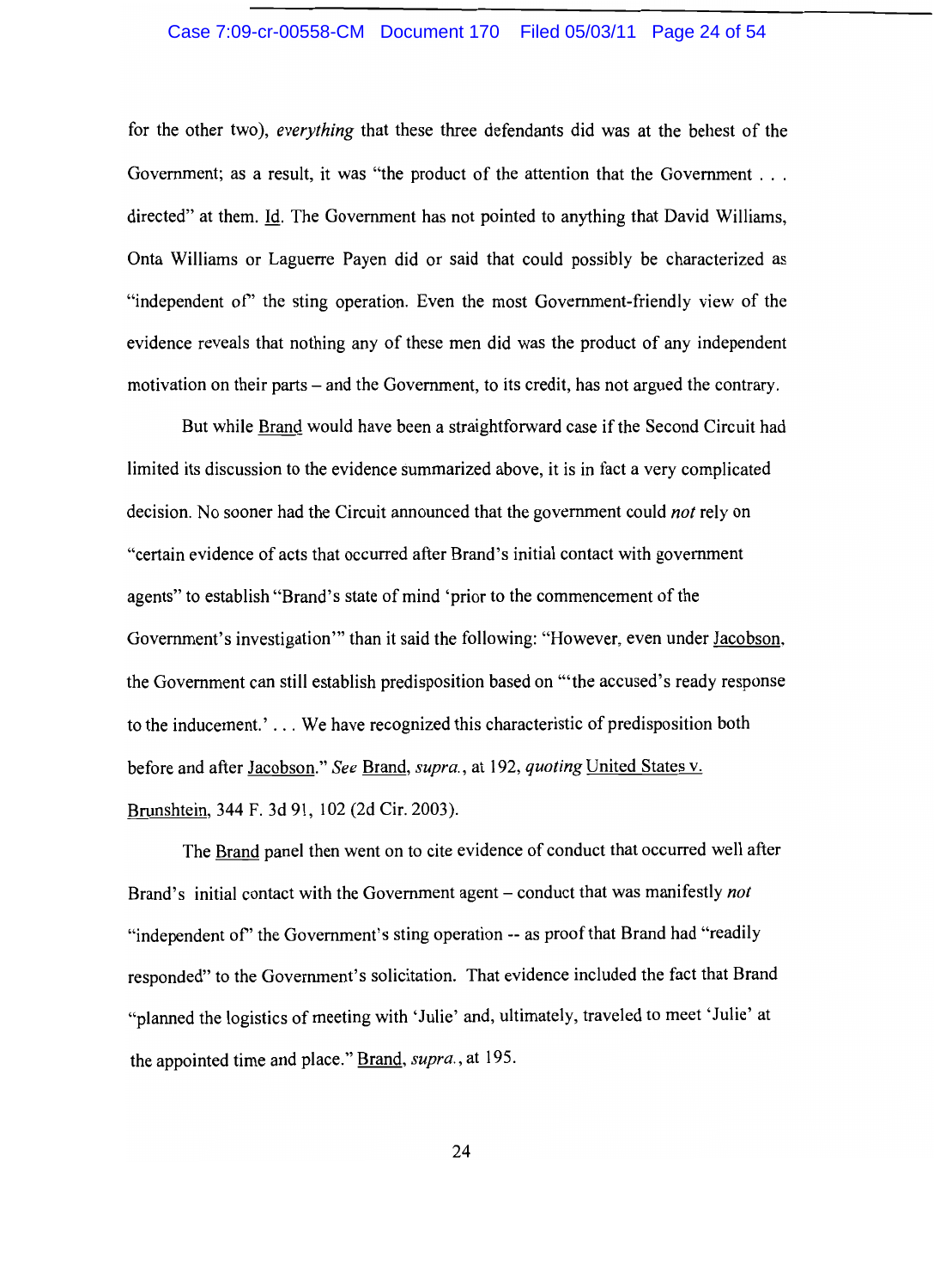## Case 7:09-cr-00558-CM Document 170 Filed 05/03/11 Page 25 of 54

Because of this discussion - which consumes all of one paragraph in a thirty page decision -- the Government argues that evidence of conduct that occurred after the three defendants' initial contact with Cromitie can be relied on to prove that they "readily responded" to Cromitie's solicitation.

I have struggled to reconcile Jacobson and Brand. It appears that the Second Circuit believed Jacobson not to apply to predisposition as proved by "ready response to inducement." But nothing in Jacobson suggests that the rule announced therein applies only in some, not all, cases where entrapment is the defense and the Government must prove predisposition beyond a reasonable doubt. Certainly, the Supreme Court did not say anything like, "The Government can only prove predisposition with evidence that was not developed during the course of the investigation, or that consists of act that occurred after the defendant's initial contact with Government agents – except when it is proving predisposition by the 'ready response to inducement' method, in which case it can use such evidence."

Furthermore, any suggestion that proving "ready response" is somehow different than proving "the defendant's state of mind prior to his first encounter with the Government agent" suffers from a logical flaw. Predisposition means precisely that  $-$  the defendant's state of mind before (prior to, "pre") he was inveigled to commit a crime. I always thought that the readiness of a defendant's response constituted evidence of predisposition only because it shed light (albeit circumstantially) on the defendant's state of mind prior to the Government's solicitation.

Finally, it is difficult to base so momentous a decision in this case on a single paragraph in Brand that is arguably dictum. The paragraph on which the Government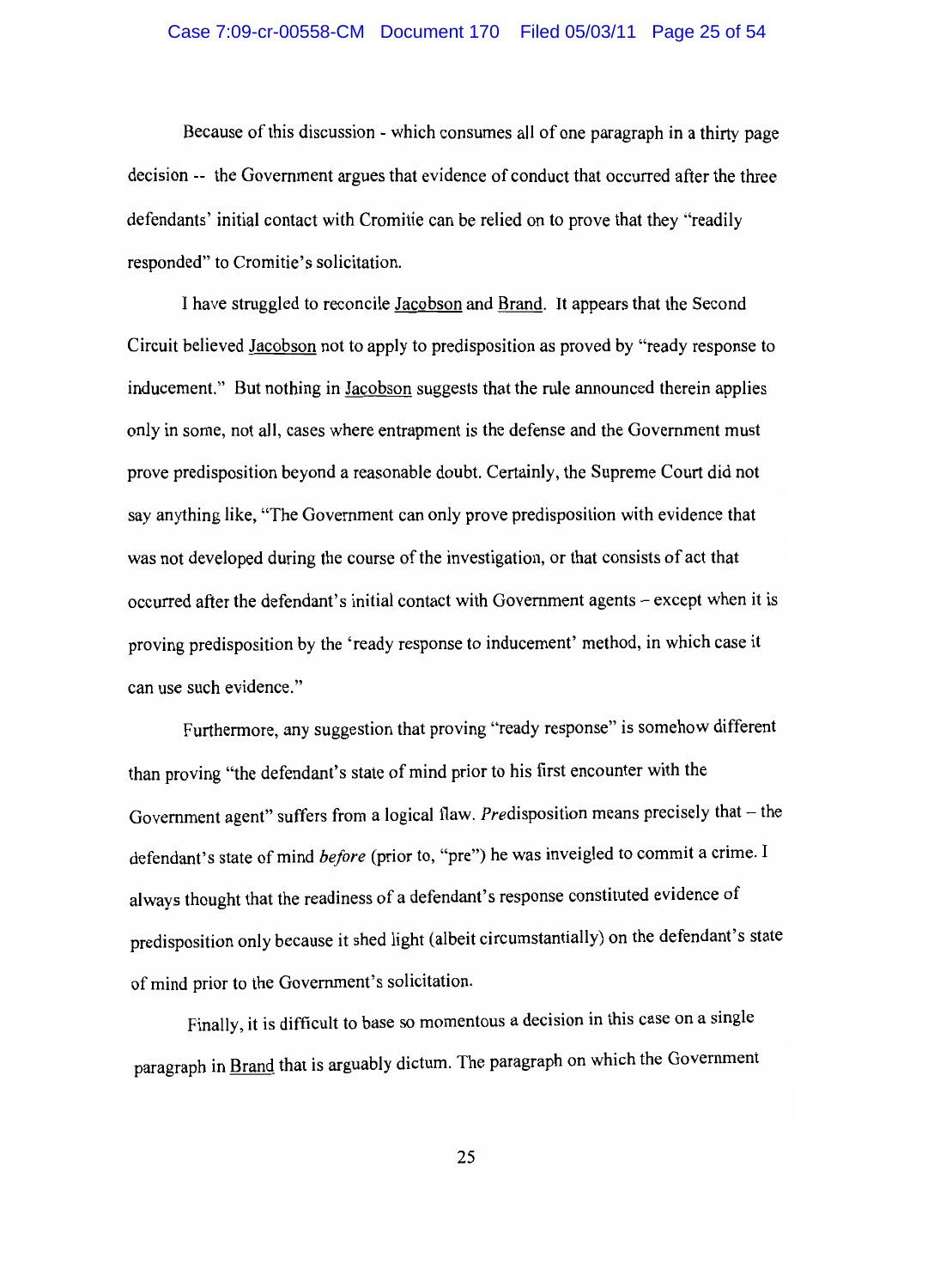relies so heavily was hardly necessary to the panel's decision, for at least two reasons. The Brand court had already concluded that there was enough evidence about the defendant's state of mind prior to his first encounters with "Sara" and "Jessica to justify the jury's verdict in a manner consistent with Jacobson and without resort to "ready" response." Also, the record in Brand (unlike the record in this case) contained ample evidence about the defendant's first encounters with law enforcement – specifically, about Brand's immediate (and graphic) response to "Sara's" mention of sexual activity and "Jessica's" "single mention of 'sex stuff. " This was more than enough evidence to prove beyond a reasonable doubt the Brand responded "readily;" there was no need for the trier of fact or the Court of Appeals to consider anything that happened after those first on-line chats.<sup>6</sup>

But the Circuit apparently sees no inconsistency between its decision in Brand and the Supreme Court's decision in Jacobson, and a district judge has no discretion to reject her Court of Appeals' interpretation of a Supreme Court ruling. Lacking explicit equidance from the Circuit on this point. I have endeavored to figure out why the two cases do not conflict. Here is what I have come up with.

In past cases explaining what is meant by "ready," the Second Circuit has used the word "prompt." See e.g. United States v. Harvey, 991 F.2d 981 (2d Cir. 1993). Contrary to the defendants' suggestion, "prompt" is not a synonym for "immediate." As

<sup>&</sup>lt;sup>6</sup> There is a third possible reason why the paragraph on which the Government relies might well be dictum: the Circuit itself recognized that it was really not necessary to reach the issue of predisposition in Brand. Entrapment is an affirmative defense; in order to put the Government to the trouble of proving predisposition, the defendant must first prove, by a preponderance of the evidence, that the crime originated with the Government (inducement). The Government did not concede inducement in Brand - a significant difference from this case – and as the panel recognized (Brand, 467F. 3d at 190), it is arguable that the defendant did not meet his burden to raise the defense successfully. The panel's choice not to grapple with that preliminary issue, but instead to skip straight to the more complicated second step (predisposition), has introduced an unfortunate level of complexity into the law of entrapment in this Circuit, one that makes resolving this already difficult case all the harder.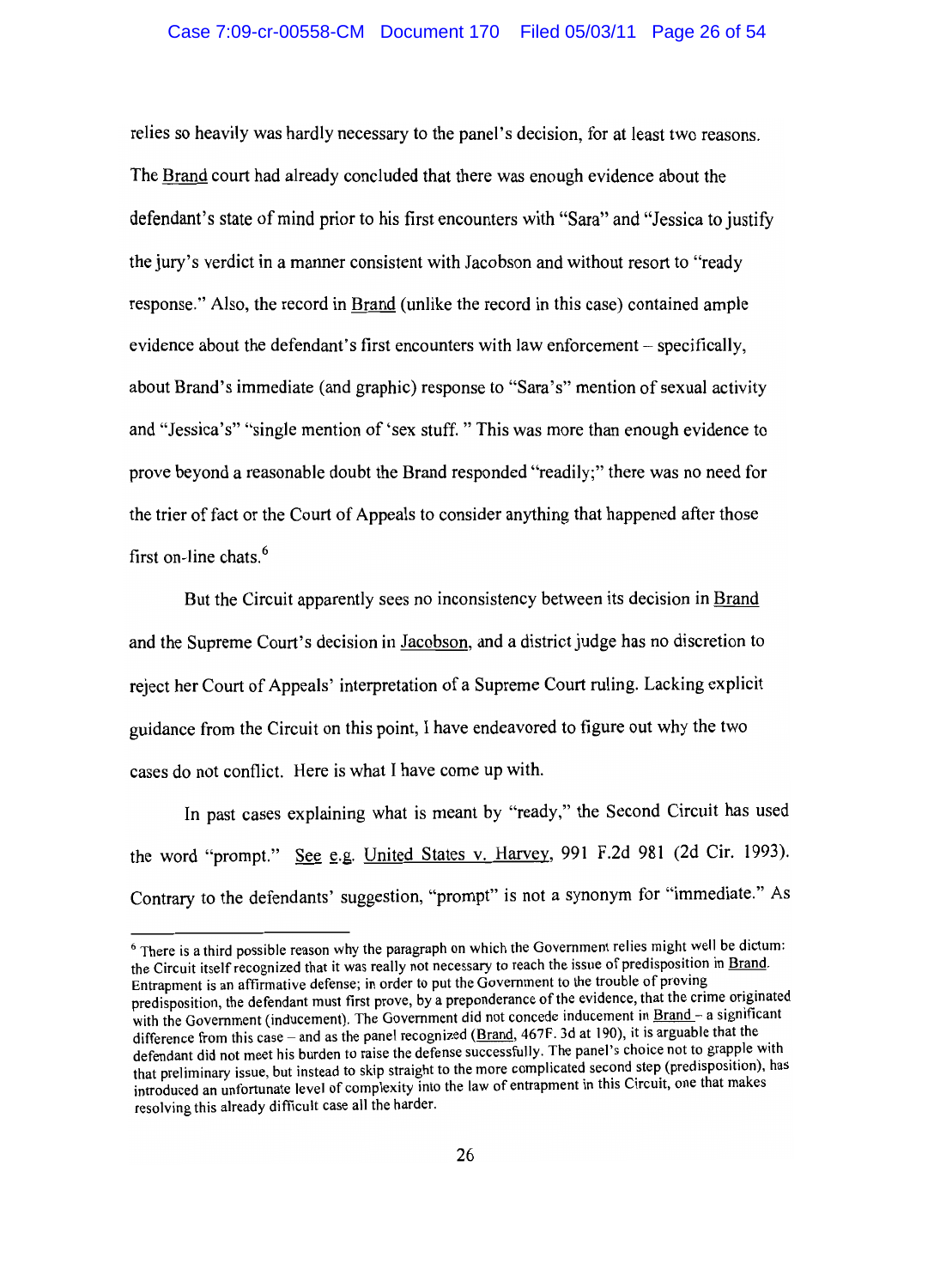## Case 7:09-cr-00558-CM Document 170 Filed 05/03/11 Page 27 of 54

far as I know, the law does not place any specific limit on the number of days, hours, minutes or seconds that can transpire between a Government agent's initial suggestion of criminal conduct and a defendant's definitive "yes" before a response ceases to be "ready." Of course, this period cannot be overly long: after Jacobson, it is clear that two and a half years between the Government's first approach and the defendant's final, committed "yes" makes the defendant's response insufficiently prompt as a matter of law. However, unless the period between the first overtures and the final "yes" is so lengthy as to make a finding of readiness legally unreasonable, what constitutes a sufficiently "prompt" response to an agent's solicitation is for the jury to decide.

It has long been the law that readiness can be measured, not only by the amount of time it took for a defendant to respond to an overture, but also by (1) the tone and quality of his response; (2) the type of criminal opportunity presented; (3) whether the defendant expressed hesitation, and if so, whether that hesitation stemmed from fear of getting caught; the nature of the inducement. Paul Marcus, The Entrapment Defense § 4.15 (3d ed. 2002). Indeed, a response can be "ready" even if the defendant is initially reluctant to commit the crime -- as long as that reluctance "quickly evaporate[s], " Brand, supra., 467 F. 3d at 195, citing Salerno, supra., 66 F. 3d at 548. Matters like hesitation, reluctance, and the "evaporation" of such impulses necessarily occur after the Government's first approach. So the trier of fact must perforce be allowed to consider some evidence of conduct that occurs after that first encounter – even conduct that is not "independent of" the Government's sting operation - as it evaluates the "readiness" of the defendant's response. Any other result would limit the meaning of "ready" response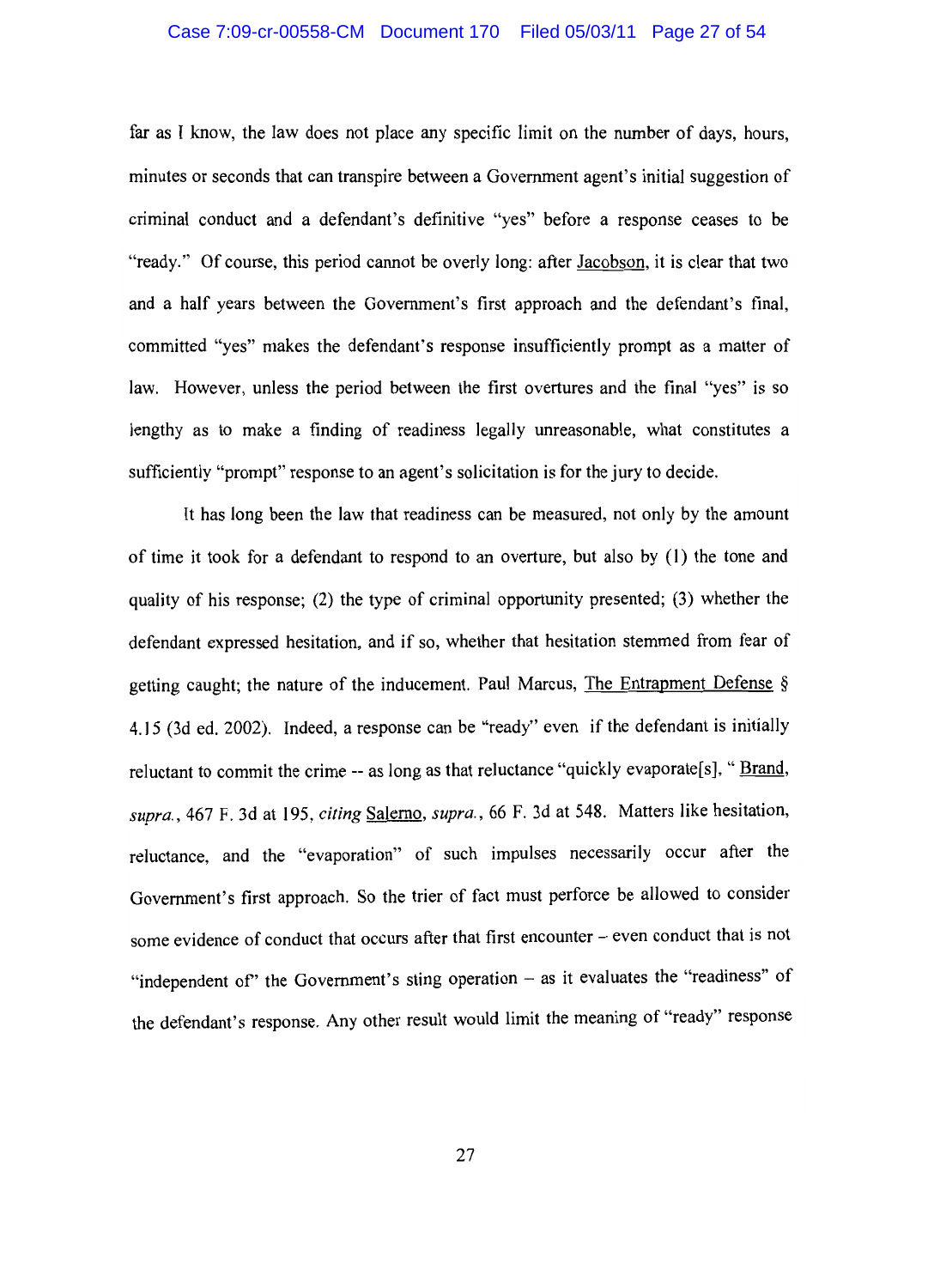#### Case 7:09-cr-00558-CM Document 170 Filed 05/03/11 Page 28 of 54

to an instantaneous and unhesitating assent to the Government's very first approach. That is not and never has been the law.

If I have correctly adduced the reason why Brand does not conflict with Jacobson, then certain evidence about the conduct of David Williams, Onta Williams and Laguerre Payen during the few weeks between their entry into the conspiracy and May 9, 2009 – conduct that took place entirely after their first encounter with James Cromitie (and even with Shaheed Hussain), and that cannot be divorced from the Government's actions – was properly considered by the jury during its evaluation of their *predisposition*, their state of mind prior to the Government's first approach,.

## (2) The Black Hole: The Relevance of the Lack of **Direct Evidence of Solicitation**

Defendants argue that the jury's verdict cannot be sustained because there is absolutely no evidence of how readily they responded to the Government's solicitation – what they refer to as the "black hole" in the evidence. This argument is common to David Williams, Onta Williams and Laguerre Payen.

I do not find it persuasive.

The Government concedes that there is no direct evidence of when or how these defendants were solicited. Indeed, as to Onta Williams and Payen, there is not even evidence about who first approached them, although it appears that David Williams recruited one (GX 255-T) and Cromitie the other.<sup>7</sup> But the Government suggests that this complete absence of evidence makes no difference - and for support, it calls the court's attention to a number of cases that discuss "ready response."

<sup>&</sup>lt;sup>7</sup> The lawyers obviously believe they know whom David Williams and Cromitie recruited. During oral argument they suggested that Onta Williams was brought into the operation by David Williams (he was "the other Muslim brother"), while Cromitie recruited Payen. I know of no evidence in the record to support this, however.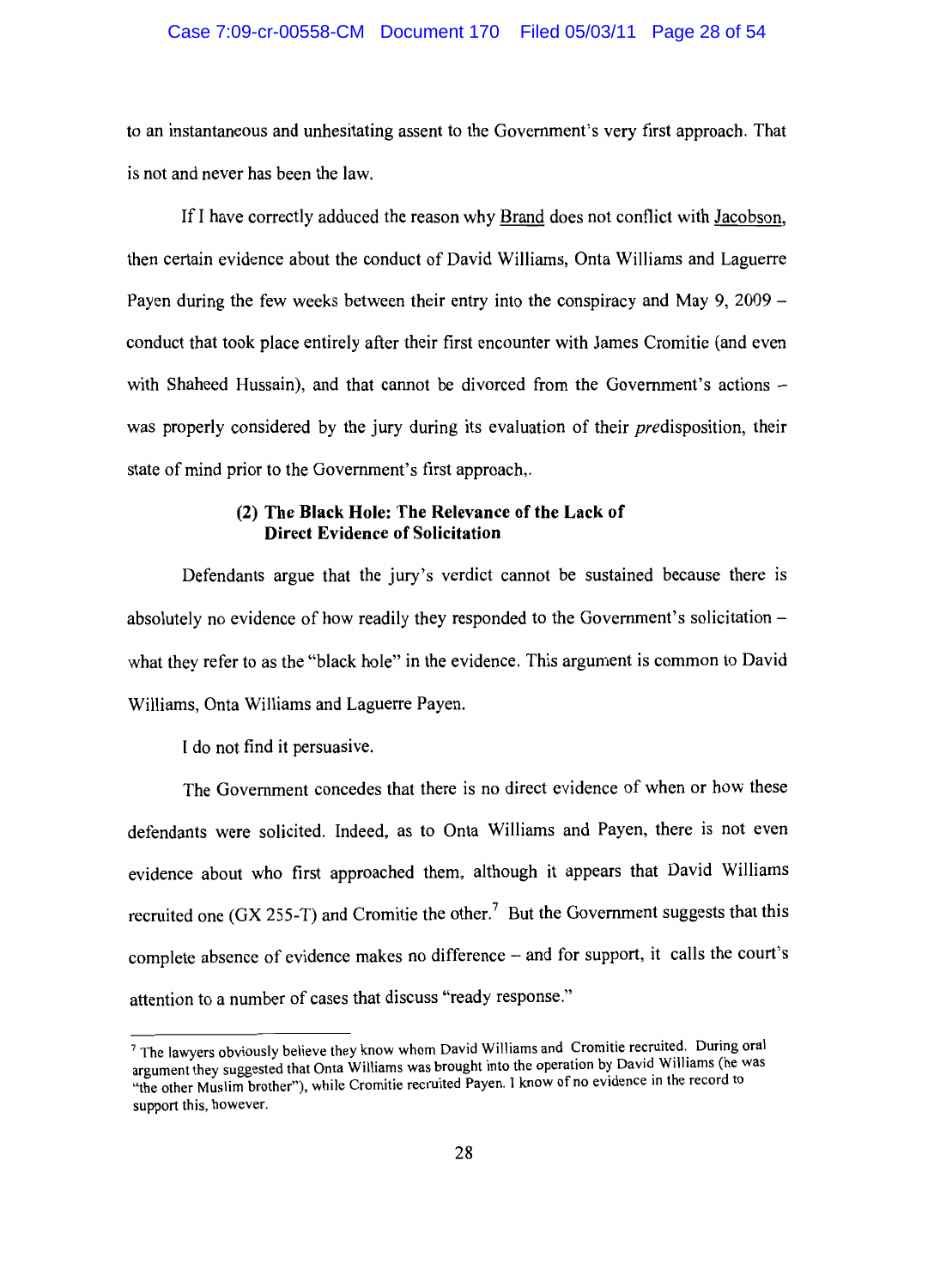The principal difference between this case and every case cited by the Government is factual. In every one of those other cases, the jurors had direct evidence from which they could conclude that the immediate response was enthusiastic. The jurors in Brand knew everything that transpired in Brand's initial conversations with "Sara" and "Jessica." The jurors in United States v. Young, No. 96-1368, 1997 WL 76875, \*1 (2d) Cir. Feb. 24, 1997) (unpublished), heard tape recordings that "reveal[] numerous instances in which Young gave a 'ready response' to an undercover government agent's inducements to engage in drug transactions;" whenever the agent asked Young if she wanted to participate in a drug deal, Young immediately said yes, apparently with no hesitation or equivocation. In Squillacote, *supra*, the jury knew that the defendant had been an East German spy for many years before the FBI set up the "false flag" operation that led to her arrest, and heard about her delight when she was contacted out of the blue by someone she thought was a foreign operative. In United States v. Bala, 236 F.3d 87 (2d Cir. 2011), a money laundering case, the jury heard that the defendant had conversed with a third party about laundering money before that person agreed to cooperate with the government.

Here, by contrast we have no idea what happened at those first fateful meetings no direct evidence of how readily David Williams, Onta Williams and Laguerre Payen responded to the approach and solicitation of a Government agent. We do not know whether these defendants "jumped at the opportunity" that was presented to them as soon as the topic was broached, as was the case in Brand. We have no idea whether their enthusiasm for the mission (so evident from the tapes created in late April and early May of 2009) was "unhesitating" from the very beginning. We do not know how much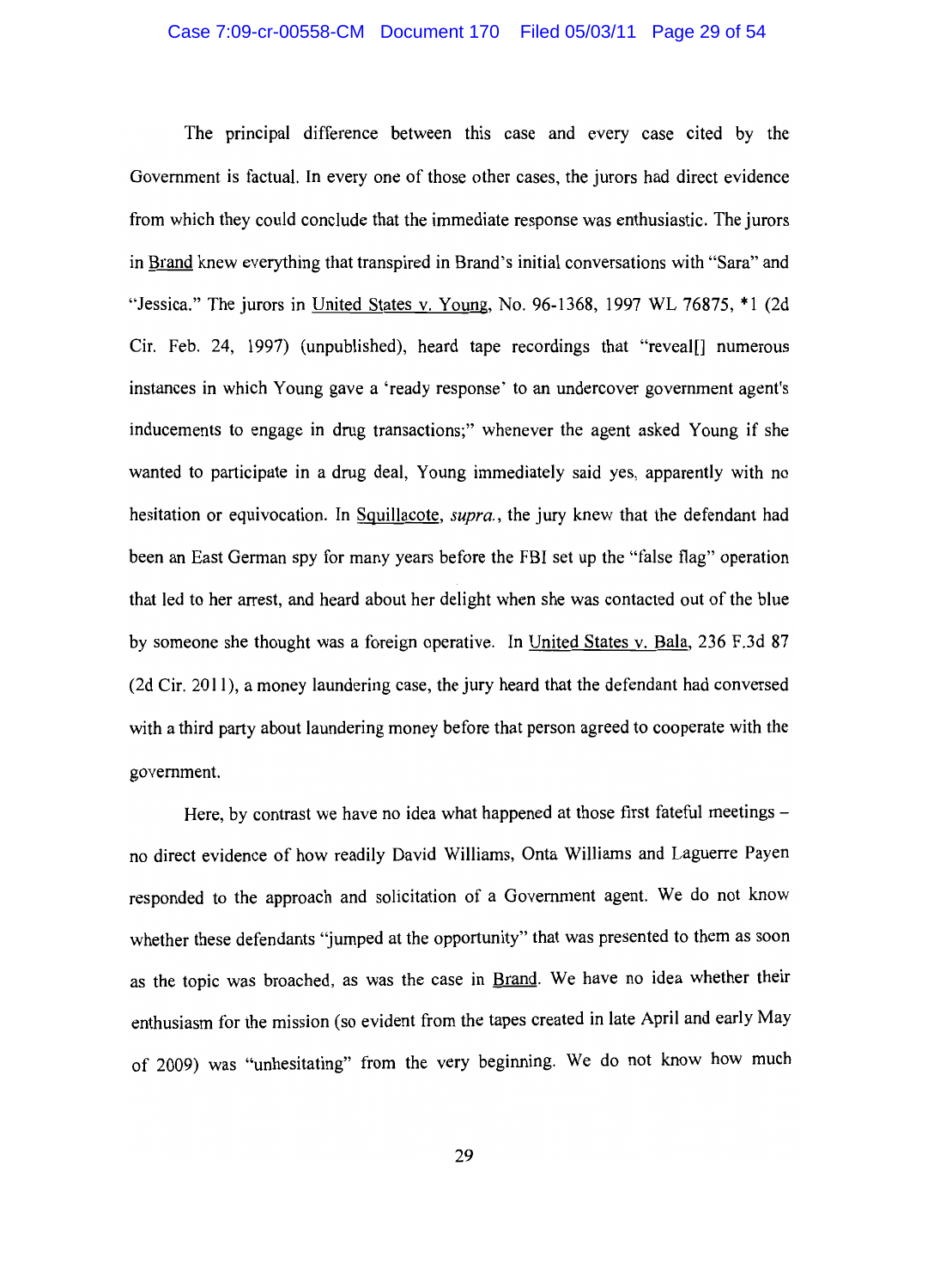## Case 7:09-cr-00558-CM Document 170 Filed 05/03/11 Page 30 of 54

convincing it took to get an affirmative response or what inducements were offered to induce their participation. And we certainly have none of the evidence – so ample, in Cromitie's case – about their pre-existing attitudes and prejudices.

But this does not automatically doom the Government's effort to prove "ready" response" beyond a reasonable doubt. "As a general rule that the law makes no distinction between direct and circumstantial evidence, but simply requires that, before convicting a defendant, the jury must be satisfied of the defendant's guilt beyond a reasonable doubt from all of the evidence in the case," whether it be direct, circumstantial, or a combination of both. (Cromitie charge at 8). This standard instruction, read to every jury in every case, fatally undermines any suggestion that direct evidence is needed to prove "ready response" or any other element of the Government's case. It would of course be *easier* for the Government to prove ready response with direct evidence about the initial meeting between each defendant and the person who recruited him for the operation, but direct evidence is not *required*. As long as there is enough credible circumstantial evidence from which the jurors could conclude that a particular defendant responded to the Government agent's overture "readily" or "promptly" (as those two words are used interchangeably in entrapment jurisprudence), the Government has sustained its burden of proof.

The evidence must be examined as to each defendant. I thus turn to their particular situations.

#### David Williams

David Williams' name (or at least his alias, Daoud) was first mentioned to Hussain by Cromitie during a telephone conversation on April  $7$  – the day the two men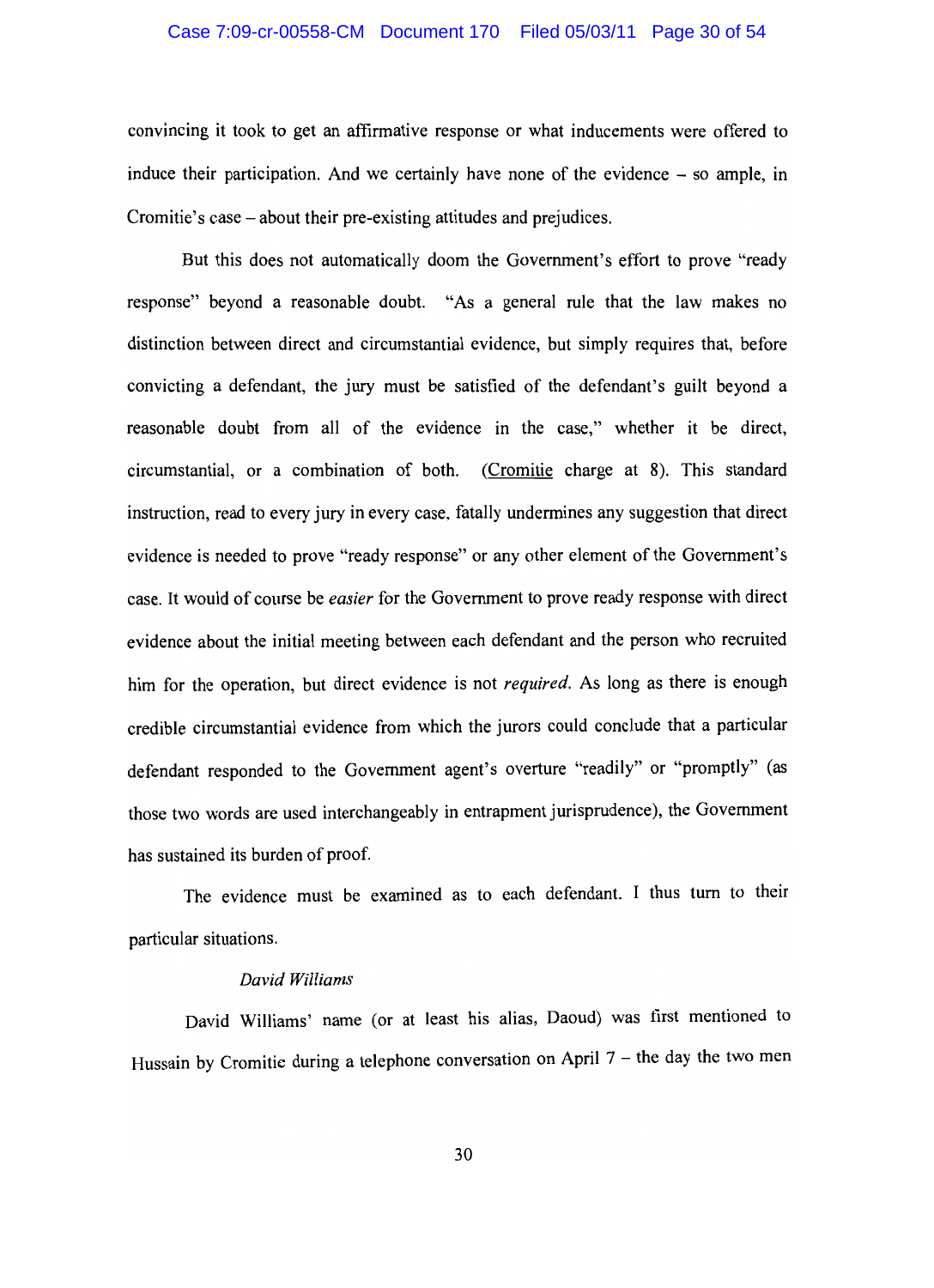## Case 7:09-cr-00558-CM Document 170 Filed 05/03/11 Page 31 of 54

met after Cromitie reinstituted contact with the CI on April 5. (GX 240-T). Cromitie said in passing that his Muslim brother Daoud (David Williams) said "salam alaykum too." Id. Hussain responded that he did not know who Cromitie was referring to (Tr. 866), but he told Cromitie to "Tell Daoud, maybe Daoud is a good guy, too.... Talk to him. Maybe he can be part of us you know?" (GX 240-T).

Three days later, on April 10, 2009, David Williams first appeared on the tapes on April 10, 2009. He rode along with Cromitie and the CI as they conducted surveillance of potential targets and took pictures. (GX-117). The transcript of their conversation during the trip from Newburgh to Riverdale does not include any references to jihad, and it is unclear how much "Daoud" knows about Cromitie's mission. However, from a subsequent (April 16, 2009) conversation between Cromitie and Hussain, it is apparent that Cromitie had not fully disclosed to Williams what he and Hussain were up to:

| Cromitie: | And all of this stuff is good, is really appreciated, but sometimes<br>this just don't let me just talk to him. I uh he's a good brother, I<br>know he'll listen to me'cause once I tell him the deal that I want<br>to tell himhe's gonna uhI know he's gonna tell me. |
|-----------|-------------------------------------------------------------------------------------------------------------------------------------------------------------------------------------------------------------------------------------------------------------------------|
| CI:       | You haven't talked to him yet?                                                                                                                                                                                                                                          |
| Cromitie: | I don't want to talk to him.                                                                                                                                                                                                                                            |

 $CI:$ Oh you haven't talked to him. Alright.

Cromitie: It's not that easy.

- CI: But you, you wouldn't have guessed that day anyhow, wouldn't  $he...$
- No, he's just uh....he asked me what uh....what will you do with Cromitie: the pictures you take? I'll tell him we sent him to the other country and we make calendars for him. You gotta be smart sometimes to say something.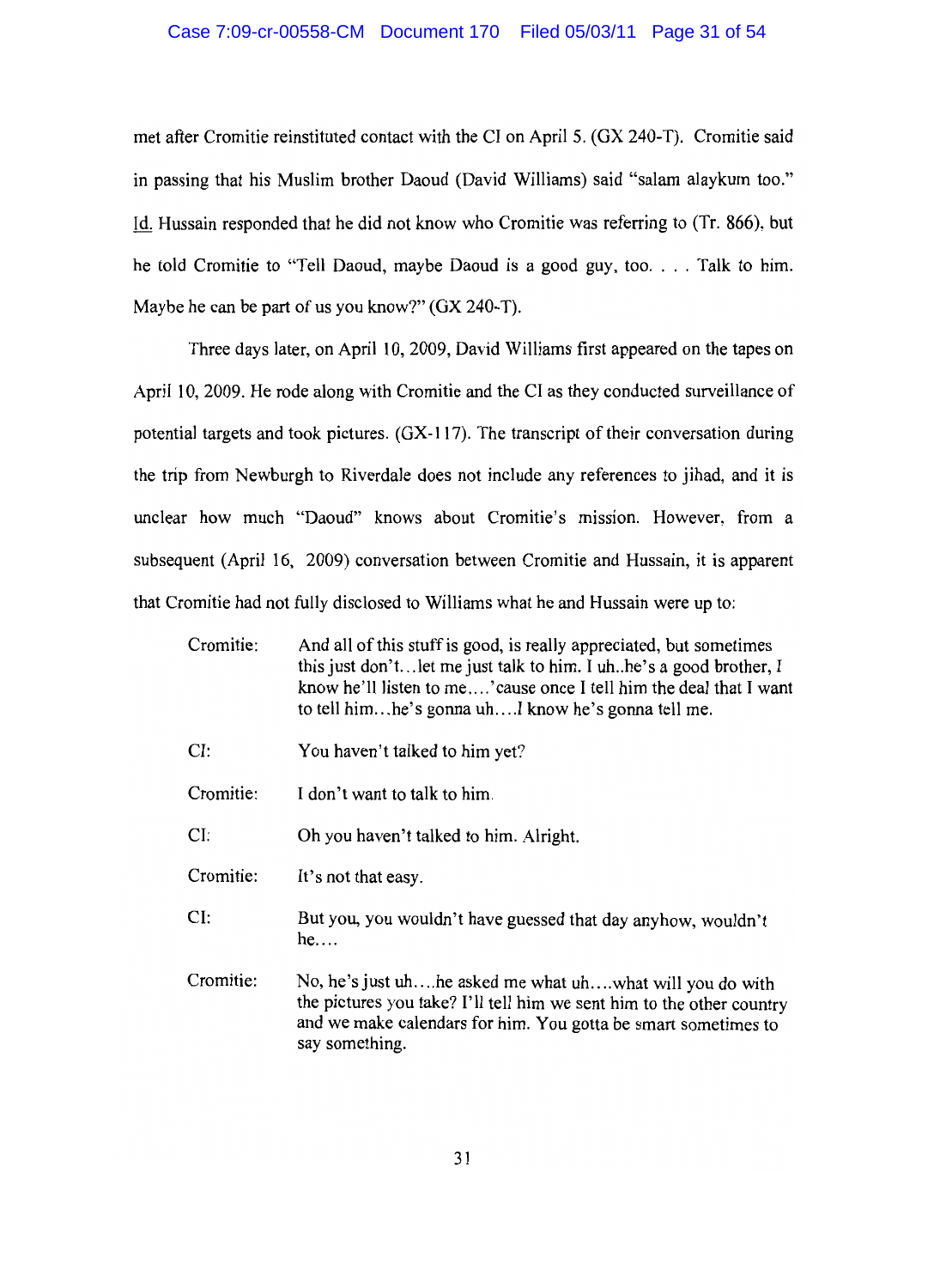$(GX 118-T).$ 

However, when Williams - who served a ten day sentence for marijuana possession at Rikers Island between April 10 and April 23  $(\underline{Id})$  – next met with Cromitie and Hussain (on April 23), Cromitie had plainly overcome his squeamishness and explained the details of the plot to "Daoud:"

| CI:       | How much, $uh \dots$ (UI), brother, he knows?                                                                                                    |
|-----------|--------------------------------------------------------------------------------------------------------------------------------------------------|
| Cromitie: | I told him already (pointing at David Williams).                                                                                                 |
| CI:       | Oh, he knows everything.                                                                                                                         |
| Cromitie: | Yeah, he knows. And you know he's just like me, Hak, you know,<br>we, we, we do what we gotta do and we gonna be out, Hak. I don't<br>even care. |
| CI:       | You understands what we are doing, right?                                                                                                        |
|           | D. Williams: (Shakes his head, yes.)                                                                                                             |
|           |                                                                                                                                                  |

 $(GX-129-E1-T)$ .

The evidence, viewed most favorably to the Government, supports the conclusion that Williams was recruited into the plot between April 20 and April 23, 2009.

We do not know precisely when Cromitie offered David Williams the chance to perform jihad. But there is considerable circumstantial evidence tending to show that Cromitie did not recruit David Williams prior to April 5, when he reinitiated contact with Hussain.

On the view of the evidence most favorable to the Government, Cromitie (by his own admission) did nothing in terms of recruiting anyone prior to February 24, 2009, when he dropped off the Government's radar screen. From a very early point in their dealings, Hussain urged Cromitie to bring in others who wanted to perform jihad (see,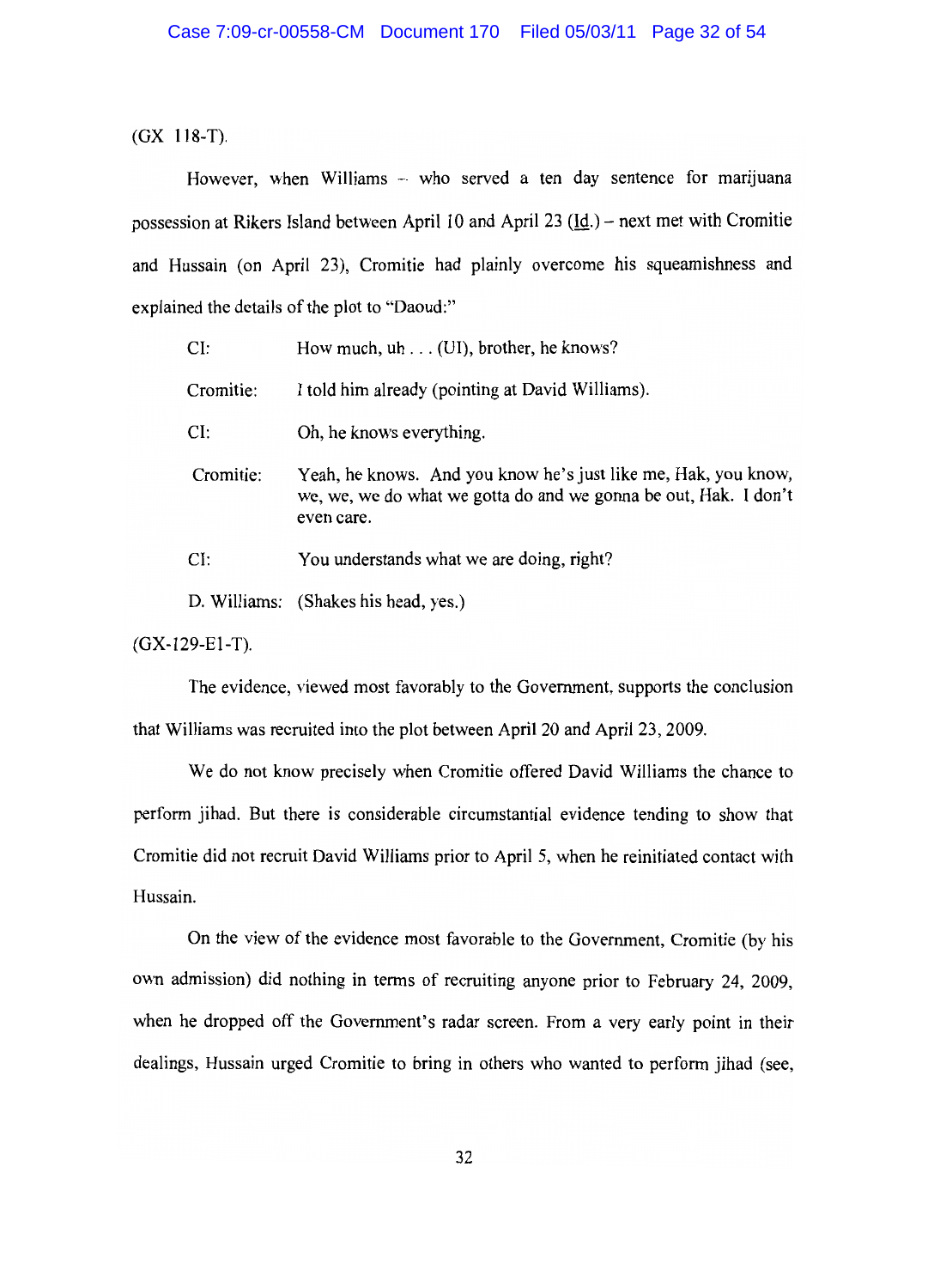e.g. GX 104E2-T; GX 108-E3-T), but Cromtie never took any concrete steps to recruit fellow jihadists. In December 2008, after months of conversations, Hussain, appearing exasperated, pressed Cromitie to explain, "..., why the first step has not been started.... You know, with the target, the recruiting, and the codes." (GX 112-E3-T)(Emphasis added). Cromitie's response suggested that he was all but resigned to abandon the whole idea: "... It's not so easy, bro. How you start something like that? I'm trying, then every time I turn around it seems like my, my shit is not, that's not my mission." Id. Cromitie also admitted that while Hussain was out of the country in January and February 2009, he did nothing at all in furtherance of the plot. (GX-114-E2-T). On February 23, 2009, even as he was telling Hussain, "You got me," Cromitie specifically said that he would not recruit other members of the mosque: "... I'm not going to involve anyone else"  $(Id.)$ 

The jurors would also have been justified in concluding that Cromitie did not spend his six weeks of "radio silence" recruiting others to participate in the venture from which he appeared to be disassociating himself. Certainly that is the conclusion the FBI drew: From his silence and persistent evasion of Hussain's efforts to contact him, the FBI concluded that the Cromitie investigation "has gone cold" and that Cromitie has "backed away from furthering the conspiracy against Stewart." (GX 3501-259, FBI email dated April 1, 2009). The F.B.I. offered three possible reasons why the investigation had gone cold, one of which was that Cromitie did not have any co-conspirators to help as lookouts.

David Williams first appeared in our narrative on March 22, 2009, when he spoke to Cromitie by phone. In that call (which was recorded because Cromitie's phone was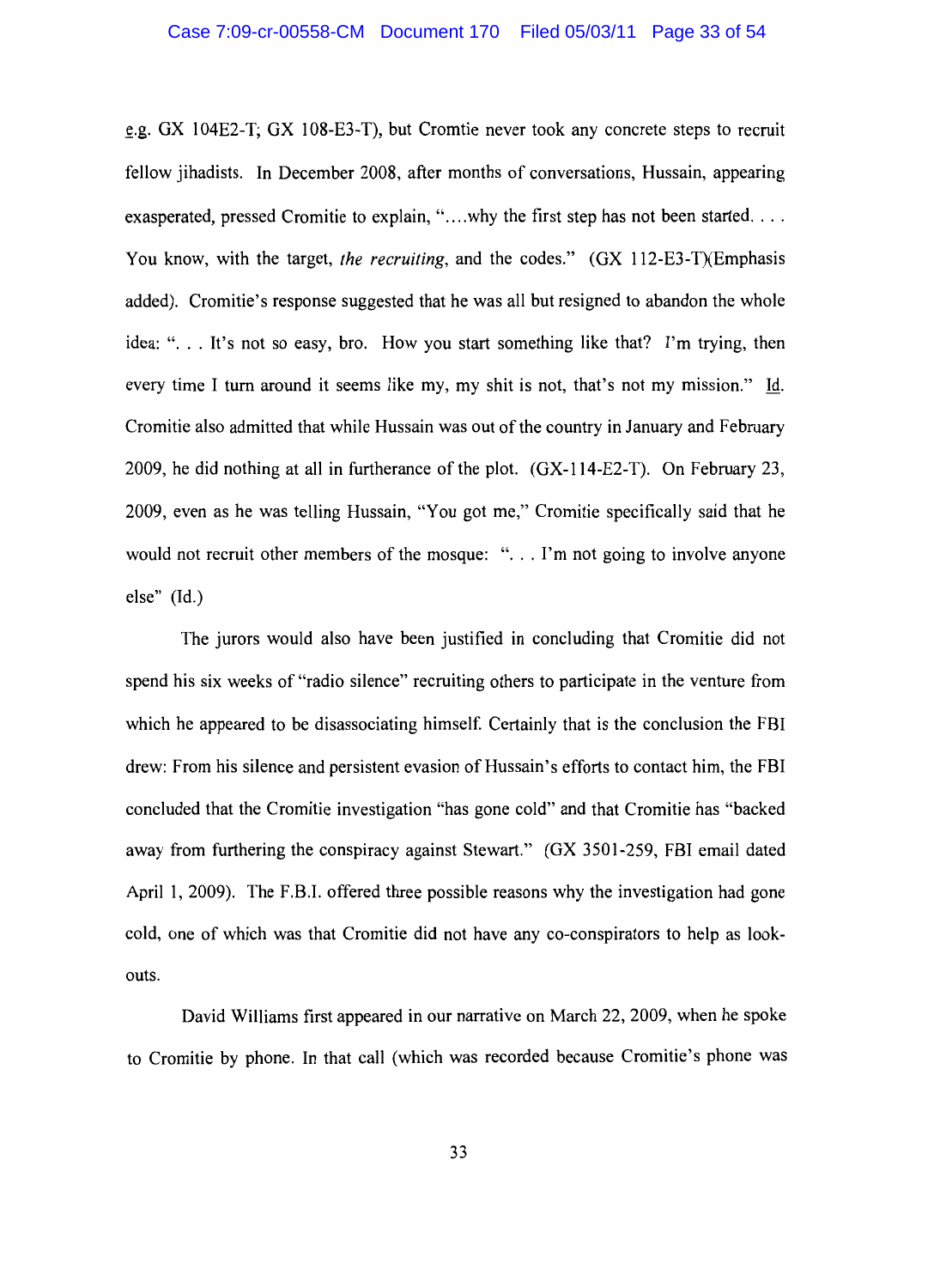#### Case 7:09-cr-00558-CM Document 170 Filed 05/03/11 Page 34 of 54

wiretapped). Williams indicated that he was not in Newburgh (he said he would "be up there in, like, another two days,") and suggested that he [Williams] wanted to talk to Cromitie about "some business me and you." (GX 236-B-T). A fair reading of the transcript of that telephone call suggests that Cromitie was not the "initiator" of this "business," which in turn suggests that the "business" is not performing jihad. Furthermore, there is no specific mention during this conversation of any jihadist plot to bomb synagogues or shoot down Air Force aircraft; and this conversation occurred during the period when Cromitie was avoiding contact with Hussain. For these reasons, an inference that the "business" Williams was discussing referred to something other than Hussain's "business" is consistent with the evidence as viewed most favorably to the Government.

From the tenor of Hussain's remarks in his April 7 conversation with Cromitie especially his suggestion that "Maybe he [Daoud] could be a part of  $us$ ?" – a reasonable trier of fact could have concluded that Cromitie had not yet recruited "Daoud" into the plot. Indeed, a reasonable trier of fact could conclude that recruiting "Daoud" was Hussain's idea, not Cromitie's. And while David Williams accompanied the two men on April 10, there is no indication that he learned anything about the true contours of their plot on that trip. And the Cromitie/Hussain conversation of April 16 suggests that Cromitie had not yet "....[told] him the deal. " By April 23, however, Williams was plainly knowledgeable and wholly on board.

Based on the totality of this circumstantial evidence, a reasonable trier of fact could conclude that David Williams had to have been recruited after April 7 and before April 23. Viewing the evidence most favorably to the Government (which means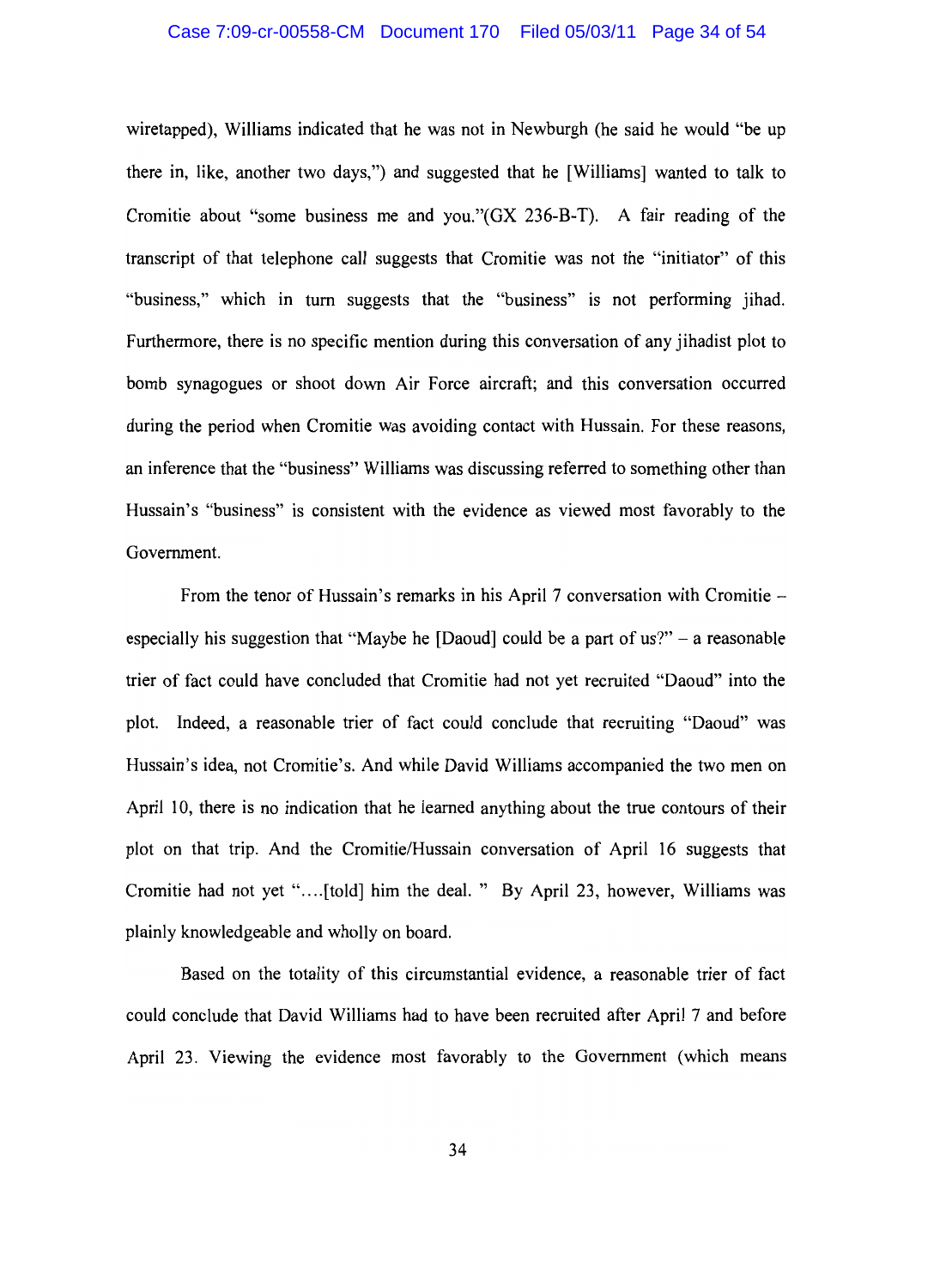## Case 7:09-cr-00558-CM Document 170 Filed 05/03/11 Page 35 of 54

interpreting Cromitie's April 16 statements in the manner most favorable to the Government) fixes the period when David Williams was recruited as sometime between the date when he was released from Rikers Island (April 20 at the earliest) and April 23, when David Williams went on a reconnaissance trip with Hussain and Cromitie and offered numerous suggestions for how to carry out the mission (see discussion below).

Thus, viewing the evidence most favorably to the Government, only a brief period – no more than a few days -- passed between the time that Cromitie first "talked" to him" and "told him the deal" and the time when David Williams showed himself to be fully committed himself to participating in what Cromitie and Hussain were planning. This extremely short span of time permitted the jury to infer that Williams was ready and willing to commit crimes when approached.<sup>8</sup>

Once David Williams was in, he immediately and enthusiastically entered into planning the criminal venture. On April 23, Williams expressed delight over the remote operation of the IEDs, and even said that he wanted to be the stinger "trigger man:"

| CI:       | It's like a hundred, hundred miles range. So, it's with a cell phone,<br>so if you put it up there (presumably Riverdale), and come back<br>here. You can sit down here, and it blows up there. |
|-----------|-------------------------------------------------------------------------------------------------------------------------------------------------------------------------------------------------|
| Cromitie: | (Laughs) (Cromitie and David Williams fist bump)                                                                                                                                                |
| CI:       | So once we put it up there, we come here, we do the stinger and<br>the planes. $\ldots$                                                                                                         |
| Cromitie: | No, he, those $\ldots$ .                                                                                                                                                                        |
|           | D. Williams: What's that?                                                                                                                                                                       |

<sup>&</sup>lt;sup>8</sup> As the parties have pointed out in recent submissions to the court (made in response to my questions), not all of this evidence was played for the jury during the trial or called to the jury's attention during summations. However, everything I have cited above was admitted into evidence and the jury had all of the relevant transcripts in the jury room. Who am I to say that the jurors did not review them?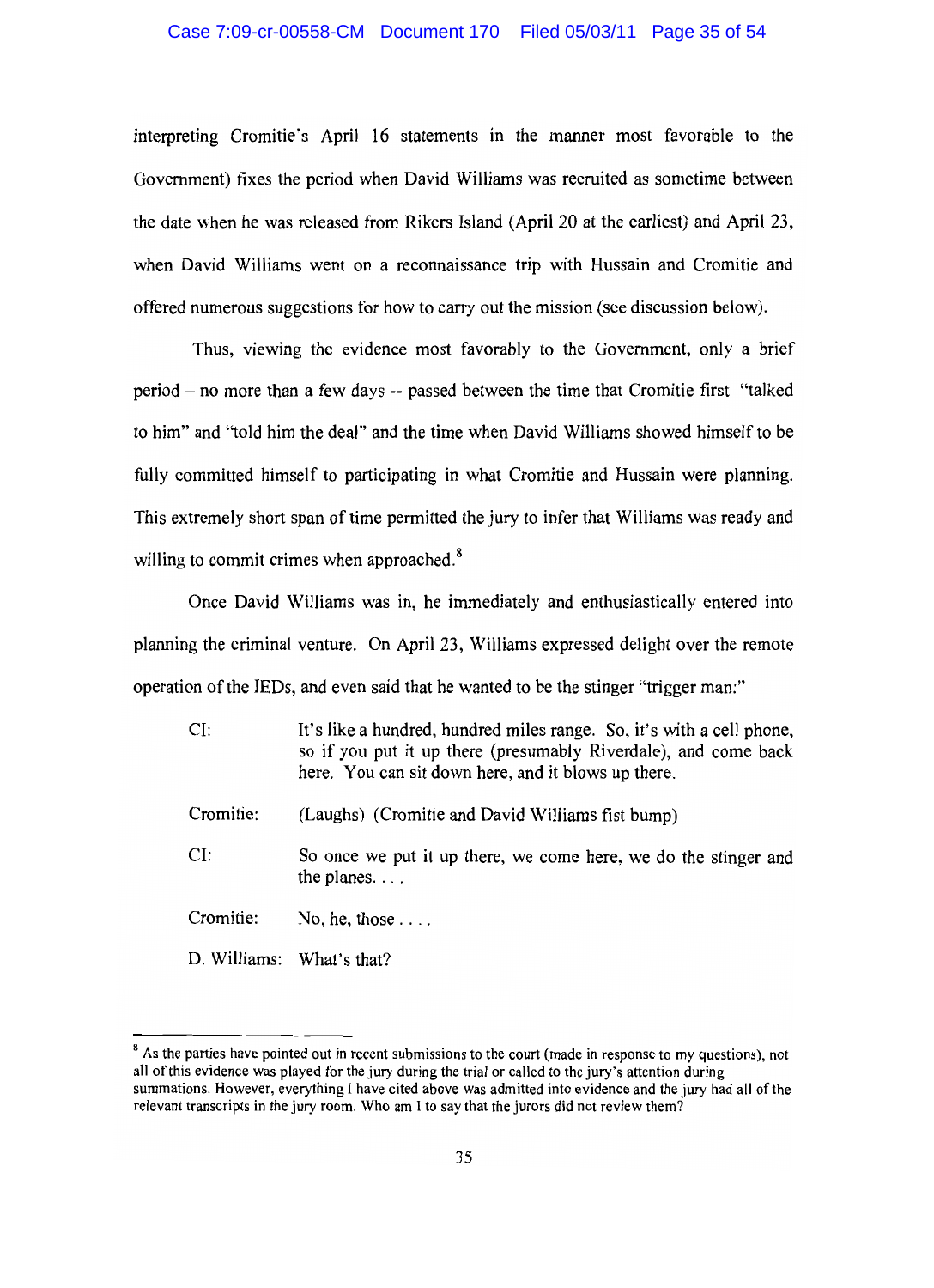| Cromitie:           | he ain't gotta do those. Those, that's, we can mess with that,<br>Hak.                                  |
|---------------------|---------------------------------------------------------------------------------------------------------|
| CI:                 | And $\ldots$                                                                                            |
| Cromitie:           | 'Cause I                                                                                                |
|                     | D. Williams: How do you know I don't want to do that?                                                   |
| Cromitie;           | What? Remember, remember, $um \dots (UI)$                                                               |
| CI:                 | The rocket launcher.                                                                                    |
| D. Williams: Oh, Oh |                                                                                                         |
| Cromitie:           | The one you could just throw it over your shoulder.                                                     |
| CI:                 | I'm going, we're gonna pick it up and then I'm going to train you<br>how to $uh \dots$ and see, and see |
|                     | D. Williams: I wanna (UI), too.                                                                         |

 $(GX-129-E3-T).$ 

David Williams also said that he wanted to be armed for the operation and offers

to purchase the handguns for the operation with the CI's money:

| CI:          | Do you want to be armed?                                                        |
|--------------|---------------------------------------------------------------------------------|
| Cromitie:    | No, no $\ldots$                                                                 |
| CI:          | You don't want to be armed?                                                     |
| Cromitie:    | See, I'm not gonna tell nobody $\dots$                                          |
|              | D. Williams Well, I do Hak. I do.                                               |
|              |                                                                                 |
| CI:          | How much, how much do guns cost here? How much?<br>Five<br>hundred? A thousand? |
| D. Williams: | Probably like five, four, I probably can get them cheaper than that<br>though.  |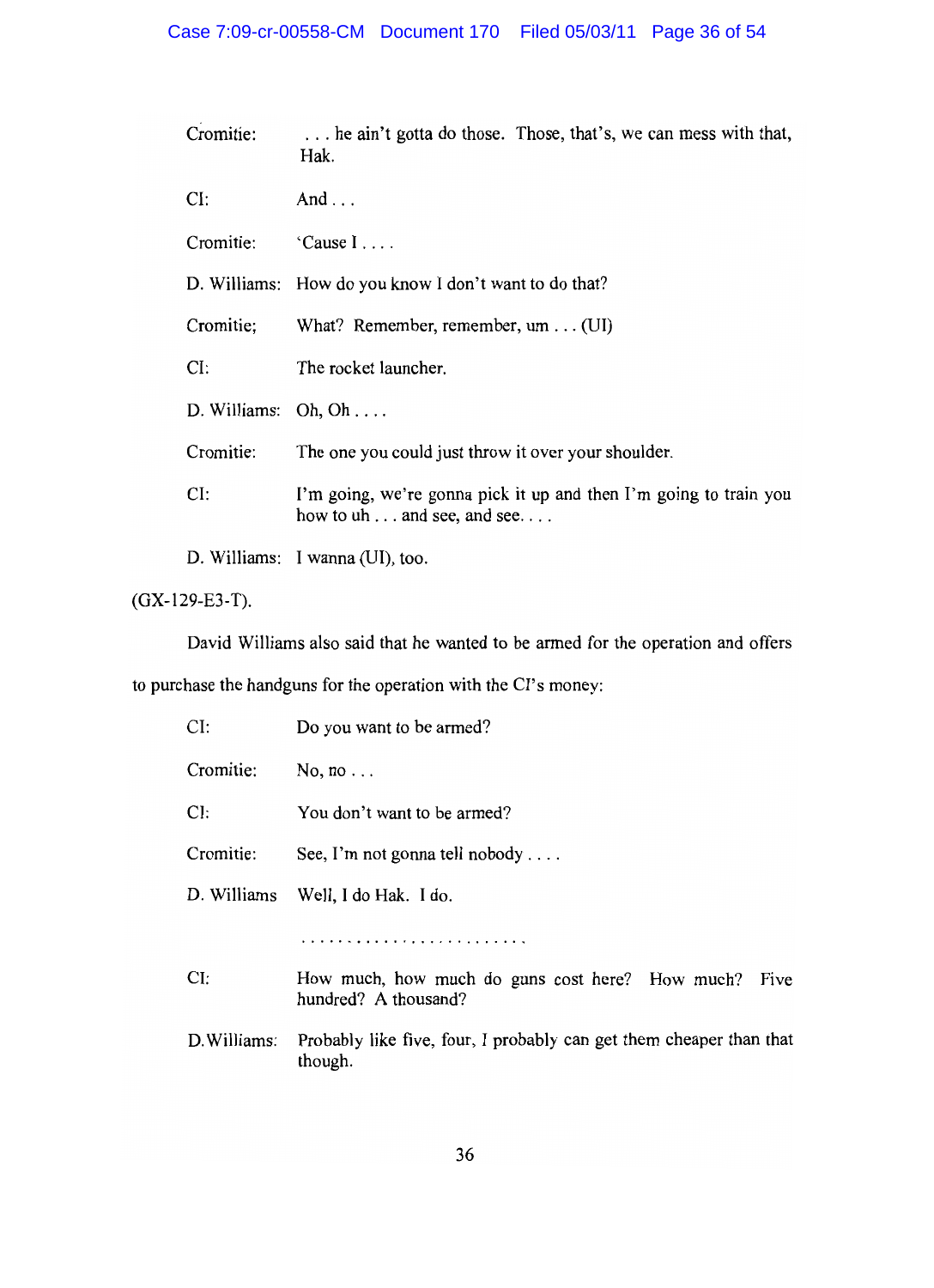If I, if I pay you money can you get me guns?  $CI:$ 

D. Williams: Yeah.

(GX-129-E4-T). Williams expressed his commitment to the operation in response to

direct questions from Hussain – who also gave Williams an opportunity to back out:

- Is there any questions you want to ask me brother? (To David  $CI:$ Williams)
- D. Williams: Nah.

- Cromitie: He's the same way, Hak. So don't worry about it.
- $CI:$ Okay.
- Cromitie: Whatever he got to say, he's gonna say it. If don't like something he gonna tell you he don't like it, and that's that. Holla at your boy.
- $CI:$ That's what it is. That's how it should be.
- D. Williams: It's for Allah, so there is nothing really I can say.
- Cromitie: Heard what he said? It's for Allah's sake. There is nothing, you know, there is nothing he can really say. What can he say? That's the same what I told you, right? I said what can you say when it's for Allah's sake, you, you can't really say much.
- $CI:$ I'm not recruiting you. I'm not giving you anything except Allah.
- Cromitie: Meaning, what he's saying is the door is open for you to leave at anytime.
- $CI:$ You want to, you want to say no, you don't want to do it, you can walk out, brother.
- D. Williams: We already had this discussion.
- $CI:$ Okay.

 $(GX-129-E2-T).$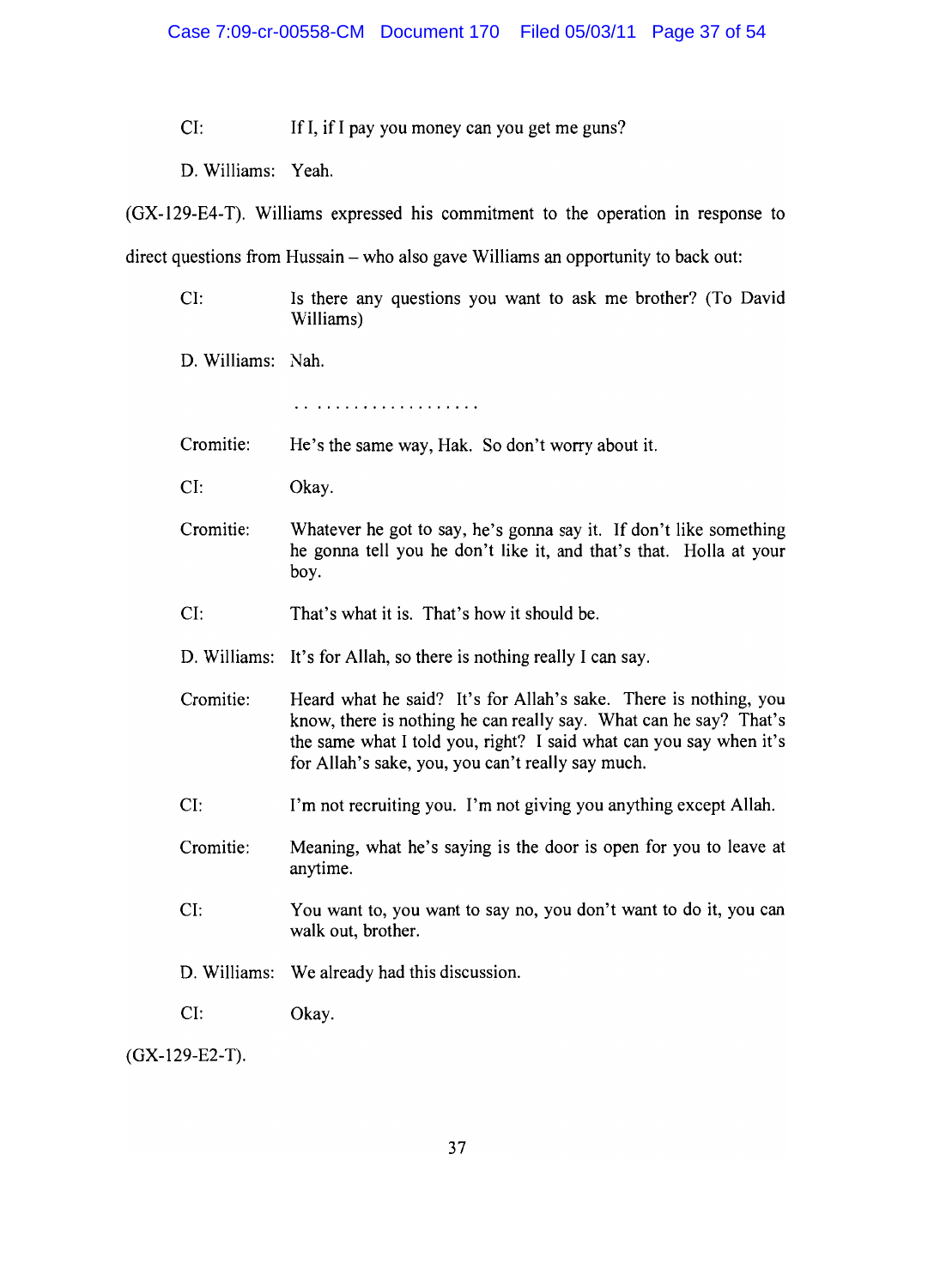David Williams rapidly became more involved with the actual planning of the attack. For example, during surveillance at Stewart Airport on April 24, 2009, Williams advised the group on where to launch the stinger missile:

D. Williams: I think you should do it from the other side. If you gotta go stealth moving, climbing through the woods and all that . . . this is not safe. See (UI) jumped over, like ... 

 $CI:$ Okay, let's, let's find the other spot then.

D. Williams: You go to the woods, I'll do it through the woods.

That's how I would do it. Cromitie:

 $CI:$ But, Yeah . . .

- Cromitie: I'll creep right through the woods, Hak. I'll creep right through the woods.
- D. Williams: I'll be right with you, Hak. I don't trust this right here, man, it's too much. $\ldots$

(GX-120E2-T). Throughout the weeks leading up to May 9, David Williams suggested various changes or refinements, many of which Cromitie and the CI agreed to adopt. (E.g. GX-120E2-T; GX-121-E3-T (discussing acquisition of guns); GX123-E2-T (discussing placement of the bombs); GX-125-E2-T & GX-126E4-T (discussing the timing of the attacks). In fact, it is fair to say that David Williams had more to do with planning the logistic of the actual "mission" than Cromitie did, although he was involved in the plot for only a few weeks.

Nearly everything that Williams said or did buttresses the conclusion that he did not come reluctantly into this plot. Williams did at one point express reluctance to hurt anyone, saying, "We just want to destroy property – we don't want to take no lives."  $GX$ 120-E5-T. That statement, however, does not suggest a lack of predisposition to commit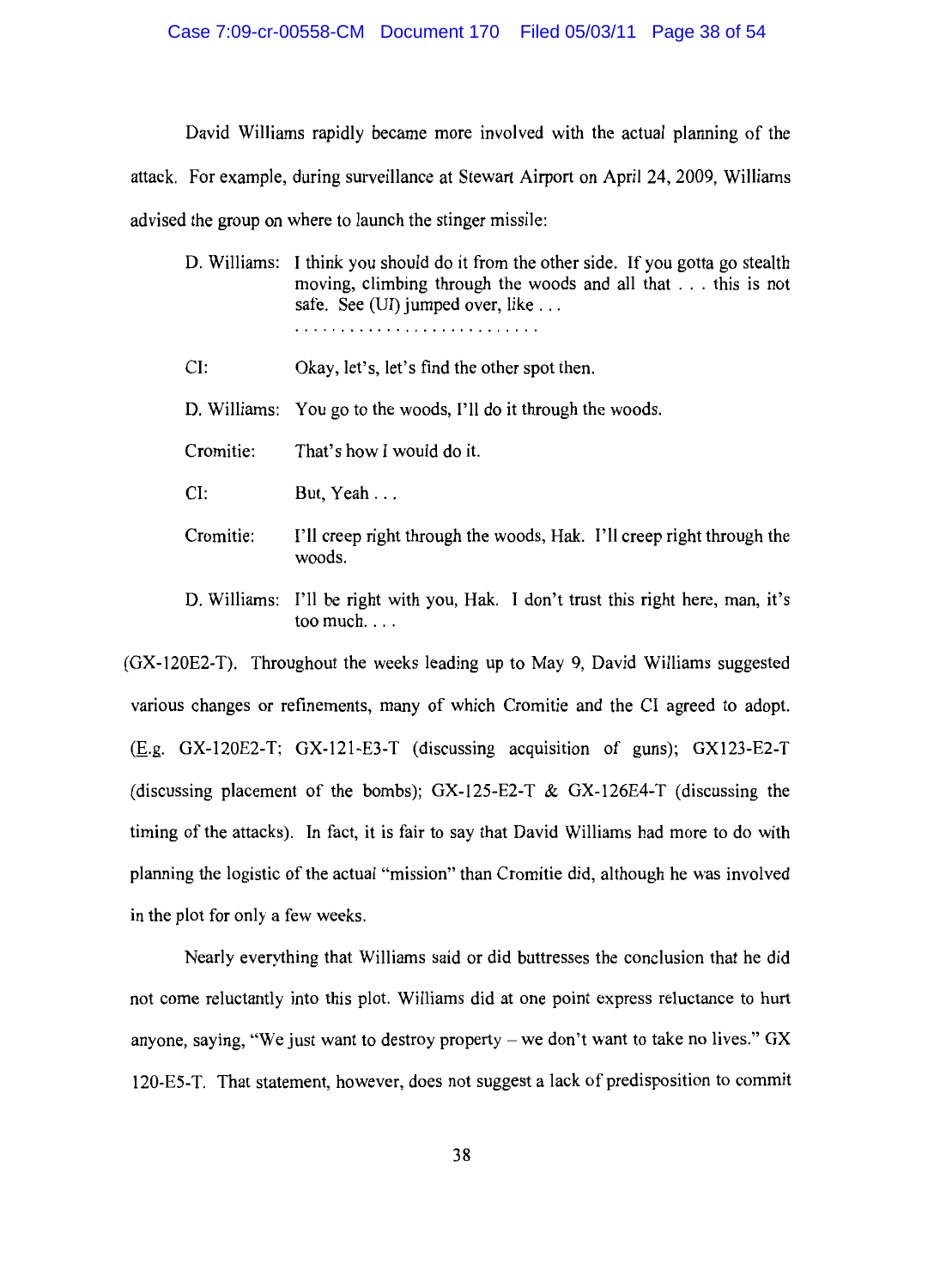## Case 7:09-cr-00558-CM Document 170 Filed 05/03/11 Page 39 of 54

the charged crimes, since none of the crimes of conviction requires an intent to take human life or to inflict injury.

In the end, David Williams' argument boils down to the proposition that the Government had to give the jury direct evidence of when he was first approached  $-$  and how he responded to that first approach  $-$  in order to prove that he was predisposed to commit the charged crimes. I do not read the cases as imposing any such rule. There was ample evidence for the jury to conclude beyond a reasonable doubt that only a matter of a few days – and no more than two weeks at most -- passed between Cromitie's initial recruitment of David Williams and the latter's active involvement in the operation. That alone supports the verdict against him. The evidence about Williams' post-initial encounter activities -- assuming that can be considered if I read Brand correctly (and if this reading of Brand does not conflict with Jacobson) -- is simply icing on the cake.

David Williams' Rule 29 motion is denied.

#### Onta Williams and Laguerre Payen

These two defendants can be discussed together, because their situations vis a vis the evidence are identical.

Onta Williams and Laguerre Payen were recruited to be lookouts. The idea for "lookouts" was not conceived by Hussain on February 24, 2009, when he and Cromitie made the initial surveillance of Stewart Airport. (Tr. 841, 2166-68; Defense Clip 404). From this, jurors could reasonably conclude that these two men were not recruited before Cromitie's six week period of "radio silence."

Cromitie first told Hussain, "We got two more brothers Hak," on April 28, 2009 (GX 121-E1-T). The new recruits, Onta Williams and Payen, were introduced to Hussain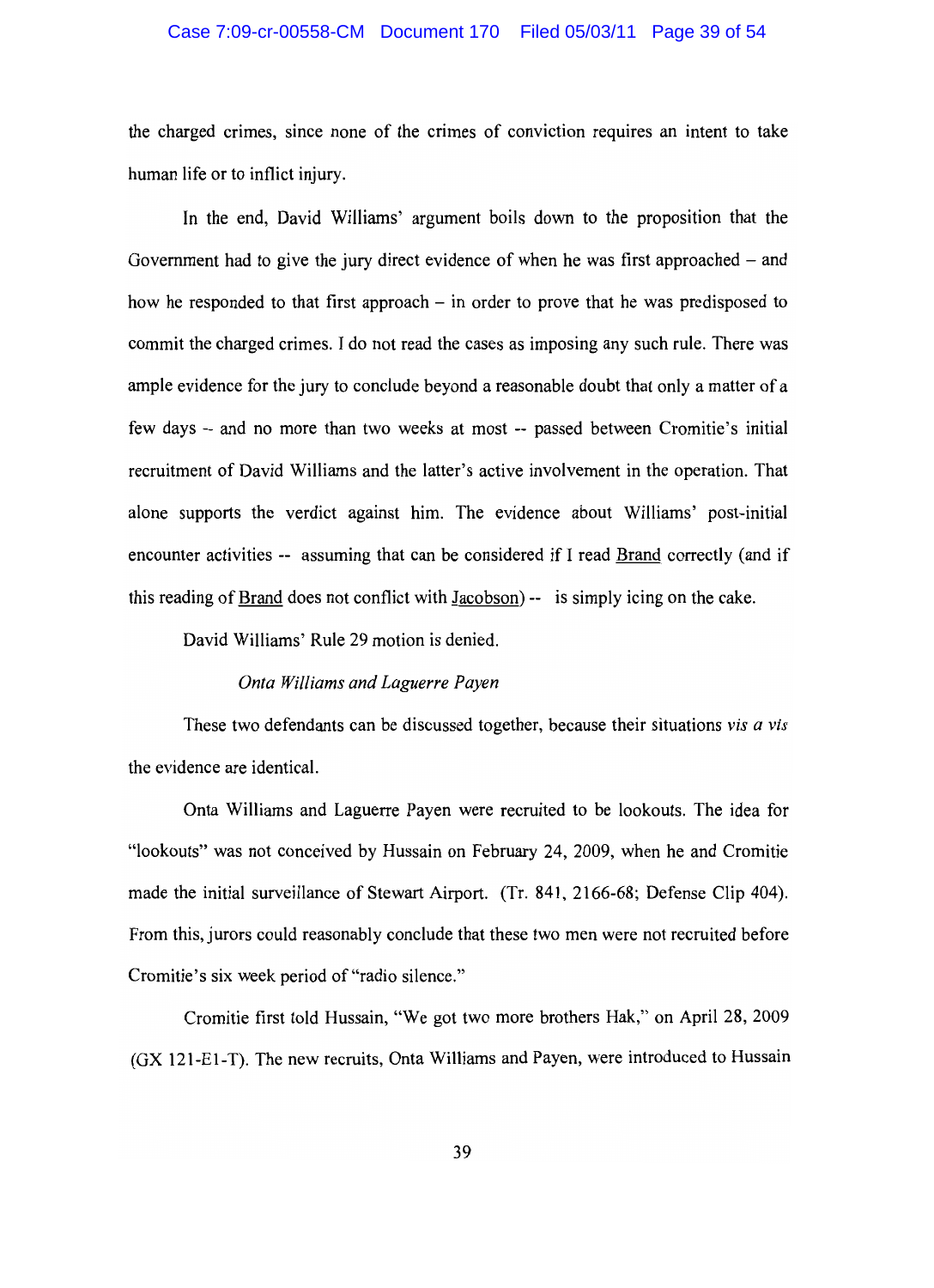at the Shipp Street House later that same day. (GX 121A-E1-T). For the reasons discussed above in connection with David Williams' motion, there is ample (albeit entirely circumstantial) evidence that these two men were recruited within days of, or at most a couple of weeks prior to, that April 28 meeting. The relative brevity of that period warrants a finding that their affirmative response was sufficiently "ready" to suggest predisposition.

As noted above, the evidence does not reveal which defendant recruited Onta Williams and which recruited Payen. But David Williams plainly took credit for recruiting one of them; on April 25 he told Cromitie that he "got the other brother . . . . I got my Muslim brother." (GX-255-T). Since the evidence, viewed most favorably to the Government, suggests that David Williams was not recruited until the period between April 20 and April 23 (i.e., after the April 16 telephone conversation, in which Cromitie tells Hussain that he has not yet "talked to" Daoud), it stands to reason that the person recruited by David Williams had to have been approached after April 20. From the fact that Onta Williams and Payen showed up at Shipp Street on April 28, the jury could also find that this "other brother" said yes in short order -- a matter of days after he was first approached, which a reasonable juror could conclude was "prompt."

Cromitie appears to have recruited the fourth participant. For the reasons discussed above, the evidence viewed most favorably to the Government establishes that Cromitie did not recruit anyone until on or shortly before April 5. The fact that Cromitie did not tell Hussain about the new recruits until April 28, and never mentioned either Onta Williams or Payen to Hussain until that date, suggests that the fourth man was recruited well after April 7. Cromitie did not customarily hold his counsel, and the jury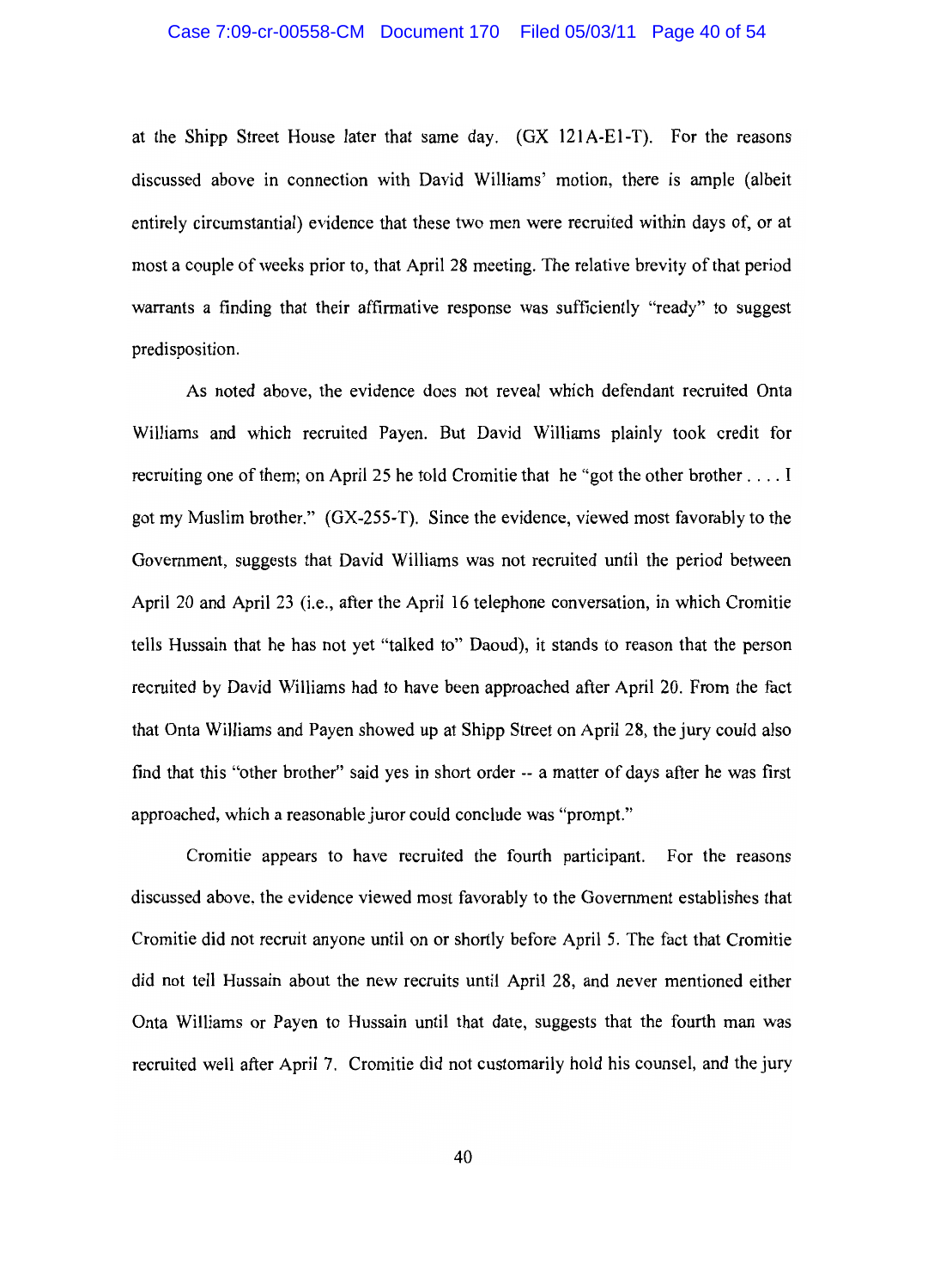#### Case 7:09-cr-00558-CM Document 170 Filed 05/03/11 Page 41 of 54

would have been justified in concluding that he was unlikely to keep a new recruit secret from his "Hak" for months, or even weeks. Cromitie did not mention anyone other than David Williams prior to April 28; the most Government-favorable view of the evidence (which requires that the trier of fact apply what he knows about Cromitie to the facts) suggests that his recruit, like David Williams' recruit, signed on in a matter of a few days.

While this evidence fully supports a finding that Onta Williams and Payen agreed to become involved "promptly" after they were first approached, their statements and actions from and after April 28 also suggest that these two men were willing to join in a terrorism plot without any hesitation or reservation. Onta Williams and Payen accepted the task of procuring handguns for the operation. (Williams: "some joints" (GX-121-E5-T); Payen: "J-ratchets" (GX-266.1-T)). Both men helped to plan the attacks, interjecting their opinion at times (Payen less so that Onta Williams). Neither voiced any objection, or showed any hesitation about participating in what were intended to be deadly attacks. Onta Williams was extremely enthusiastic about having the opportunity to launch a stinger missile:

- O. Williams: So this is it. Put the eye up. Put the lock down. Put your finger on the trigger. Hold your finger on the what's its name . . . safety.  $\ldots$
- $CI:$ Pull the trigger.
- O. Williams: That's what's up. Shit, let me bust that thing off.
- $CI:$ Where?
- O. Williams: Straight downtown.
- $CI:$ On Broadway?
- O. Williams: Downtown, go to the new court system. Our new court system.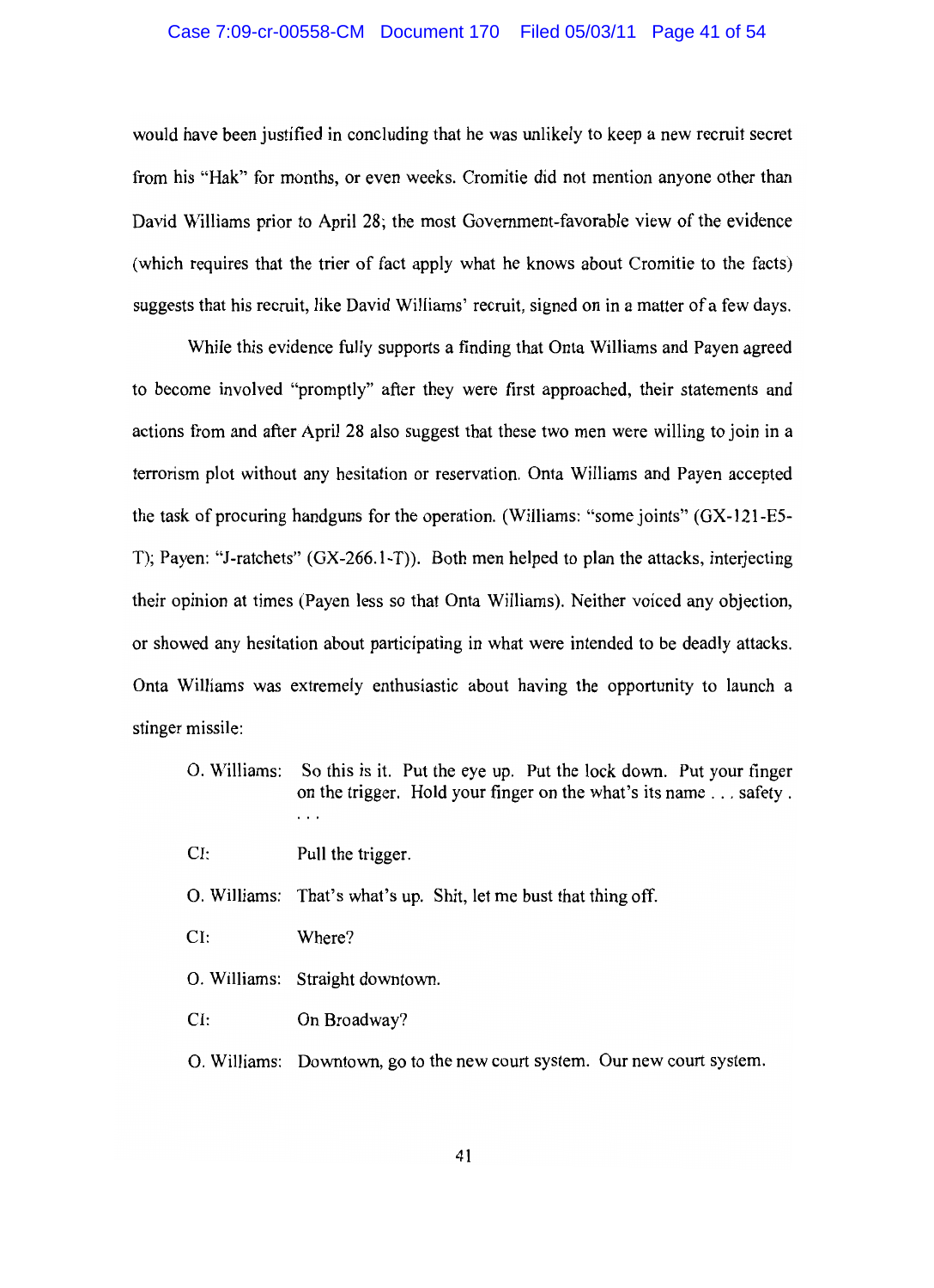$(GX-126-E6-T).$ 

Onta Williams' greatest concern was not the prospect of killing large numbers of

innocent people, but the possibility of getting caught:

O. Williams: My main concern is Stewart Airport . . . . That's my main concern.

 $CI:$ In Newburgh?

- Yeah.... And I thought, I thought I would feel more comfortable O. Williams "cause that's my home town. But, because it's sectioned area. You know what I'm saying?
- But you'll be on the corner and, uh, 17K. You will be on the  $CI:$ corner there.
- O. Williams:  $\ldots$  I'm not worried about where I'm going to be... My main thing is  $\ldots$  safety.

(GX-126-E3-T). To guard against this, Onta Williams planned his alibi in advance: "That's why I want to know the date for this. Would it be, obviously it wouldn't be on a working day. So that means the day before, I'll leave my backpack at work, and that will be my reason for going to the job. That's my cover up in there." (GX-125A-E1-T).

For his part, Payen can be heard on tape "teaching" Onta Williams about the operation of the stinger launcher. (GX-124A-E1). Indeed, Payen appeared eager to be the stinger shooter; he and Cromitie squabbled over the stinger like children fighting over a new toy:

| Payen:    | It's not big, Hak.                                                           |
|-----------|------------------------------------------------------------------------------|
| CI:       | That's not what I said.                                                      |
| Payen:    | I could handle too, you know                                                 |
| Cromitie: | It's only 40 pounds.                                                         |
| Payen:    | Yeah, Hak was thinking I could handle it. He said I could handle<br>it, too. |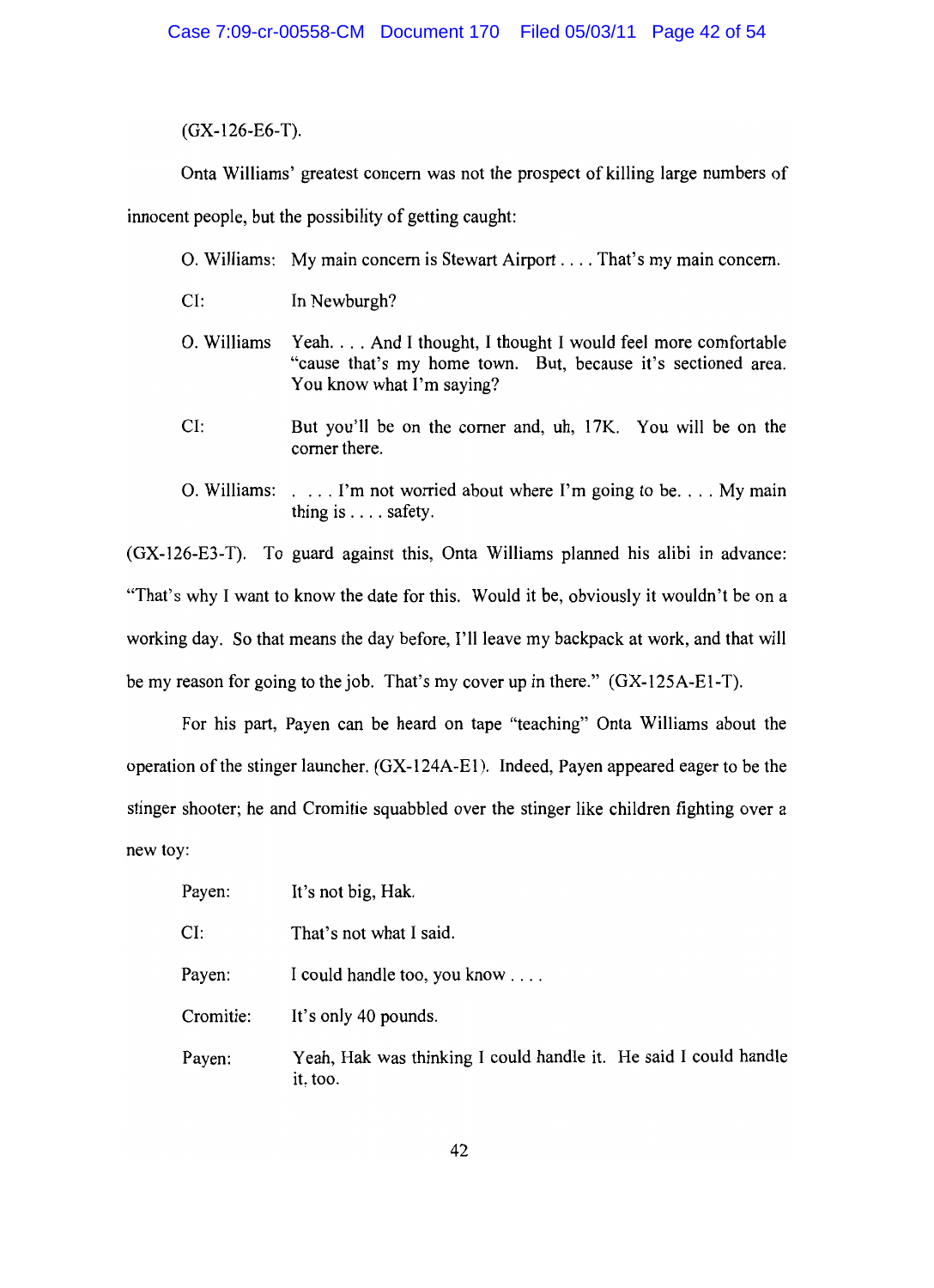| Cromitie: | No, 'cause the way he was like this $\dots$                                                                                                                           |
|-----------|-----------------------------------------------------------------------------------------------------------------------------------------------------------------------|
| Payen:    | You holin' it with me, I'm like $\dots$ I'm like $\dots$ .                                                                                                            |
|           | O. Williams He, he treating it like a baby.                                                                                                                           |
| Payen:    | Yeah! I'm like, Hak, you holding it. Let go!                                                                                                                          |
| Cromitie: | Well you should have seen, Hak, when I got it Hak was like,<br>oh, look let me get it. You should've seen me, I threw it up like<br>. (UI) like I had a .38 snubnose. |
| Payen:    | He was like I ain't touching it. I was like, you may never get<br>another chance. My eyes lit up when I see that. I'm like I gotta<br>get me one of those (UI).       |

Id. Resigned to his lookout role, Payen asked questions throughout the planning process, sometimes offering his observations. He never voiced any reservation about taking part in the attacks.

In the end, Onta Williams and Payen essentially told the jury that they were

predisposed to participate in jihad:

- Payen: I'm, I'm basically, you know, I'm doing this for the sake of Allah.
- $CI:$ Apart from your financial, what do you think about this, this, uh. operation?
- Payen: I think it's hamdulillah. You know, for Allah.
- $CI:$ Okay, that's fine. What do you say, Hamza?
- O. Williams: I'm doing it for the sake of Allah. I mean, the money, the money helps, but I'm doing it for the sake of Allah.

(GX-125A-E5-T). Put otherwise, Payen and Onta Williams were ready and willing to plant bombs at synagogues and shoot Stinger missiles at U.S. aircraft when the opportunity presented itself because -- like Cromitie and David Williams -- they believed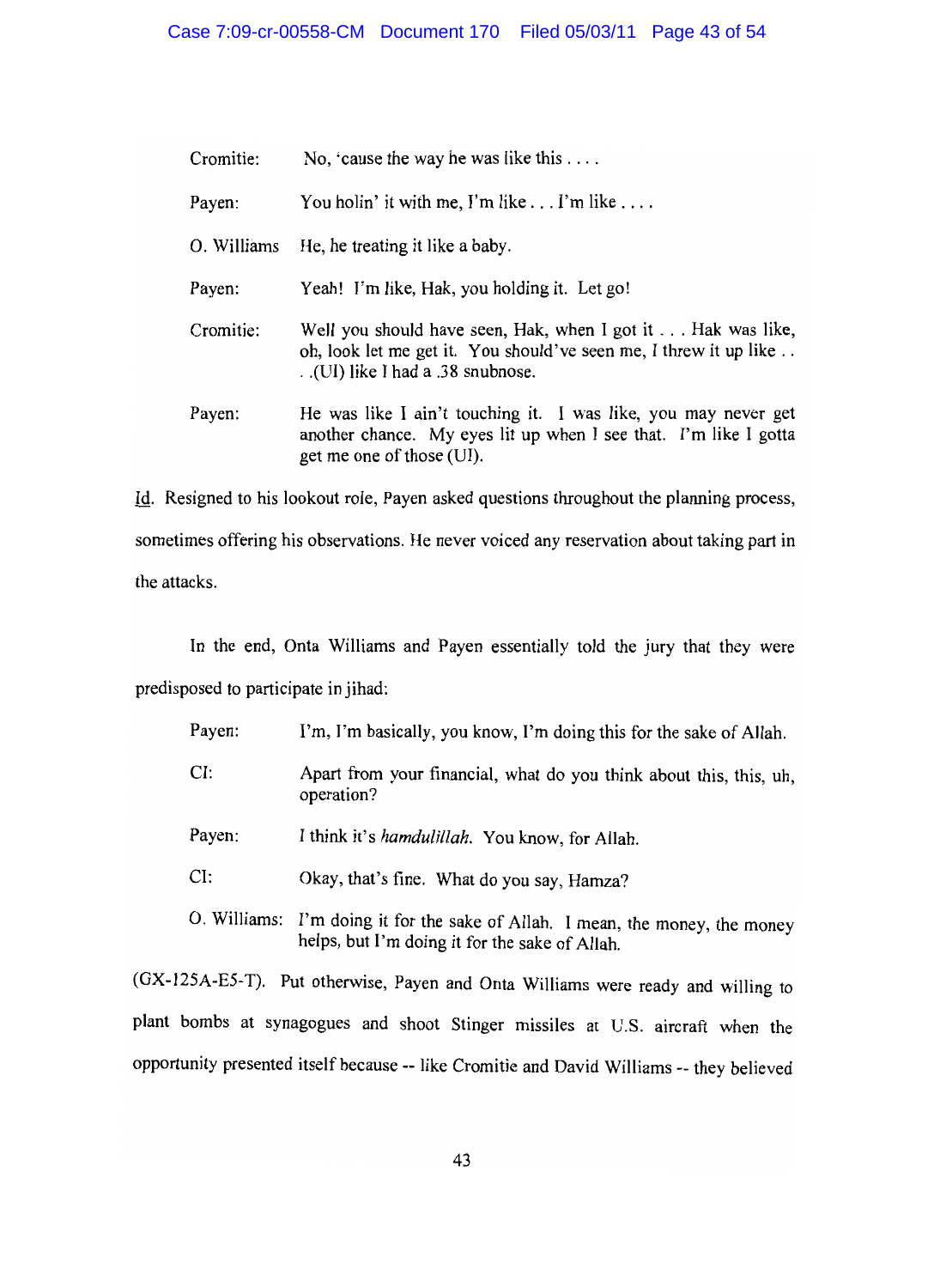#### Case 7:09-cr-00558-CM Document 170 Filed 05/03/11 Page 44 of 54

that Islam sanctioned such attacks, and they were willing to commit a heinous crime for money— "the money helps."

Onta Williams' and Payen's motions pursuant to Rule 29 are denied.

The entrapment issue presented by this case is far more complex, and hence far more difficult to resolve, than in any other case with which the court is familiar. Contrary to what the Government says, this case is not Salerno; it is not Brand; it is definitely not Young. It is not even United States v. Aref, 285 Fed.Appx., 784 (2d Cir. 2008), cert. denied, 129 S.Ct. 1582 (2009), in which the very same confidential informant recruited a different group of Muslim defendants to participate in a different faux terrorist plot. This case is sui generis.

It is beyond question that the Government created the crime here. As to Cromitie, the view of the evidence most favorable to the Government comfortably supports the jury's verdict. But the evidence of predisposition against the defendants other than Cromitie is entirely circumstantial. Where David and Onta Williams and Payen are concerned, the Government recruited persons who (as far as the record shows) had never before expressed any interest in jihad, and gave them the opportunity to become terrorists. The bulk of the evidence relied on by the Government to demonstrate their "ready response to inducement" -- especially as against Onta Williams and Payen -consists of their post-recruitment conduct.

I read Brand to suggest that Jacobson does not bar reliance on such evidence where predisposition is proven on a theory of "ready response to inducement." But if that is a misreading of Brand – or if that reading cannot be reconciled with  $Jacobian - then$ , to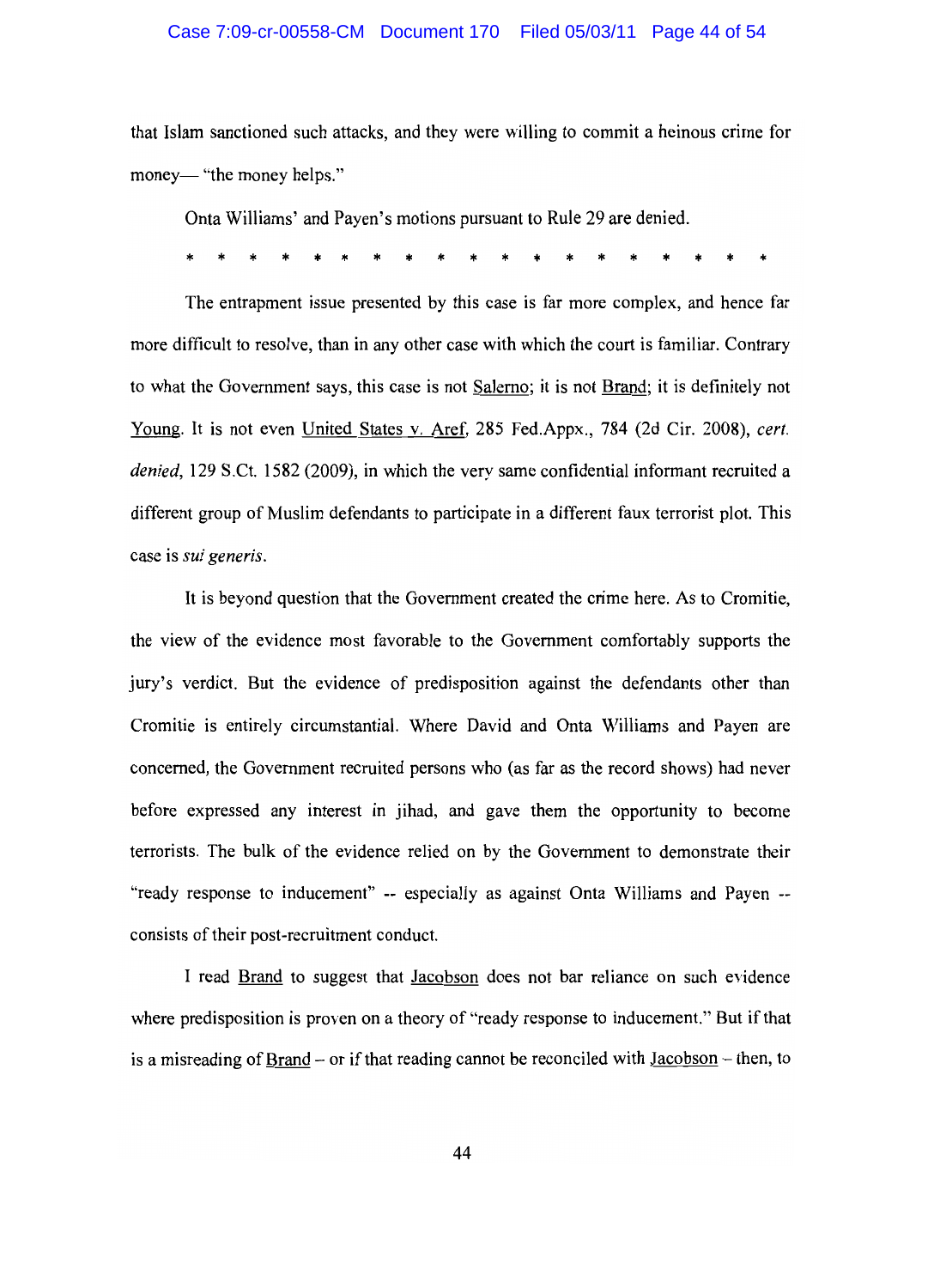## Case 7:09-cr-00558-CM Document 170 Filed 05/03/11 Page 45 of 54

use Judge Wesley's phrase, "....evidence of acts that occurred after [their] initial contact with government agents is misplaced." In that event, literally the only thing that could support a finding of predisposition is circumstantial evidence that only a brief period passed between the time these were initially approached (on a date that cannot definitively be established) and the time they began to participate (with evident gusto) in the Hussain/Cromitie venture. For the reasons set forth above, I believe that this brevity establishes the "promptness" that allows a trier of fact to conclude that the defendants responded "readily." But nothing else in the trial record does so. I state this plainly, because I want to be sure that the issue is squarely framed for the Court of Appeals.

All defendants' motions to set aside the verdict and enter a judgment of acquittal on the ground that the verdict on entrapment is against the weight of the evidence are denied.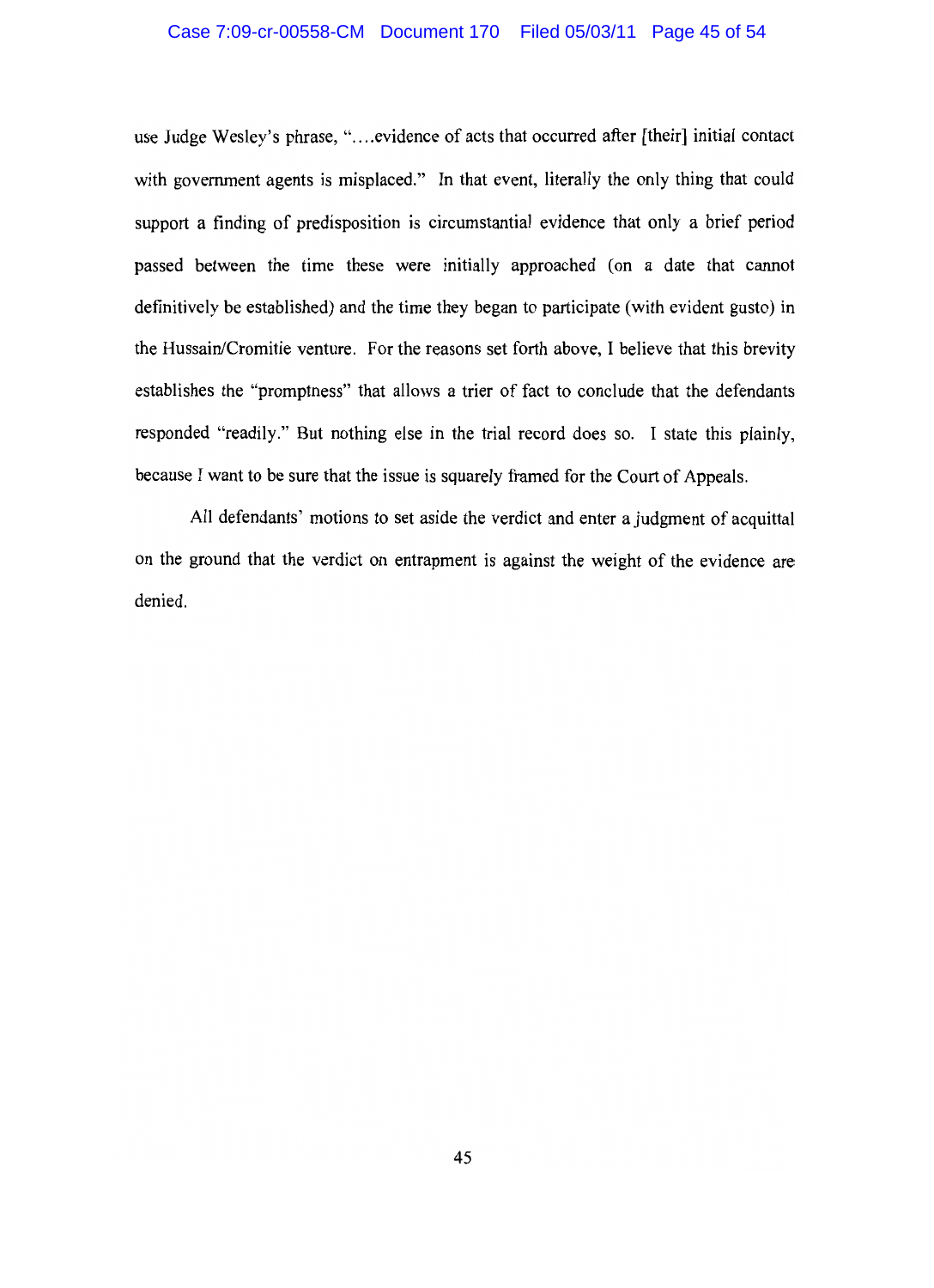#### $II.$ Perjury by Confidential Informant

All defendants move, pursuant to Fed. R. Crim. P. 33, for a new trial on the ground that the CI committed perjury and the Government made knowing use of that false testimony in obtaining a conviction. The defense has identified six areas of perjured testimony – all of them collateral to the testimony about the events underlying the indictment – that warrant a new trial:

- (1) Factual misstatements contained in the PreSentence Investigation Report (PSR) that was prepared prior in connection with Hussain's 2006 sentencing in his criminal case in the Northern District of New York, as well as Hussain's internally inconsistent and plainly inaccurate (as stipulated by the Government) testimony about his relationship with the attorney who represented him during his Albany criminal proceeding.
- (2) The "gift" of a Mercedes Benz (or of \$40,000 cash for use in purchasing a Mercedes Benz) from Benazir Bhutto, the former Prime Minister of Pakistan.
- (3) The CI's receipt of large sums (hundreds of thousands of dollars) of money in Pakistan, which he variously described as a trust fund (of which he was the beneficiary) and a loan from his family that would have to be repaid. The CI's access to this money was not revealed either to the court that presided over Hussain's bankruptcy petition or in connection with the Northern District criminal case, where Hussain (like any convicted defendant) was required to disclose his assets. Hussain ultimately agreed that his failure to disclose those assets was "a lie," a "gross omission" and a "fraudulent misrepresentation to Probation . . . and ultimately to the sentencing judge." (Tr. 1352, 1480-82, 1515-16, 1643-48, 2036-41, 2051-52, 2855-58, DX 32).
- (4) Inconsistent prior statements about the reasons why Hussain had been arrested three times in Pakistan, made variously in a narrative submitted in support of his application for asylum in the United States and to one of his FBI handlers.
- (5) The date of his entry in the United States, which was variously represented as having occurred in 1993 or 1994.
- (6) Unpaid income taxes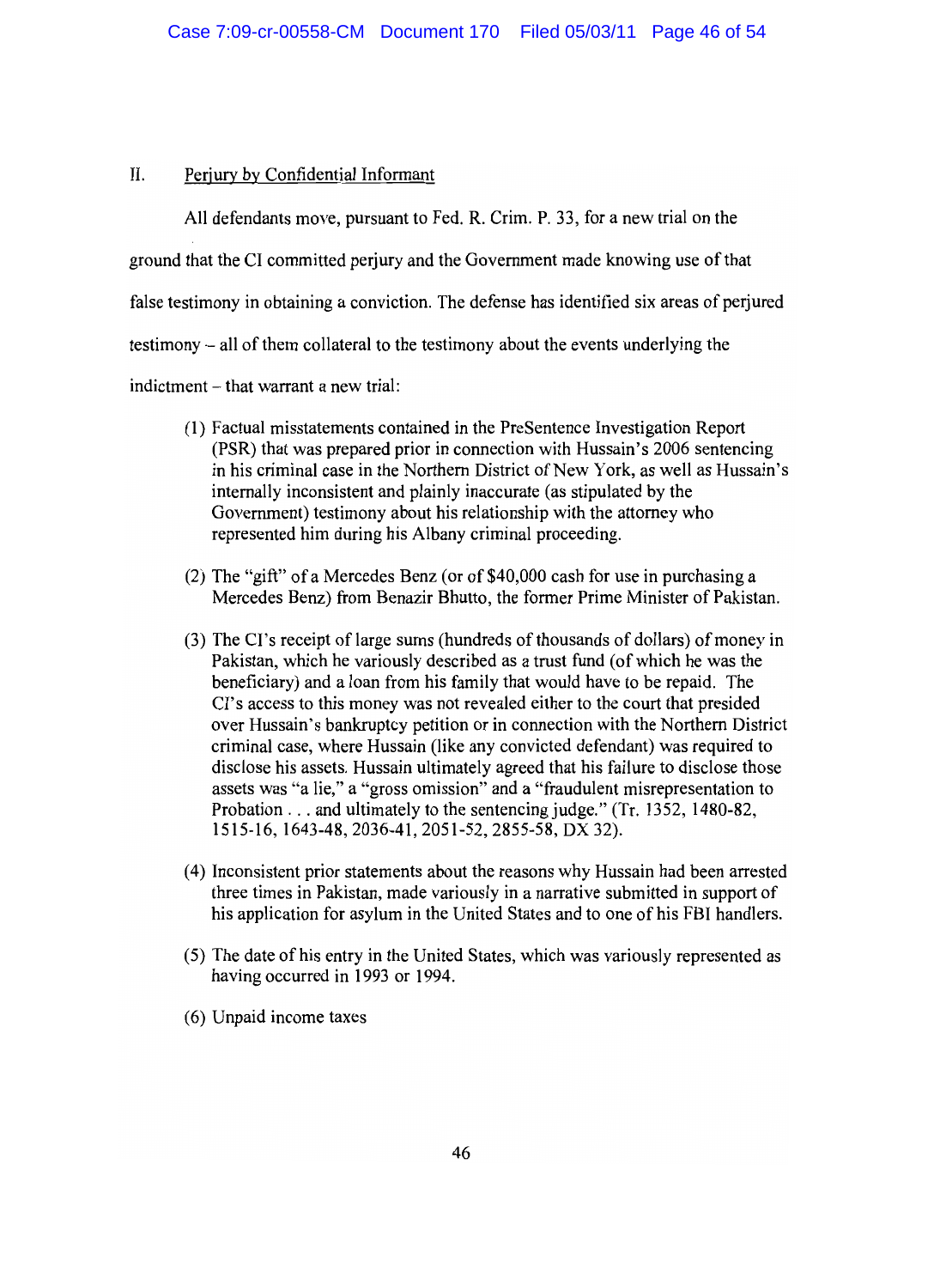## Case 7:09-cr-00558-CM Document 170 Filed 05/03/11 Page 47 of 54

Rule 33 provides that the court may vacate any judgment and grant a new trial if the interest of justice so requires. Fed. R. Crim. P. 33(a). In this Circuit, motions for a new trial are disfavored and the standard for granting such motions is strict – they may be granted only in the most extraordinary circumstances. United States v. Petrillo, 237 F. 3d 119, 123 (2d Cir. 2000); United States v. Locasio, 6 F. 3d 924, 949 (2d Cir. 1993). The "ultimate test" is whether "letting a guilty verdict stand would be a manifest injustice... There must be a real concern that an innocent person may have been convicted." United States v. Canova, 412 F. 3d 331, 349 (2d Cir. 2005).

Here the basis for the motion is Hussain's purported perjury. In order to grant a motion for a new trial on the ground that a witness committed perjury, the defendant must show that the witness actually committed perfury, that the perfury was material, that the government knew or should have known of the perjury at the time of the trial, and that the perjury remained undisclosed during the trial. United States v. Josephberg, 562 F. 3d 478, 494 (2d Cir. 2009). When the perjury was disclosed during the trial, a new trial should not be granted. United States v. McCarthy, 2571 F. 3d 387, 400 (2d Cir. 2001). United States v. Canova, supra., 412 F. 3d at 349; United States v. Joyner, 201 F. 3d 61, 82 (2d Cir. 2000). As long as the jury is alerted to a witness' lies, the jury – the "appropriate arbiter of the truth" – can sift falsehood from fact and make its own credibility determinations. United States v. Zichettello, 208 F. 3d 72, 102 (2d Cir. 2000).

I disagree with the Government's assertion that the defense failed to establish that Hussain committed perjury at the trial (or, for that matter, bankruptcy fraud and deception at sentencing in other courts in this circuit). Hussain lies at trial were mostly designed to cover up lies he told in the past, in connection with his own previous criminal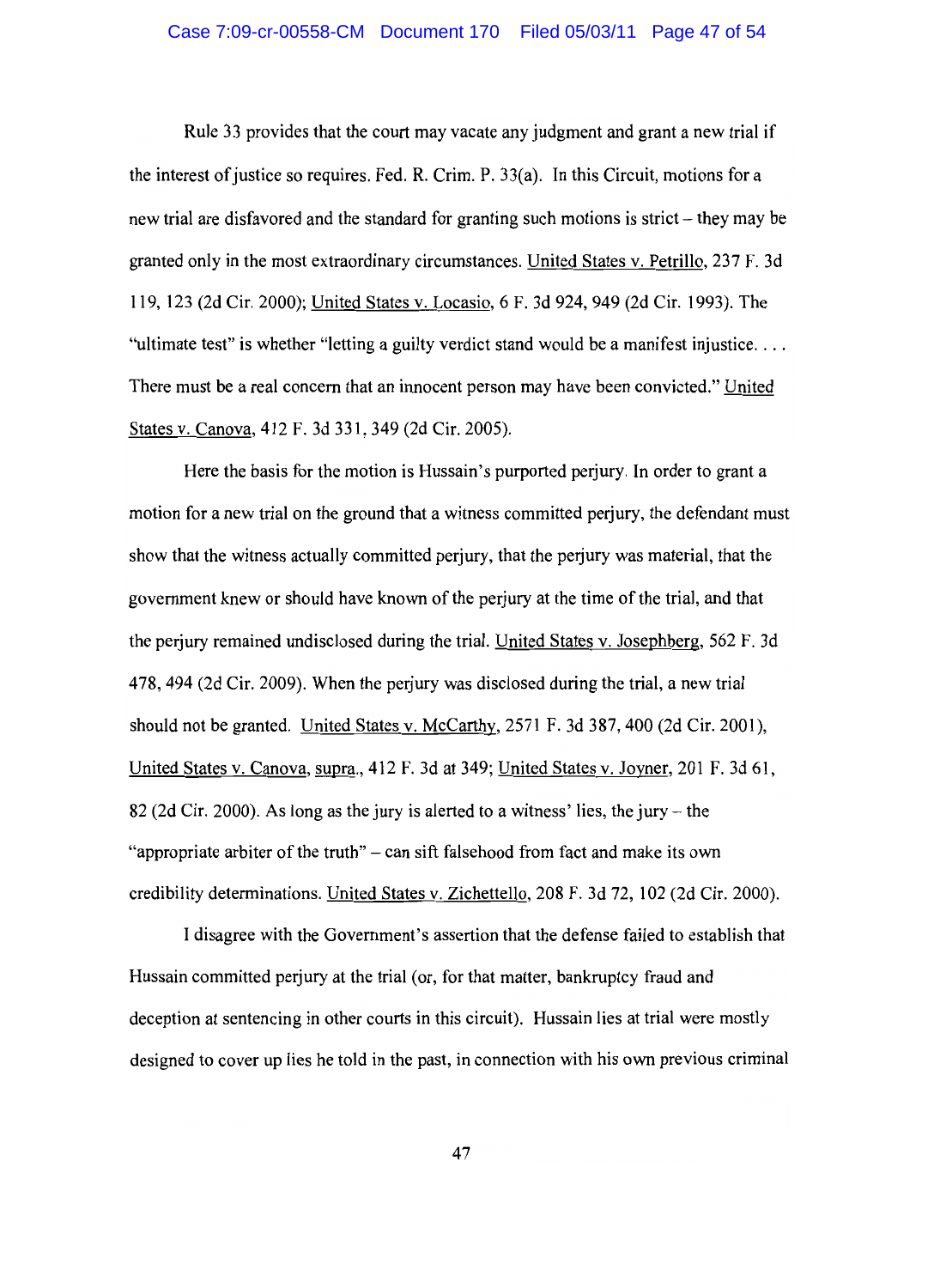#### Case 7:09-cr-00558-CM Document 170 Filed 05/03/11 Page 48 of 54

and bankruptcy cases. For example, Hussain lied about issues relating to his representation in a criminal matter by a lawyer hired by the FBI. He lied when he testified that he had been gifted a Mercedes-Benz by Benazir Bhutto during a meeting at the Ritz-Carlton Hotel. The reason for these lies on these two points was clear: he wanted to cover up the fact that he had committed bankruptcy fraud and lied to the probation office.

But Hussain's most notably lie at trial did not involve his past conduct, or covering up lies previously told. Rather, it was his repeated claimed that he only offered \$5,000 to each of the defendants to participate in the criminal venture that underlies this indictment. Hussain's testimony was wholly contradicted by his recorded statement reminding Cromitie that he [Hussain] had previously offered defendant an opportunity to make \$250,000.

Still worse was Hussain's utterly implausible explanation that "\$250,000" was merely "code for the operation" (albeit a code known only to Hussain himself). Although Hussain was given repeated opportunities on cross to disavow this incredible story, he never budged. There is no question in my mind that Hussain perjured himself at trial in connection with his testimony about the inducements offered to Cromitie to get him to participate in the mission.

That said, I disagree equally with the defendants' argument that the jurors were not made aware of Hussain's mendacity, or that the Government failed in its obligation to be candid with the jury and the court.

As there was no denying that the defendants went to Riverdale on May 9, 2009, and placed what they thought was a bomb outside of a synagogue, attacking Hussein's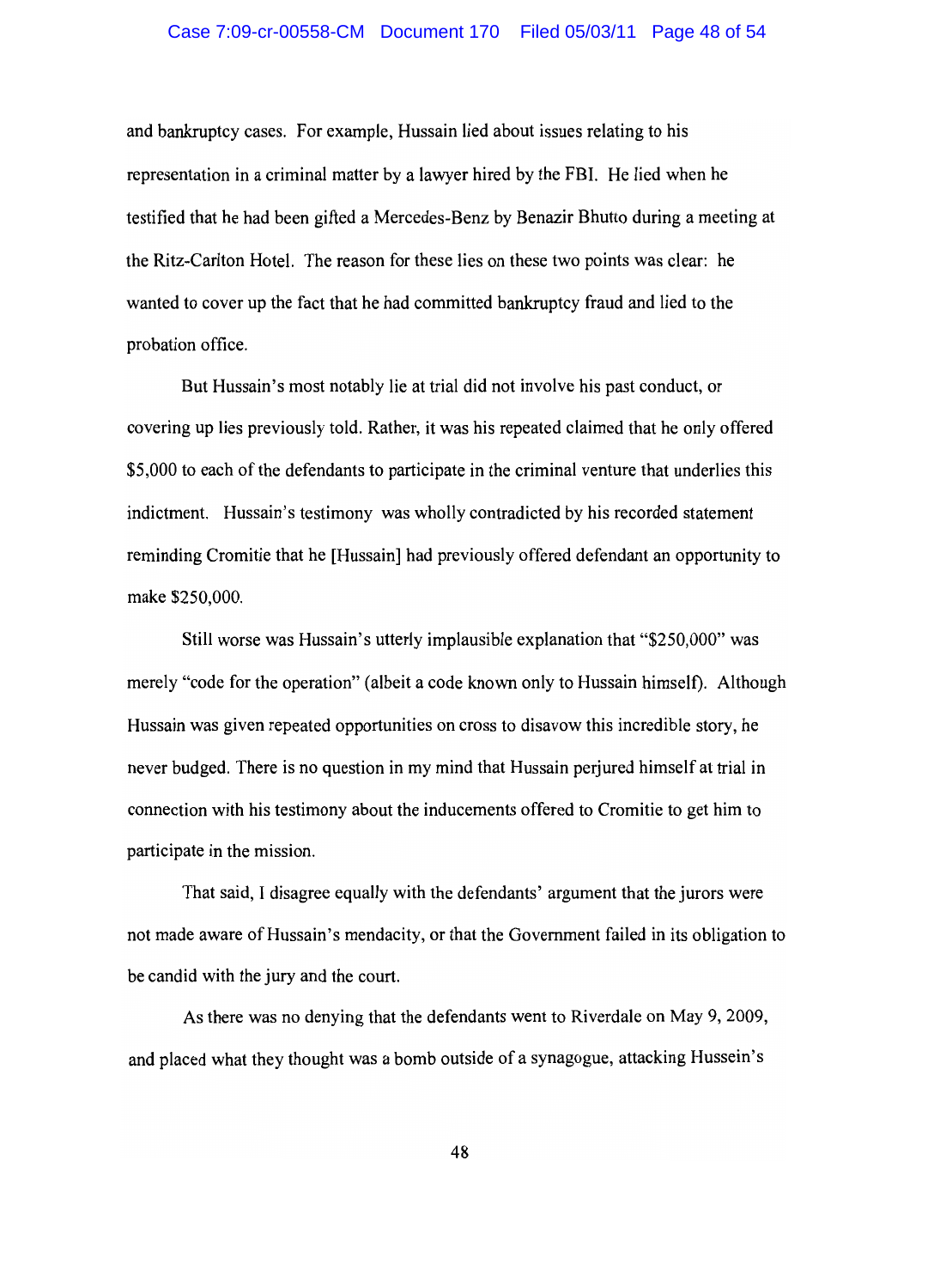credibility was the centerpiece of the defense strategy. To that end, the extraordinarily able lawyers who represented the defendants assembled a montage of the numerous falsehoods told by Hussain over the years, on every subject from his criminal past in Pakistan to his personal finances here in the United States. During the trial, Hussain was cross examined for hours about dozens of flat out misstatement and inconsistent statements he has made on multiple subjects dating back 15 or more years. By the end of the trial, the jury knew that Hussain had lied about his finances to at least two courts (the Northern District of New York and the Northern District Bankruptcy Court), lied to the Immigration and Naturalization Service, lied to the Town of Colonie and its school district about his residence, lied to potential customers of his motel, and lied to the IRS about his income at tax time. It even became apparent that Hussain had lied to his FBI handlers -- or at a minimum omitted to tell them about certain matters that were germane to this case. The most significant and glaring example of Hussain's lies to his handlers relates to his offer to give Cromitie \$250,000; Agent Fuller testified that Hussain told him the  $$250,000$  was to pay for the cost of the operation. (Tr. 425).

The defendants argue, based on cases such as Napue v. Illinois, 360 U.S. 264 (1959) and DuBose v. Lefevre, 619 F.2d 973 (2d Cir. 1980), that a new trial is required because the Government knew that its witness was lying and knowingly failed to correct his testimony. However, the facts here are nothing like the facts in those cases. In cases granting new trials based on the prosecution's knowing failure to correct perjury, the witness lied on the stand about highly material matters that remained unexplored during cross-examination; there is no question that the jury was entirely in the dark about the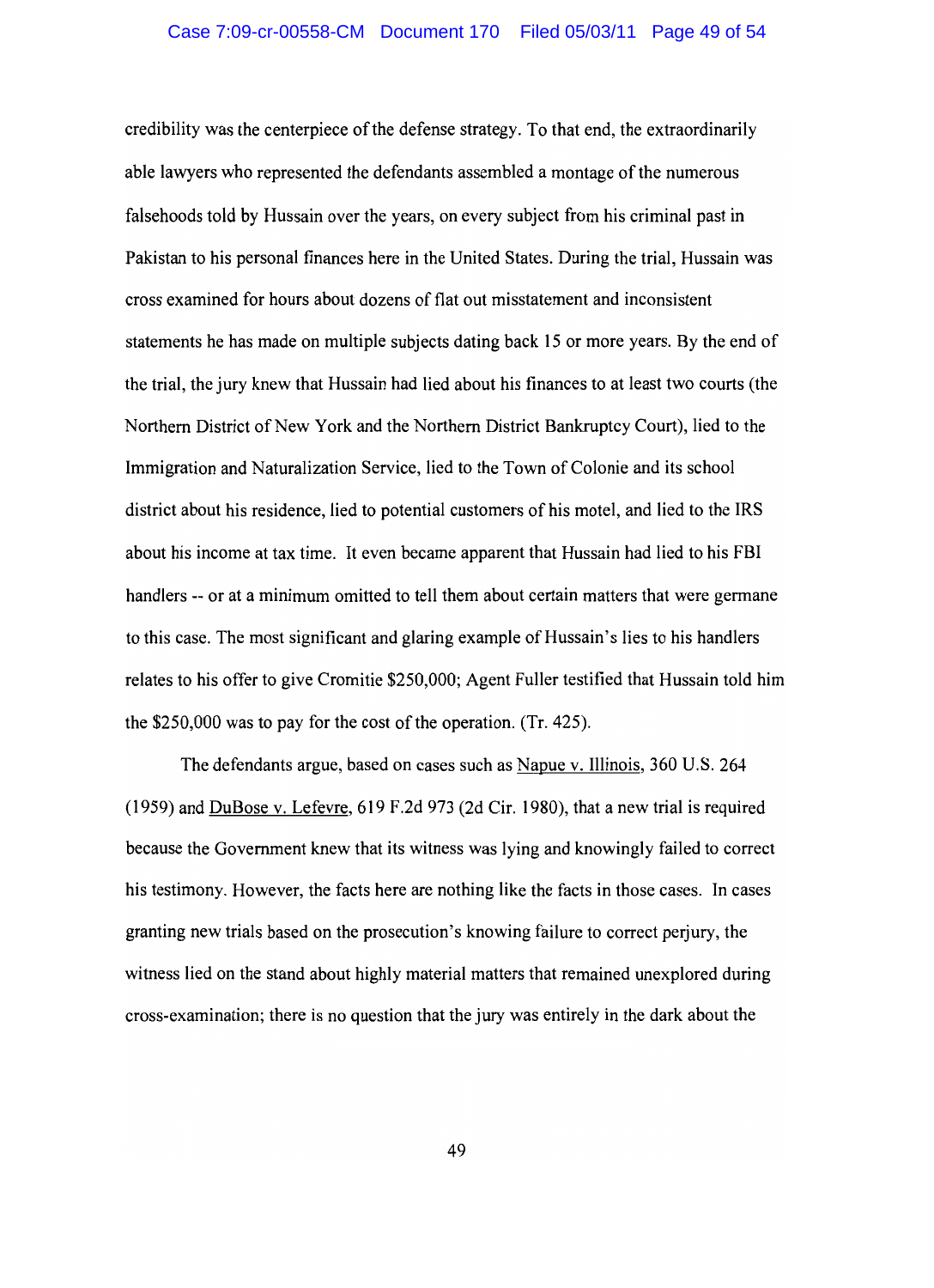witness' mendacity. See Napue v. Illinois, 360 U.S. at 265, 270; see also DuBose v. Lefevre, 619 F.2d 978-79.

In this case, by contrast, Hussain admitted to some of his lies, denied others and minimized them all. But the fact that he was a serial liar was certainly not kept from the jury. The jurors watched as each inconsistency was exposed. They listened to extensive argument from all four defense attorneys, which focused, laser-like, on Hussain's credibility. To argue, as defendant do here, that the jurors were misled about the CI's credibility flies in the face of the entire conduct of the trial.

Morever, this case lacks the odor of prosecutorial misconduct that often attaches to cases where new trial motions are granted on the ground of perjury. We are a far cry from cases where the prosecutor "plainly crafted . . . question[s] to achieve literal accuracy while conveying . . . false impressions," Drake v. Portuondo, 553 F.3d at 241-244, or otherwise elicited false testimony in order to cast the witness in a favorable light, e.g., Wallach, 935 F.2d at 457-58. Here, the defense (not the Government) elicited the testimony in question, which weighs against penalizing the Government. Cf. United States v. Damblu, 134 F.3d at 493.

Nor is this a case where the prosecutors reached the private conclusion that the cooperating witness had lied but nevertheless failed to investigate, see Morris v. Ylst, 447 F.3d 735, 744-45 (9th Cir. 2006), or "hid [] behind Rule 608 and rehabilitate [d] a witness," (Tr. 2133), by "elicit[ing] his rather dubious explanation of what had happened" despite "powerful evidence that [he] was lying," Wallach, 935 F.2d at 457. Instead, although the Government apparently believed that Hussain's testimony could be explained away, it questioned him about that testimony outside of court, gathered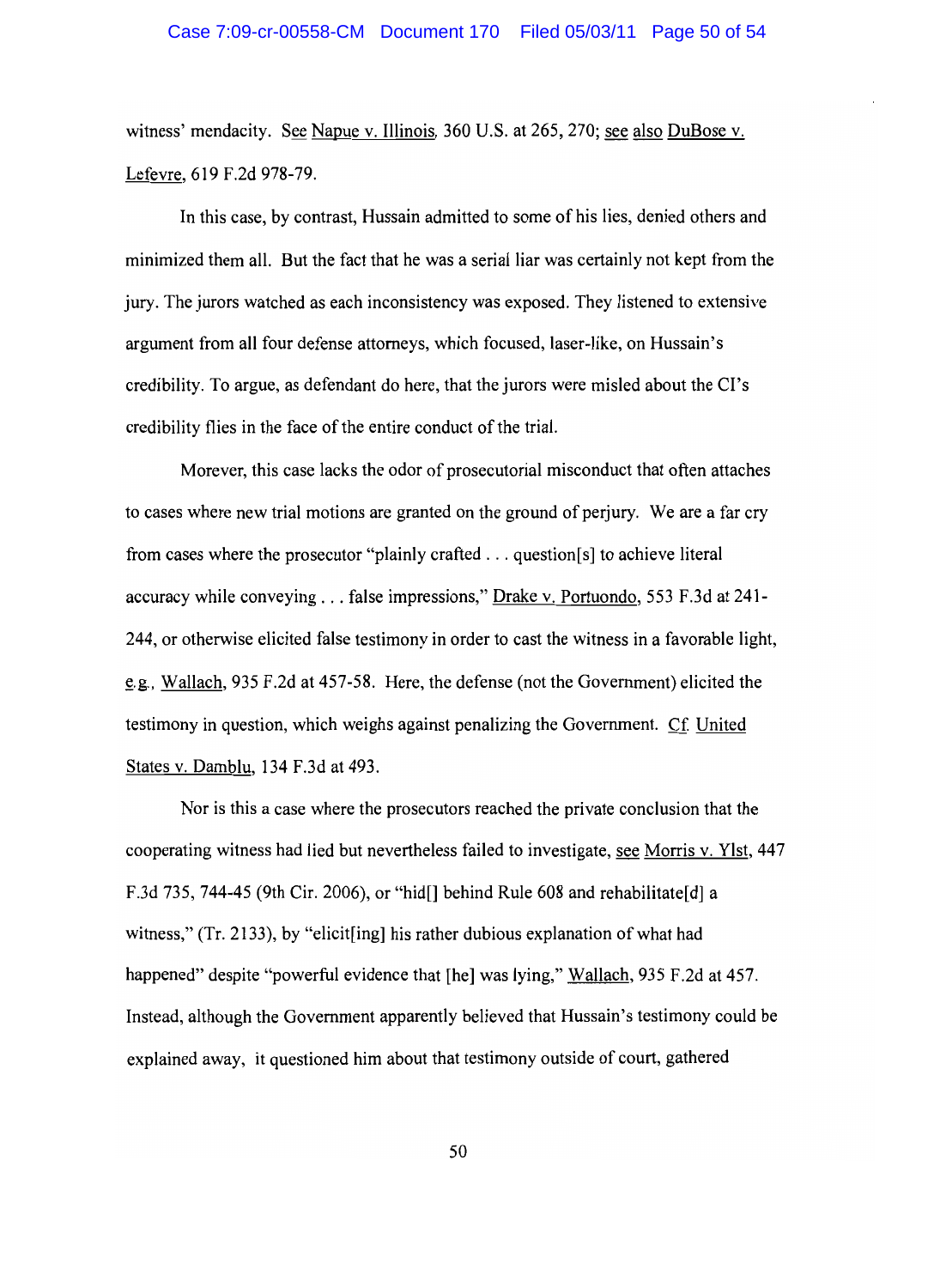hundreds of pages of additional material that addressed (and sometimes undermined) what he had said on the witness stand, and disclosed to the defense the results of its investigation -- including results that established certain inaccuracies in Hussain's testimony.

As the defense points out, "on re-direct examination, the government . . . did not address a single one of the challenged false statements." (Rule 33 Mot. at 16). That is exactly what the Government did. It denied Hussain any opportunity to compound any prior false statement, leaving the jury to consider his testimony and the defendants' unrebutted showing that, on at least some occasions in the past, he had lied when it was helpful to his cause. The Government "conducted an investigation and formed a goodfaith belief that the [alleged lies] referred] only to the already-known inconsistencies in [the witness's] testimony that were aired at trial," and thus, "there [was] nothing for the prosecution to disclose and no duty under . . . Napue," or the other authorities cited by the defense. Morris v. Ylst, 447 F.3d 735 (9<sup>th</sup> Cir. 2006); (See Govt. letter dated September  $21, 2010$ ).

It is equally meritless for the defendants to argue, as they do, that the Government committed misconduct by not admitting during their summations that Hussain was a liar. Interestingly, the defendants are careful not to say that the Government vouched for the credibility of the CI during summations. Instead, as counsel for Onta Williams said during his summation, "Mr. Raskin didn't say you should believe him. He didn't say he was credible. He didn't say anything about him. It was like Mr. Hussain did not exist."  $(Tr. 3398-99)$ .

51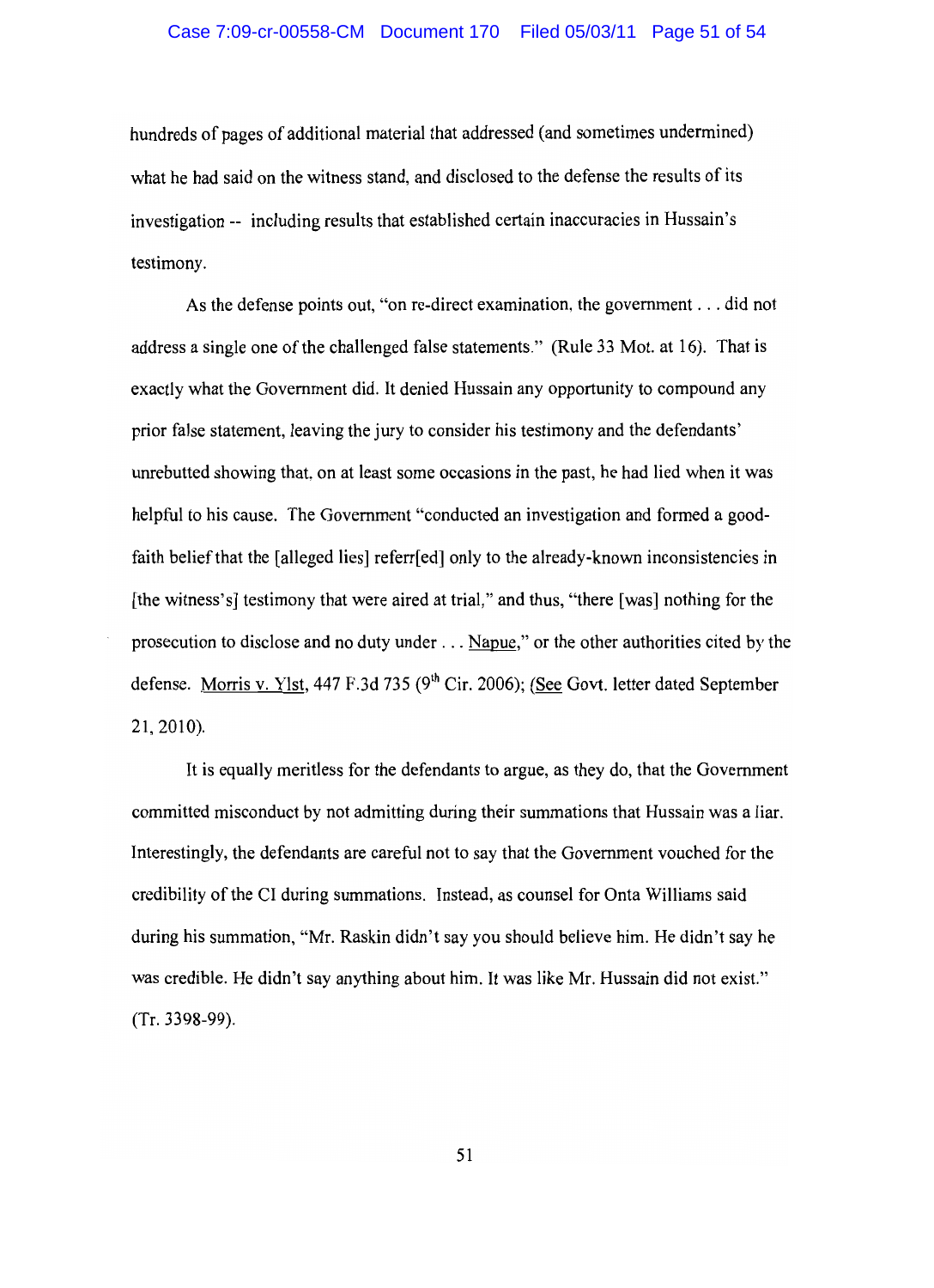The Government was indeed in a tight spot by the close of the evidence where Hussain's credibility was concerned. It argued to the jury that it should believe the CI's account of unrecorded events, like his earliest conversations with Cromitie. But the Government did so by focusing the jury's attention on those aspects of Hussain's testimony that were corroborated by recorded evidence (including Cromitie's own damning recorded references to his first encounters with Hussain). Notably, the Government did not argue that Hussain's testimony about the many collateral matters on which he was cross examined should be believed. To the extent that the prosecutors spoke about those matters, it was to urge the jury to disregard obvious falsehoods (such as the lies he told to the Bankruptcy Court) and to focus on the recorded evidence, much of which came out of the defendants' (particularly Cromitie's) mouths. The Government did argue that the CI lacked any motive to lie about the facts of this case, but that is a far cry from asserting that the CI could be believed because he had no history of lying in the past.

The Government also argued explicitly that the jury could discount all of Hussain's testimony and still be convinced beyond a reasonable doubt that the defendants were guilty. That argument was supported by the record. Until this court heard all of the evidence, I was under the impression that Hussain's testimony was a necessary element of the Government's case, because I thought (based on what was disclosed by the lawyers prior to trial) that only Hussain could give testimony about Cromitie's attitude toward doing jihad in their initial, unrecorded encounters. With the benefit of familiarity with the entire record, I realize that this is simply not true. By insisting that he himself had raised the subject of getting back at the United States because of "what they did to my people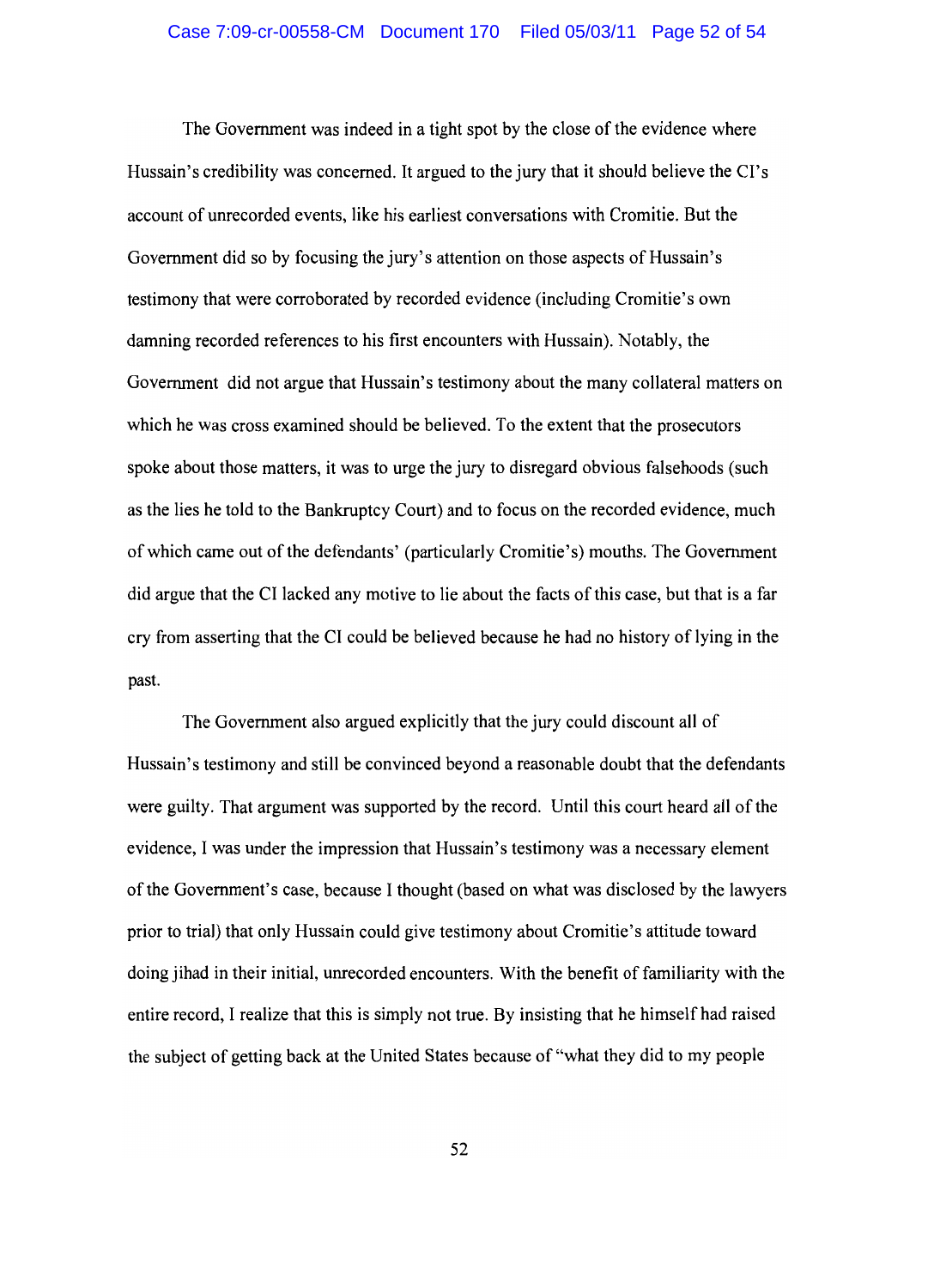#### Case 7:09-cr-00558-CM Document 170 Filed 05/03/11 Page 53 of 54

over there" (who, ironically, were not Mr. Cromitie's people at all), Cromitie himself supplied all the evidence that was necessary to support a finding of predisposition, and a rejection of his entrapment defense. As to the other three defendants, Hussain had nothing at all to say on the issue of whether David Williams, Onta Williams and Laguerre Payen were predisposed to commit the charged crimes; the only evidence he gave about those three defendants can be confirmed by videotapes and audiotapes that recorded every single moment of their interaction with the CI. There is no possibility that the verdicts against any of the defendants were tainted because of Hussain's mendacity, because, on the one and only point that mattered – predisposition -- Hussain's credibility ended up being immaterial.

Finally, Rule 33 jurisprudence constrains a district court to grant relief only where I am convinced that the defendants are truly innocent. Applying that test, the defendants' application fails miserably.

Defendants' motions to dismiss based on Hussain's perjury is denied.

#### III. Extra-Record Material

Defendants move for a new trial pursuant to Fed. R. Crim. P. 33(b), on the ground that one juror was excused during deliberations when she should not have been, and the remaining jurors were prejudiced by being exposed to the transcript of a tape recording that was erroneously left in their exhibit binders after the Government decided not to introduce the underlying tape.

The court denied a motion for a mistrial when these issues first arose, and my reasoning is set forth in a contemporaneous Decision and Order Denying Defendants' Motions for a Mistrial, which was filed on October 14, 2010. Nothing in the moving